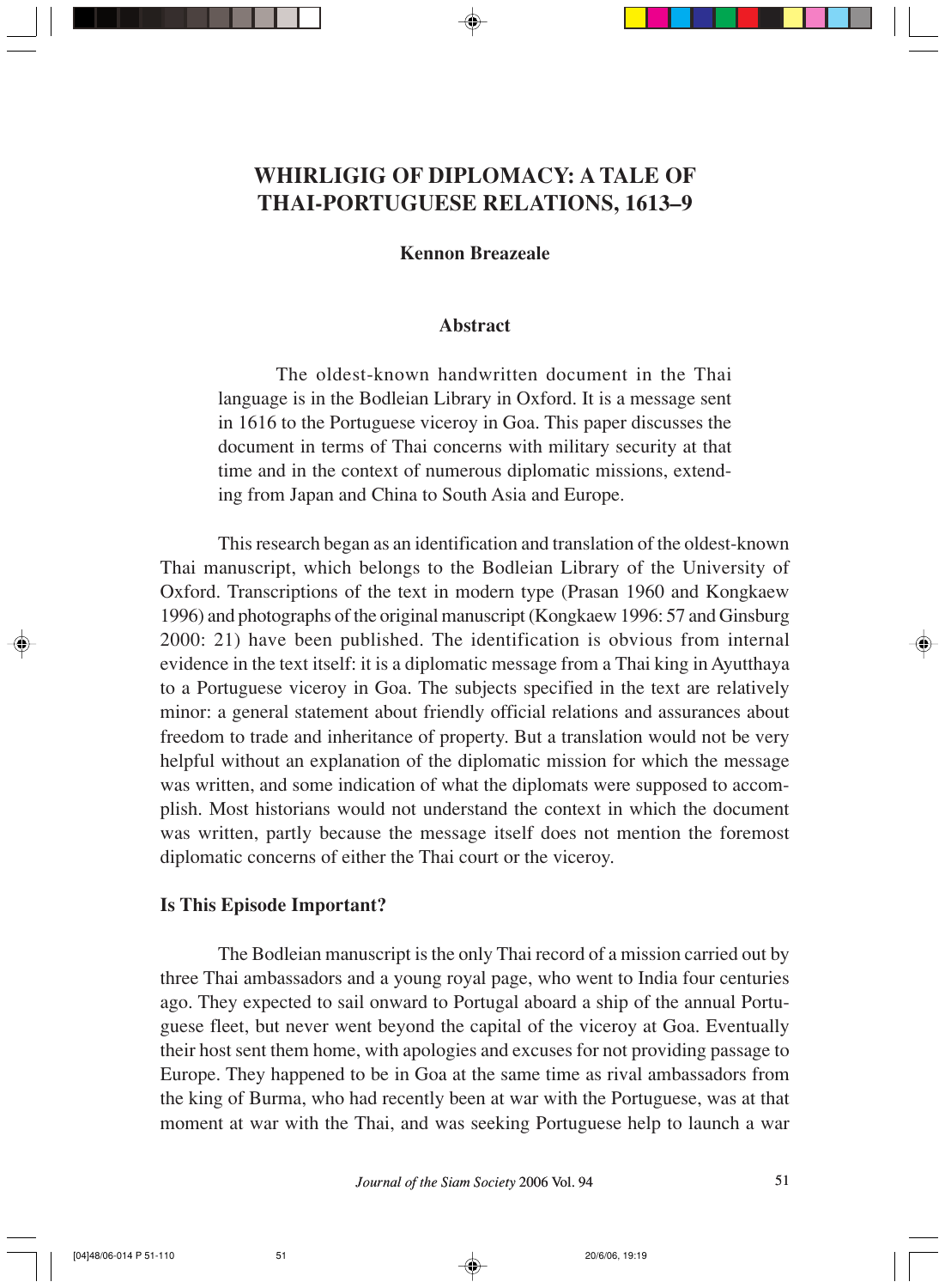against another enemy: the kingdom of Arakan. To complicate matters, less than a half year earlier, the Portuguese themselves had attacked Arakan unsuccessfully, and the Arakanese had subsequently massacred a Portuguese garrison. Moreover, ambassadors from Arakan soon arrived in Ayutthaya with proposals for a joint campaign against their common enemy: the Burmese. In the midst of these dealings, ambassadors of the European Catholic powers (Portugal and Spain), who were at war with the Dutch, arrived at the Thai court, in the hopes of persuading King Song Tham to ban all Protestant traders from his realm.

From the Thai viewpoint, this tale is interesting more for its intrigue than for its results. It is not surprising that no mention of these entanglements can be found in Thai records, and very little is included in modern historical studies, because there was no outcome of international importance. A lot of diplomatic activity took place but ended in a few changes of benefit only to the Portuguese residents of Thai ports and to other petty traders. The office of the head of the Portuguese community in Ayutthaya was recognised by both governments as an institution for future dealings between Thai officials and Portuguese residents and visiting traders. Procedures were established for inheritances passing from a Portuguese trader, who died in the kingdom, to his children and other heirs. Portuguese merchants in Melaka were encouraged to visit the Thai capital, and Ayutthaya's merchants were urged to reciprocate by trading in Melaka. Promises were made by both sides that trading conditions for these merchants would be improved. All these changes were potentially a boon to the traders but were not matters of national concern. Indeed, the trade itself is almost undocumented, and the traders are nearly invisible players in this aspect of Thai economic history. This paper thus recounts a brief but event-filled episode in social and economic history, and fills a small gap in the historical record of this poorly chronicled decade in Ayutthaya's history.

Relations with the Portuguese were the earliest by far of contacts between the Thai court and Europeans. These relations began in 1511 and have been treated in numerous publications, although in sparse detail. By contrast, historians of Thailand have written extensively about the brief period from 1684 to 1688, when the Thai and French sovereigns exchanged a series of embassies. The French adventures likewise came to nought, and yet are the subject of seemingly endless research and commentary, because so much documentation is available in French and English, and because so many historians of Thailand are able to work in both those languages. Also, that documentation has been much more accessible to Thai researchers than is the documentation about Portuguese relations with Ayutthaya, much of which has been little explored.

The imbalance of detail in the Thai annals for the House of Sukhothai is striking. The reigns of the first two kings (Maha Thamma Racha 1569–90 and

*Journal of the Siam Society* 2006 Vol. 94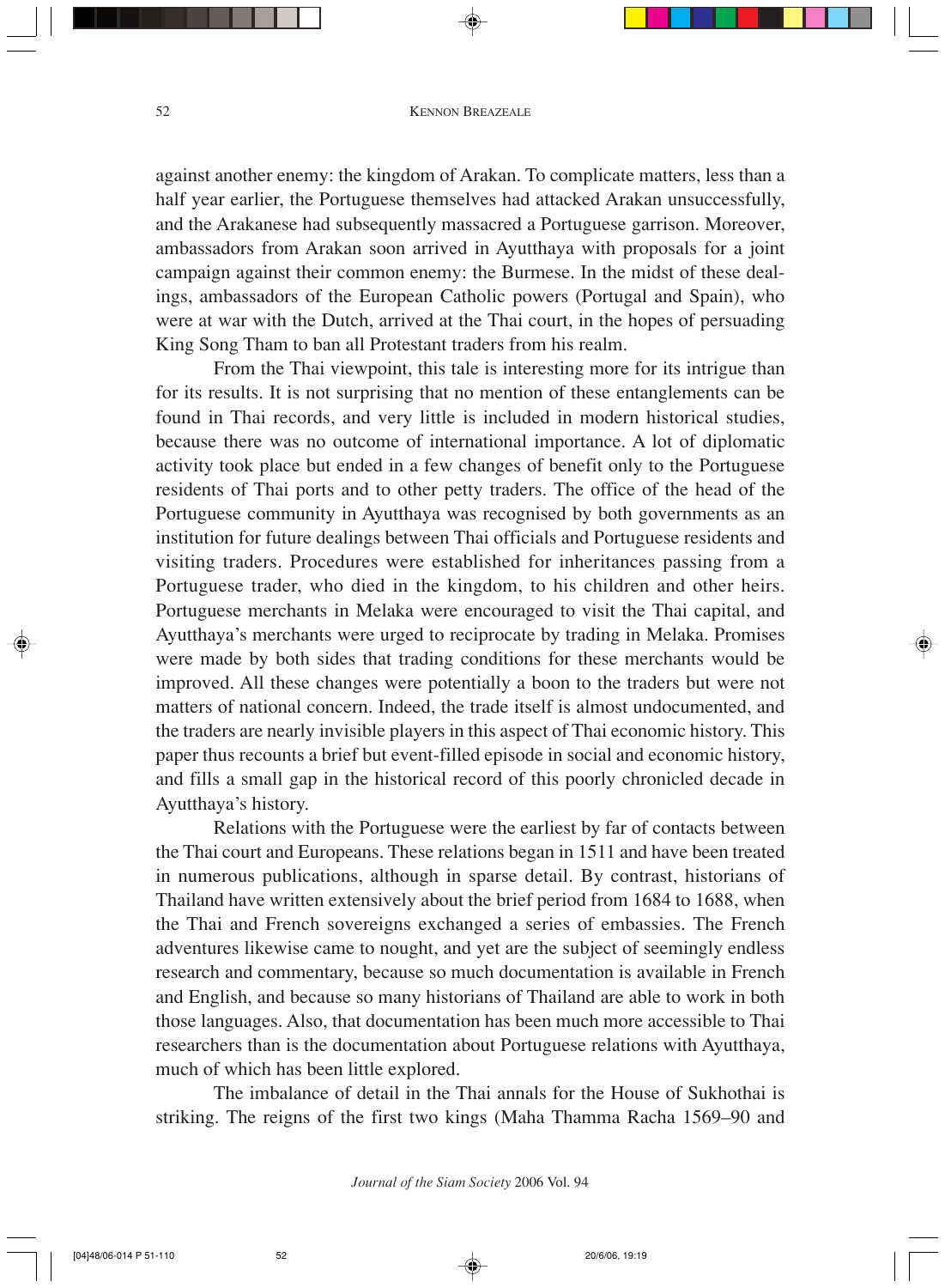Naresuan 1590–1605) are recorded in great detail, largely in terms of the military operations of that period, especially the successive operations against the Burmese from 1585 to 1605. By contrast, the other five kings are scarcely chronicled at all. Few details of political events and no dates at all are recorded for the reign of Ekathotsarot (1605 to probably early 1611, although the exact date of his death has not yet been determined). Almost nothing is known about the young Si Saowaphak (a very short reign, perhaps only days, in early 1611), except his overthrow and execution by an older half-brother of lesser rank.

Most curious of all, the reign of Song Tham (1611–28), second-longest of the dynasty, receives only a few entries in the Thai chronicles, in spite of the great changes that took place in domestic and foreign affairs, particularly during the first decade of his rule. The Royal Autograph version of the annals devotes fewer than three pages to the reign (Royal Autograph 1973 ii: 1–4, Cushman 2000: 208–10). In addition to the king's accession and death, the Thai annalists mention only seven subjects: the appointment and death of the heir apparent, a rebellion by Japanese guards, the construction of a building to house a Buddha image, the Burmese attack on Tenasserim, the construction of a site for royal cremations, the Sacred Footprint in Saraburi and the compilation of royal editions of two Buddhist texts.

Why is Song Tham's reign so poorly recorded in the Thai annals? Did no one bother to write down anything about the whole period 1605–28 until much later, perhaps as late as 1680, when King Narai ordered the compilation of an abbreviated annal (Prasoet 1963)? Could no one remember, by that time, any other events of importance that had taken place during the last five reigns of the House of Sukhothai? Had few written records survived up to the time the detailed annals of the reign were compiled? The gap in the Thai records is even more puzzling, when considering that the third and fifth sovereigns of the dynasty were, respectively, the great-grandfather and maternal grandfather of King Narai. He was born only five years after his grandfather died, and he must have heard stories about that reign from his mother, other palace ladies and government officials. Given King Narai's keen interest in history, it seems probable that detailed records were indeed compiled in his reign, if not before, and that they ultimately disappeared in the destruction of Ayutthaya in 1767.

In the near-absence of Thai records, historians must look abroad when trying to document most of the reign of Song Tham. Japanese records provide details of the diplomatic exchanges between Japan and Ayutthaya, and some Japanese trading activities, but tell us little of domestic Thai affairs (Satow 1885 and Nagazumi 1999). Chinese records document the Thai tribute missions to Beijing but nothing of substance about Ayutthaya itself (Wade 1994). English records (for example, Danvers 1896 and Foster 1897–1902) provide much detail about English trading in Ayutthaya and some information about Thai affairs, but nothing about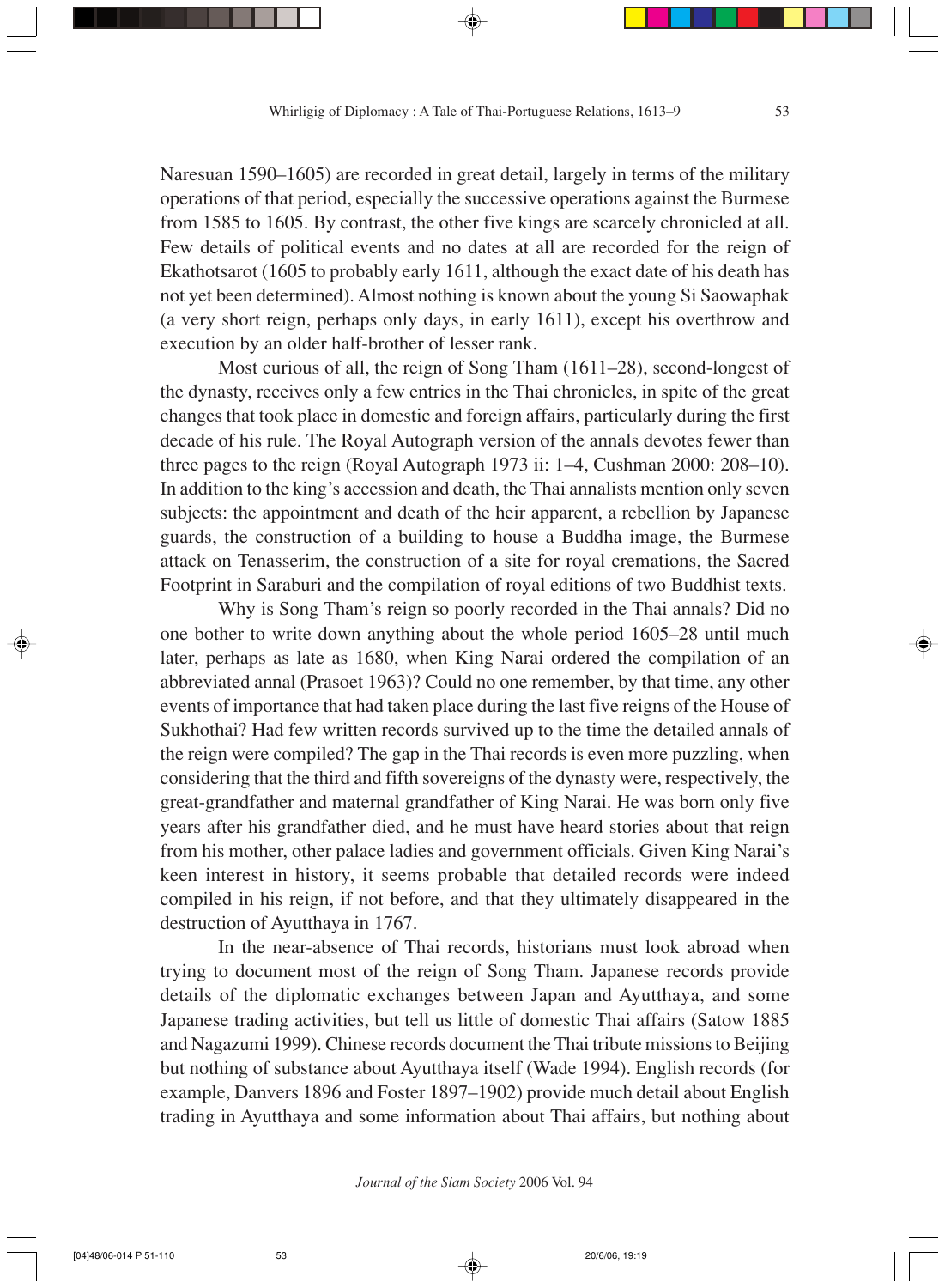the Portuguese-Thai diplomatic exchanges. Dutch records are outlined by Smith (1977) and will surely yield much additional detail not recorded elsewhere. Danvers (1894) attempted to describe Thai-Burmese relations in the 1610s using published Portuguese records available in his day, but much that he says about Thai-Burmese and Portuguese-Thai relations is inaccurate and should be treated with caution. The near-contemporary account compiled by Joost Schouten in 1636 provides far more detail about Song Tham's reign than the Thai records do. His discussion of the troubled early years of the reign, however, is very brief, and his assertions about Portuguese-Thai relations may be inaccurate, misleading and tinged with Protestant Dutch prejudices. The history of the kings of Ayutthaya compiled by Jeremias van Vliet in 1640 provides another brief sketch of the reign.

During the period from 1615 to 1619, there were continuous exchanges of envoys between the court of King Song Tham in Ayutthaya and the viceroy and council of the Portuguese government in Goa. These may have been the first intensive exchanges since the flurry of diplomatic exchanges that followed the initial Portuguese contact with the court of Ayutthaya in 1511. This period also marks a high point in cordial relations, preceded by a long interval in the final decades of the 1500s, when the Portuguese carefully maintained their contacts with the Burmese at the port of Pegu, relegating the Thai to a distant secondary position.

# **Early Ayutthaya's Western Buffer**

54

For nearly two centuries after its founding in 1351, the Thai kingdom of Ayutthaya enjoyed relative security along its western borders. The Mon kingdom of Ramanyadesa extended across the northern and north-eastern coastlines of the Andaman Sea, from the Irrawaddy delta east to Martaban (on the estuary of the Salween, Thoung-yen and Zami rivers) and then southward. The Tenasserim range, running north-to-south, provided a natural mountainous frontier between the Mon and Thai kingdoms. Farther down the Andaman Coast, the Thai gained control of Tenasserim in the mid-1400s and began to develop the anchorages there as a gateway to the Indian Ocean and its innumerable ports. Descriptions of the early 1500s portray Tenasserim as a prosperous destination for traders, and the Mon capital at Pegu as an even richer trading centre. To judge from the annals of the Mon and Thai, their relationship was relatively peaceful. This quiet coexistence ended abruptly in the 1540s, after the Mon kingdom was conquered by the Burmese, who moved their capital from the deep interior of the Irrawaddy basin to Pegu, in the newly acquired coastal territory.

The Burmese then attempted to add the lower Chao Phraya basin (Ayutthaya's territory) to their expanding empire, but the initial attempt in late 1548 and early 1549 failed, and the Burmese armies withdrew after an unsuccess-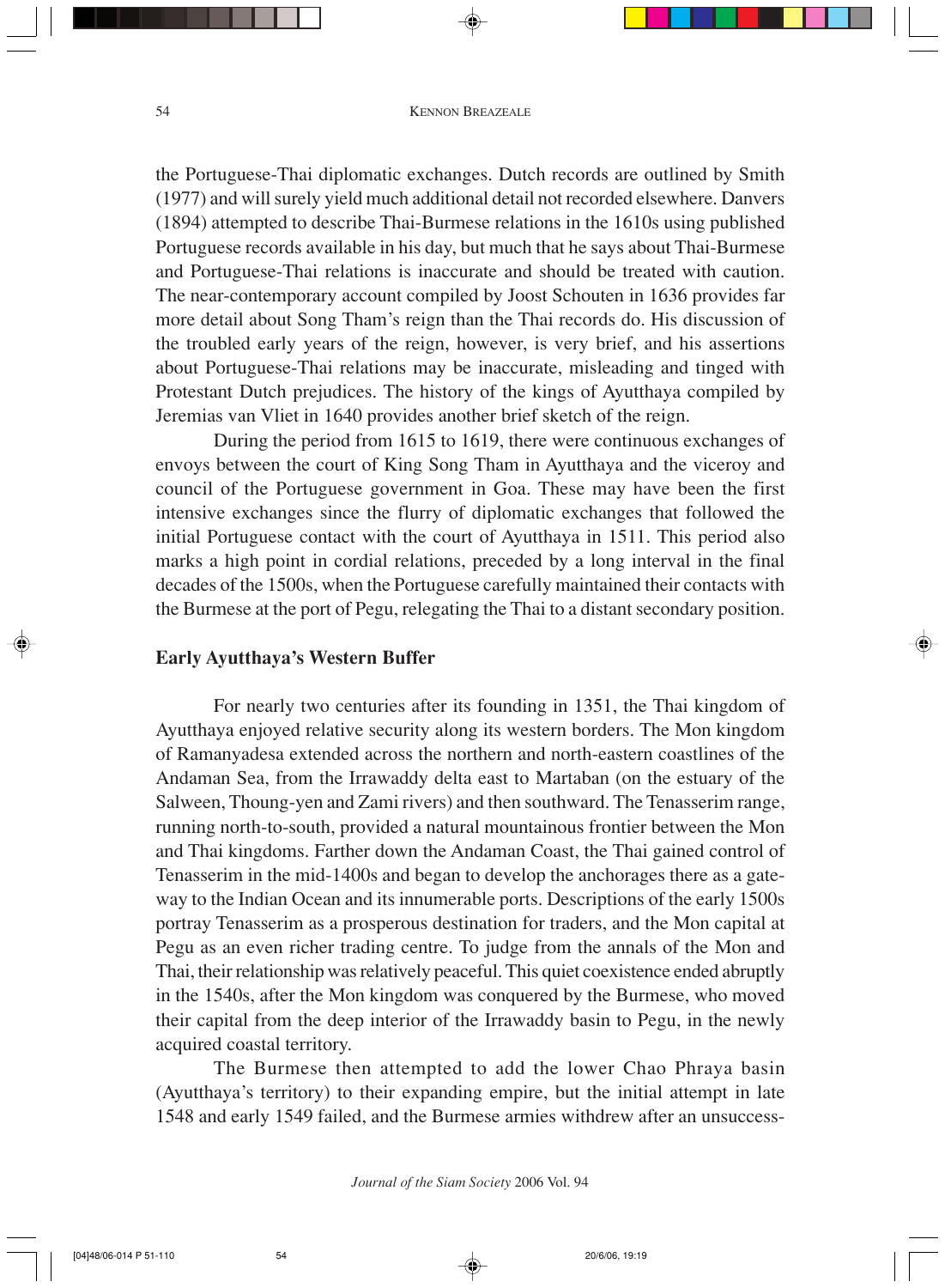ful siege of Ayutthaya. The second attempt was only partly successful, ending in a negotiated surrender by the Thai in early 1564, followed by the withdrawal of Burmese forces. The third attempt brought Ayutthaya fully under Burmese control in 1569, after a long siege. For the next decade and a half, the newly installed Thai monarch, first of the House of Sukhothai, ruled a weakened kingdom, which had lost much of its populace and was reduced to dependency status. Early in the reign of the next Burmese king, however, the Thai renounced their allegiance and severed their ties with the Burmese court. The Thai defended themselves successfully against a series of Burmese attacks, beginning in 1585. The final Burmese invasion was repelled by the Thai in early 1593, and no further attempts were made. During the next few years the Burmese empire weakened, many of the non-Burmese dependencies renounced their allegiance and some of the Burmese princes made their respective fiefs effectively independent.

At the turn of the century, the great centre of empire came under siege, and Pegu itself was sacked by an army under the command of the king's first cousin, who in turn came under siege by Thai forces, now on the offensive and in alliance with the Burmese king's half-brother, who had been appointed as king of Lan Na and ruled at Chiang Mai. When Pegu first came under attack, one of the besiegers was the king of Arakan, who brought his naval forces around from the coast facing the Bay of Bengal, and landed on the coast south of the Burmese capital. Portuguese adventurers and their ships were among his auxiliaries, and they took up positions at Syriam, on the coast near modern Rangoon. The Arakanese fleet eventually withdrew, but the Portuguese stayed. They soon made themselves independent of their patron, and the fort at Syriam (near modern Rangoon) eventually became one of the many Portuguese forts along the shores of the Indian Ocean, controlled by the Portuguese viceroy from his base at Goa.

From the viewpoint of the Thai court at Ayutthaya, these changes restored the security along the western frontier, which had long been beneficial to the Thai. During the final offensive in early 1600 against Pegu, Thai forces arrived too late to join in the sack of the city, but they succeeded in bringing the Mon territory around Martaban under their control. At the end of the campaign, the Thai claimed suzerainty over the Andaman coastline as far north as Martaban. Beyond that point and to the west, the Portuguese had effective command of the coast. The Mon territory and the Portuguese fort created a buffer region, which separated the Thai from the Burmese, just as the old Mon kingdom had done. This arrangement lasted for more than a decade. During that time, however, Anauk-hpet-lun, a nephew of the last king of Pegu brought the heartland of Burma in the interior under his control, together with some of the Tai-speaking dependencies that had broken away. In March 1613 his forces captured Syriam (Bocarro 1876: 153, Guedes 1994: 146 n. 158), and the Mon governor of Martaban, receiving no protection from the Thai,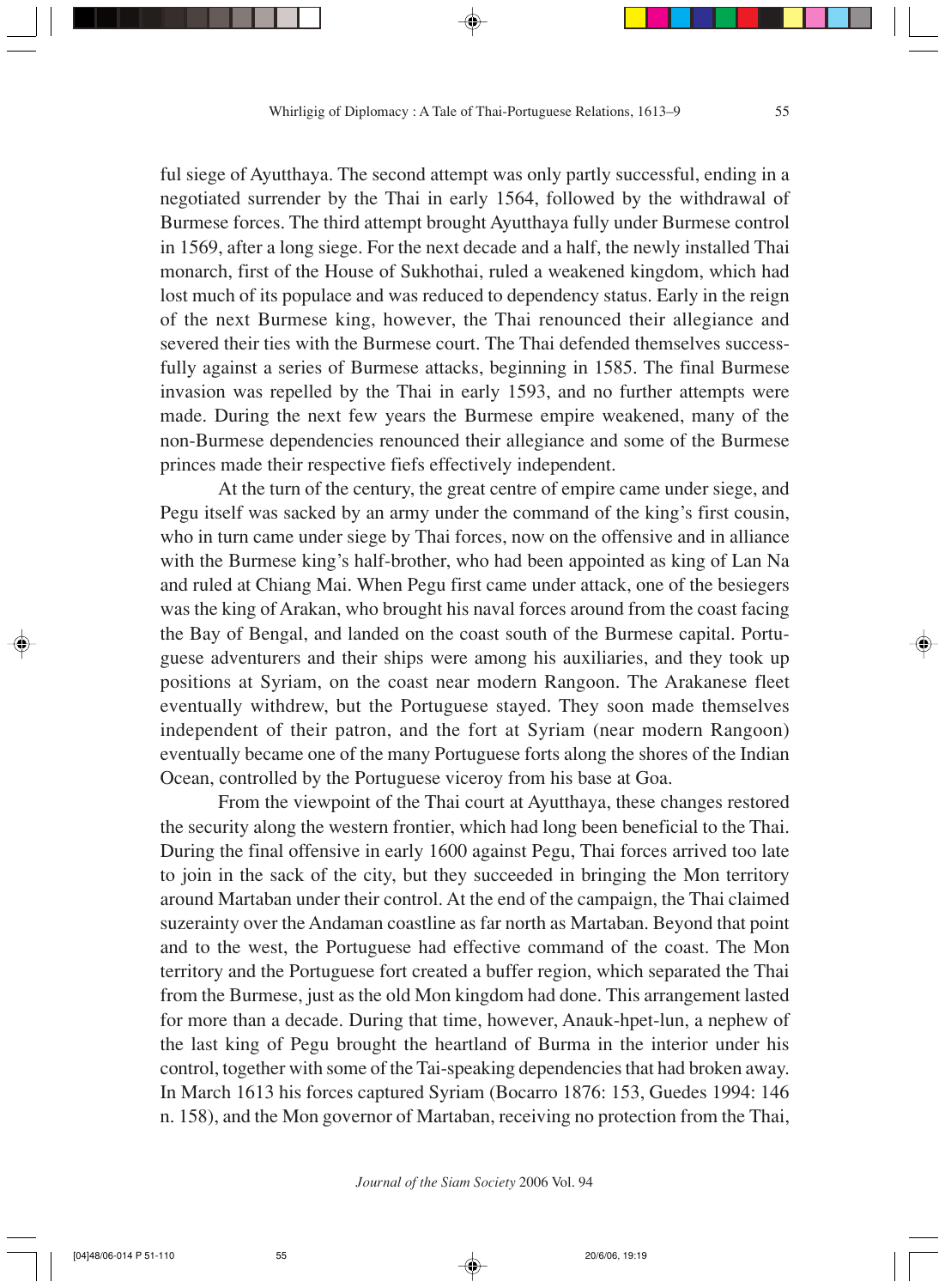had no choice but to proclaim allegiance to him. The Burmese were, once again, on the fringes of Thai territory.

The Thai court had little time to ponder the sudden disappearance of its western buffer. Burmese forces moved down the coast and took up positions at Ye; Thai-controlled forces came up from Tavoy to attack them; then Burmese reinforcements arrived and attacked Tavoy (Thien 1911: 71). In January 1614, a Burmese fleet sailed south and attacked Tenasserim, intending to eject the Thai from their main stronghold on the west coast of the peninsula. But the plan faltered as the small Burmese vessels moved into the bay. Under ordinary circumstances, they would have confronted Thai vessels that were comparable to their own in design and firepower, and perhaps they hoped for the additional advantage of surprise. But the Thai were forewarned and solicited the help of Portuguese traders, who happened to be in port. The Portuguese readily agreed to reinforce the defences of the port, no doubt partly to take vengeance for the slaughter of fellow Portuguese at Syriam less than a year earlier. More importantly they risked the loss of their own ships and merchandise to the Burmese. If the Portuguese claims are to be believed, four Portuguese merchant galliots led the attack on the invading Burmese fleet and repelled it.<sup>1</sup>

The Burmese did not make another attempt in this direction.<sup>2</sup> Instead, Anaukhpet-lun was occupied with a major campaign into the interior. He set out from Martaban in the lunar month of Vaisakha (10 April to 9 May 1614) for Chiang Mai (Thien 1911: 73). Why did he wait until so late in the dry season to leave Martaban? There are several possible explanations. He may have assumed he could take possession of Chiang Mai quickly, spend the rainy season there while putting in place new leaders loyal to him and depart early in the dry season before the end of 1614. Or, there may have been delays in the mobilisation, and perhaps his forces were unable to reach Martaban sooner. But was the real reason an abrupt change of plan? On this point, we can only conjecture, in an attempt to explain why the Thai court was in such great alarm at this time.

*Journal of the Siam Society* 2006 Vol. 94

<sup>&</sup>lt;sup>1</sup> See Bocarro 1876: 186. The various versions of the Thai annals reveal absolutely nothing of the events discussed in this paper, except for the 1614 naval attack—which is recorded erroneously as a Burmese victory (Cushman 2000: 209).

<sup>&</sup>lt;sup>2</sup> According to van Neijenrode (1871: 288), Burmese from Ava and Lao from Lan Sang jointly attacked Ayutthaya in February 1615 but did not succeed. Van Neijenrode worked at the Dutch trading office in Ayutthaya during 1611–2 and 1617–21. His report was probably compiled in 1621, and he was not in Ayutthaya during 1615. He cited the wrong year for the invasion of Lao forces from Lan Sang (which took place in early 1612), and the wrong year for the Burmese attack on Tenasserim (which took place in January 1614).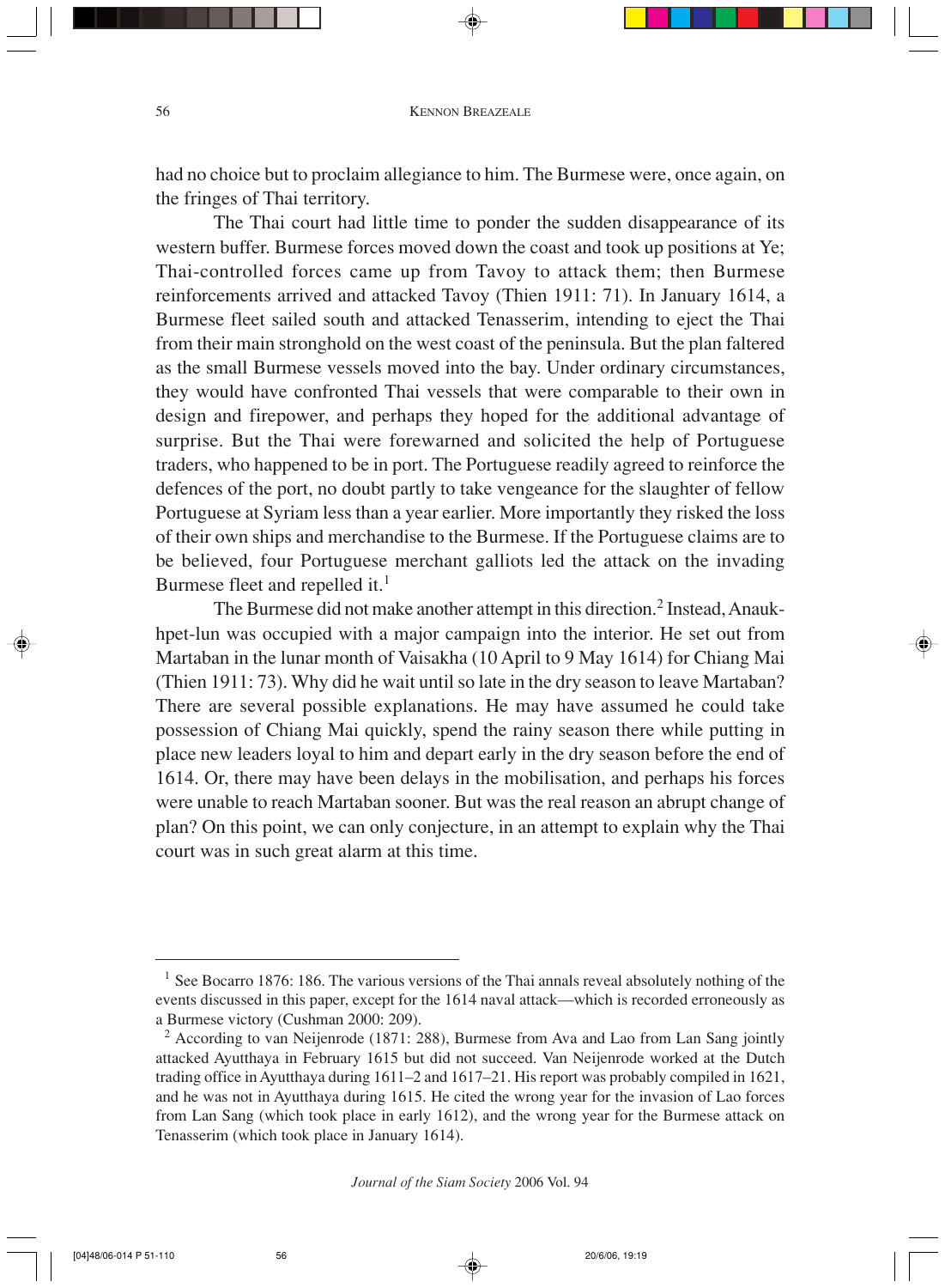Whirligig of Diplomacy : A Tale of Thai-Portuguese Relations, 1613–9 57

The Burmese generals may have planned a campaign entirely different from the one they actually fought. No doubt they expected an easy victory in mid-January 1614 at Tenasserim. At that juncture, they could have sent reinforcements to Tenasserim, who would have proceeded overland to the Gulf and then northward. This column could have joined, in a pincer movement against Ayutthaya, with other troops proceeding from Martaban across the hills to the central Ping River and then south down-river. A third column could have taken the more difficult route by way of the Three Pagodas border crossing and then marched east to Ayutthaya. The defeat of the Burmese flotilla in January 1614 may have forced the generals to change their strategy entirely and to move instead into the Tai kingdom of Lan Na.

Anauk-hpet-lun's first cousin, Min-yè Deik-ba, was king of Chiang Mai. At the end of 1612, he had sent envoys to the Thai court,<sup>3</sup> but he had died during the next year or in early 1614. The deceased king's younger brother, Thado-kyaw, succeeded and, according to one of the Chiang Mai annals (Wyatt and Wichienkeeo 1995: 125), a rebellion arose against him. The Burmese king must have regarded this succession struggle as an opportunity to intervene and restore Burmese suzerainty over Lan Na. Shortly before the 1614 rainy season, he led his forces from Martaban, went to Chiang Mai and entered the city without a battle. He also received the allegiance of the king of Nan. Officials in Nan may have allied themselves with the Burmese partly as a safeguard against further threats from the Lao of Lan Sang, who had invaded Nan's territory at the end of the 1613 rainy season but had been beaten off (Saratsawadi 1996: 22).

The campaign to gain control of Lan Na did not end quickly. Thado-kyaw and his Lan Na forces held out in the fortified town of Lampang, where the Burmese became bogged down in a long but eventually successful siege, in which Thado-kyaw died (Thien 1911: 74). After installing the king of Nan as the new ruler of Chiang Mai, and placing the new king's brother in charge of Nan, Anaukhpet-lun left Chiang Mai by the end of May 1615 and returned to Pegu.<sup>4</sup>

He had devoted more than a year to the campaign. About this time, he discovered that the Thai had stolen a march on him and were already deeply engaged in renewing their relations with the Portuguese and negotiating an alliance against him.

<sup>3</sup> Letter, Marten Houtman (at Ayutthaya) to Heynrick Janssen (at Patani), 26 December 1612 [5 January 1613 in the Gregorian calendar] in Thaemsuk 1969: 39–40.

<sup>4</sup> Other annals (Sitthi 1972: 55–6 and Ratchasomphan 1994: 69–70) provide different perspectives of these events but no additional political details.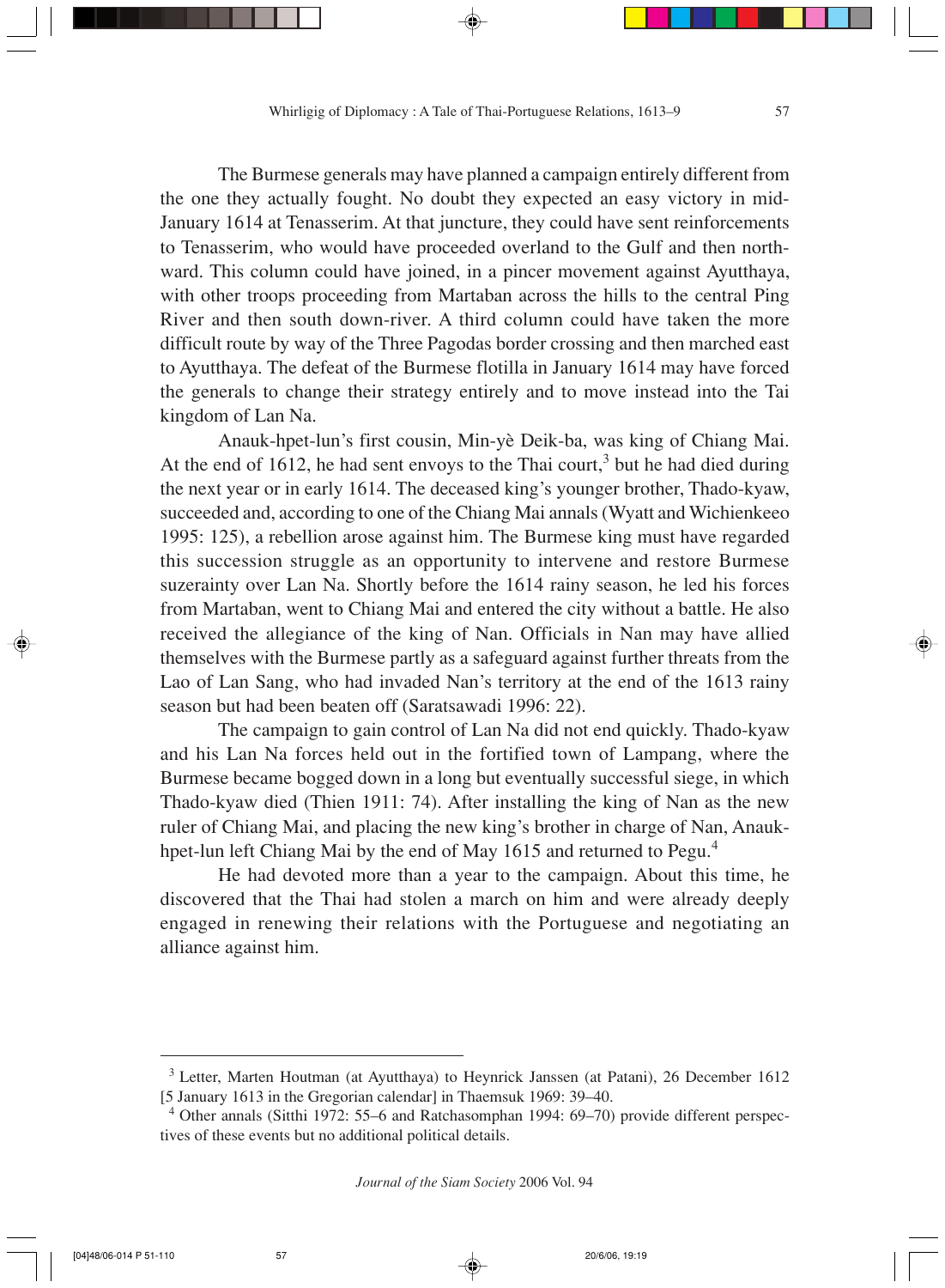# **Thai-Portuguese Exchanges of Embassies, 1615–9**

58

A century earlier, when Portuguese forces first arrived in Southeast Asian waters in 1511, the commander immediately sent representatives to seek friendly relations with the Thai king. A series of diplomatic exchanges continued into the 1520s, and thereafter Portuguese-Thai contacts were limited mainly to private trading by the Portuguese and contacts with the Captain of Melaka—that is, the office of the Portuguese official who governed the tiny enclave on the lower west coast of the Malay peninsula, under the supervision of the viceroy in Goa. Ayutthaya did not become a port of call for the great Portuguese crown ships that sailed from India by way of Melaka to Macau and Japan. Instead, the Captain of Melaka sent his ships there, or gave permits to private traders to go there, and some Portuguese traders settled in Ayutthaya and other Thai market centres. The number of permanent Portuguese residents in Ayutthaya appears to have been very small during the wartime years of the 1580s and 1590s, but it must have increased a little after the Portuguese gained control of Syriam and shipping became regular again to Thai ports on the Andaman coast. Thus, when King Song Tham came to the throne in 1611, the Portuguese were regarded as a friendly power, although no diplomatic exchange had taken place in living memory.<sup>5</sup>

Almost immediately after news of the fall of Portuguese Syriam reached Ayutthaya, the king and his ministers formulated a plan to restore the defensive buffer. The Thai were correct in supposing that the Portuguese would consider a new and more easily defensible site for a fort to replace the one they had lost, and that the Burmese slaughter of the Syriam garrison had made the Burmese bitter enemies in the eyes of the Portuguese. In fact, neither assumption had any practical value except in the very short term. But the Thai proposal was attractive enough to capture Portuguese attention and hold it for several years. With the town of Martaban as the centrepiece of his plan, King Song Tham offered to cede some territory at this port, where the Portuguese could build a fort and maintain a garrison. The offer was sweetened by a pledge to supply Thai land and naval forces to assist in the defence of the fort, if it came under attack by the Burmese. In return, the Thai

<sup>5</sup> Jacques de Coutre (Jacob van de Coutere) arrived in Ayutthaya in mid-1595, on a ship sent by the Portuguese Captain of Melaka. He accompanied a Dominican missionary who had been sent to Melaka the previous year by King Naresuan on official business. On its return to Melaka, the Portuguese ship was accompanied by one of the king's junks, carrying his envoys to the Captain of Melaka (Coutre 1991: 127). There may be other examples of official representatives sent by the Captains of Melaka to the Thai court, and vice-versa, but these contacts were for trading purposes and had no diplomatic character. In 1595 King Naresuan was considering the possibility of an embassy to Portugal, which would have included the son of his foreign minister and a Portuguese missionary (Coutre 1991: 120), but no such mission was ever sent.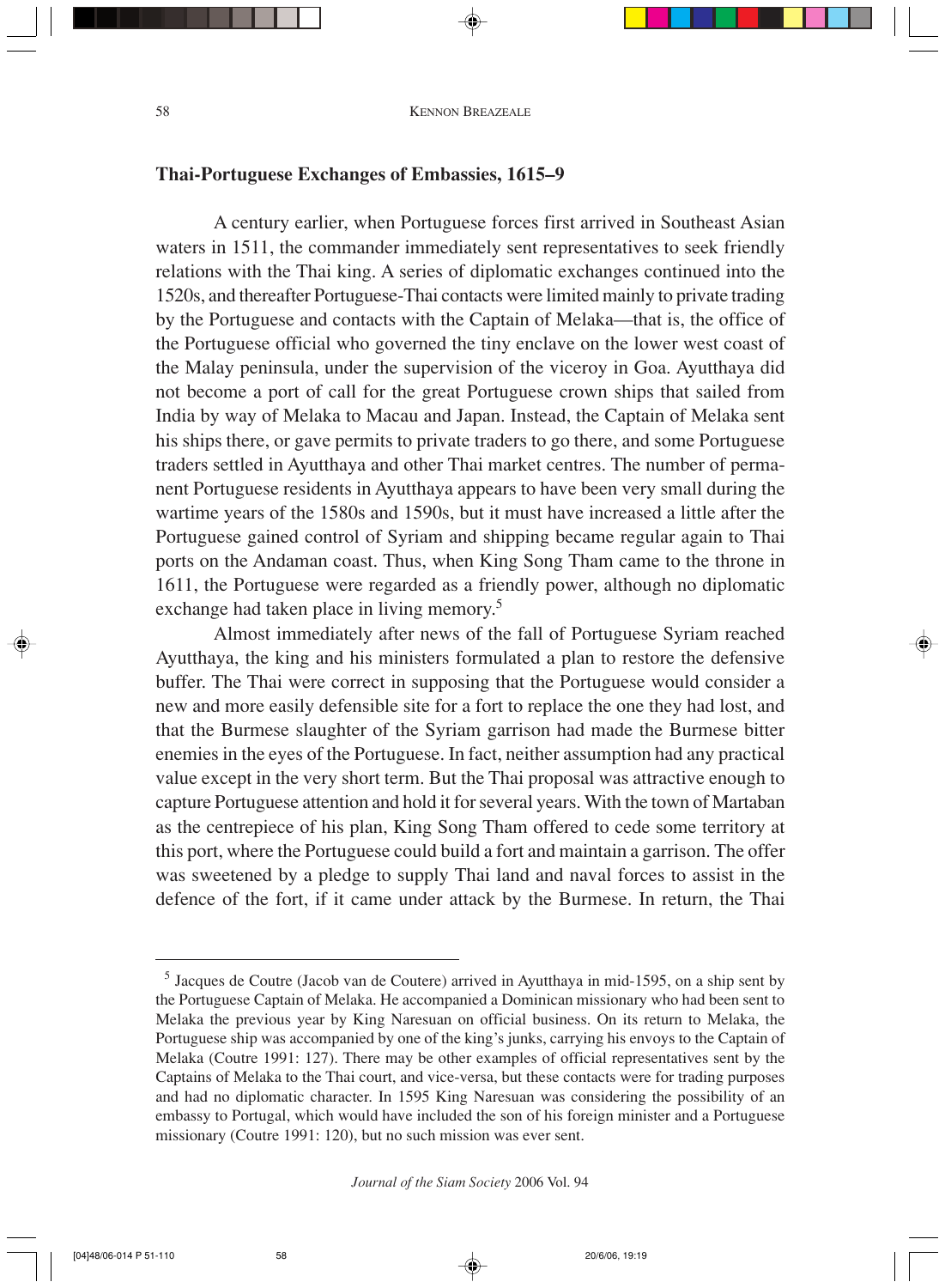expected the arrangement to provide a bulwark against future Burmese incursions into Thai territory and also to enable the Thai to regain and maintain suzerainty over the Mon territory south of Martaban. The port itself was on a point of land in a large estuary, and could be reinforced across the narrow stretch of water from Moulmein on the opposite shore. Its strategic value to the Thai was that it blocked three major routes of invasion into Thai territory: first along one of the rivers (Thoung-yen to the Burmese, Moei to the Thai) and east across the hills to the middle Ping River valley, second to the south-east by way of the Three Pagodas border crossing and third along the coast to the south, thereby ensuring Thai suzerainty over Tavoy and Thai security at the busy port of Tenasserim.

The Martaban plan was initially carried by a Thai official, who went from Ayutthaya to Tenasserim and then out on the Andaman Sea, in search of the Portuguese squadron that had been sent to save the garrison at Syriam. The squadron commander had arrived too late for that purpose and sailed south towards Melaka, and the Thai offer in 1614 never reached him.

Later that year, King Song Tham decided to send a formal embassy, consisting of the customary three ambassadors. They arrived in Goa probably in early 1615 and presented the Martaban plan to the viceroy and his council.<sup>6</sup> The Portuguese thought the offer was not precise enough and thus decided to appoint an envoy, who would accompany the Thai on their voyage home, would negotiate more precise details of the plan and would conclude a tentative agreement (Bocarro 1876: 517). At this juncture, encouraged by the Thai overture, the viceroy and his council formulated a much broader proposal for a political and commercial agreement between Portugal and the Thai, which the envoy would negotiate with the ministers at the Thai court.

The man chosen for this mission was Francisco de Anunciação, a Dominican missionary. Father Francisco already had some knowledge of the Tai-speaking kingdoms and apparently had acquired some speaking knowledge of Tai dialects. He had sailed to Syriam in 1605 with a Portuguese squadron, and continued from

 $6$  The Thai offer in 1615 was not the first time that officials in Goa and Lisbon had thought about Martaban as a potential Portuguese site. The idea of a Portuguese fort there, to reinforce the nearby Syriam fortress, was taken into consideration in Lisbon as early as 1607, when the viceroy was instructed to report on Martaban (letter, king to Belchior Dias Preto, 15 October 1607 in BFUP 1960 16: 848; see also letter, king to viceroy, 20 February 1610 in Pato 1880: 347). These orders could not have reached Goa until 1608. By that time, the Portuguese were firmly entrenched at Syriam, and it had been designated as a customs post for collecting duties from Portuguese trading ships plying the waters of the Andaman Sea. Also, the son of the Portuguese commander at Syriam married the daughter of the Martaban governor, thereby cementing relations with that area independently of the Thai court. The earlier Portuguese idea of a fort at Martaban thus receded into the background.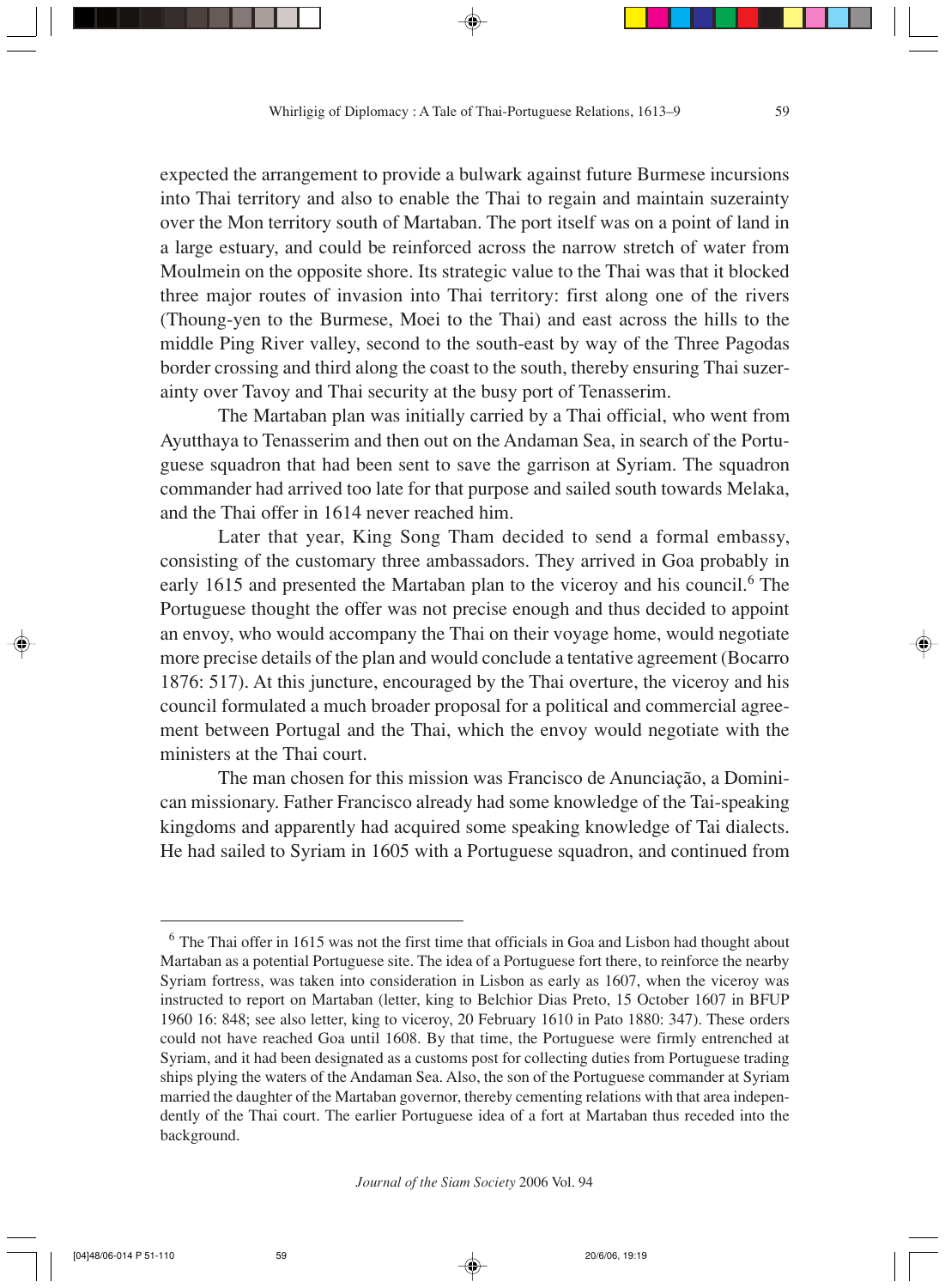there on an earlier diplomatic mission to the court of the king of Lan Na. The reason for that mission was to reach an agreement with King Min-nawra-hta-saw of Chiang Mai, who was a younger brother of the last king of Pegu and was regarded by the Portuguese as a legitimate heir to the Burmese throne. He gave a positive verbal reply to the Portuguese request to occupy Syriam and use it as a Portuguese crown fort, and that reply was interpreted by the Portuguese as a legal basis for their garrison at Syriam (Bocarro 1876: 133, 136). Now, almost a decade later, Father Francisco's knowledge of Syriam, Martaban and the surrounding region, and his familiarity with court etiquette, made him a useful envoy to Ayutthaya.

Father Francisco was in Ayutthaya during most of the second half of 1616 to discuss the Martaban plan, but he also had a list of other matters to discuss with Thai officials.<sup>7</sup> When he left Ayutthaya near the end of November 1616, he was accompanied by a second formal Thai embassy. He reached Goa again in 1617. The three Thai ambassadors, and a royal page whom King Song Tham had sent with them, were carrying gifts and letters not only to the viceroy in Goa but also to King Filipe II of Portugal. They intended to continue on to Lisbon with the Portuguese fleet, which ordinarily sailed for home during January, February or March. By the time they reached Goa in early 1617, it was too late to accommodate them aboard the fleet. Only one ship from Portugal had reached Goa in late  $1616$ ,  $8$  and space aboard the home-bound fleet must have been unusually limited. The Thai stayed in Goa for more than a year, but for reasons that are not clearly recorded, they were still unable to continue on to Portugal. Eventually they were escorted back to Ayutthaya by another representative of the viceroy.

<sup>7</sup> The dates of Father Francisco's arrival in Ayutthaya and his return to Goa are not recorded. According to Teixeira (1961 ii: 65, 122), the party left Goa on 3 March 1616 and attended the twenty-fifth birthday celebration for Song Tham in April 1616. But Teixeira cites Bocarro, and Bocarro (1876: 517) also includes the text of Viceroy Azevedo's letter to King Song Tham, dated 28 April 1616. Possibly orders were given on 3 March to equip a ship, whereas the party did not leave Goa until after the letter was prepared. April was the best sailing season for reaching Melaka, and the voyage usually took about a month. The party may thus have reached Ayutthaya in June or July 1616, sailing from Melaka on the best north-bound winds, which blow during those months. In any case, a ship bound for Siam could leave Melaka as late as July or August (Flores 1995: 89, n. 29), and the Melaka-Ayutthaya voyage should have taken no longer than half a month, given good winds typical of that season. It seems safe to assume that Father Francisco arrived no later than July 1616 and that he spent at least four full months in Ayutthaya, departing about 20 November at the beginning of the season of south-bound winds. In that case, he could have reached Goa by the end of January on the good west-bound winds from Melaka.

<sup>8</sup> Letter, viceroy to king, 29 December 1616 in BFUP 1955 4: 858. Note that few full texts are published in the BFUP. Most entries are inventories of documents with abstracts of the contents.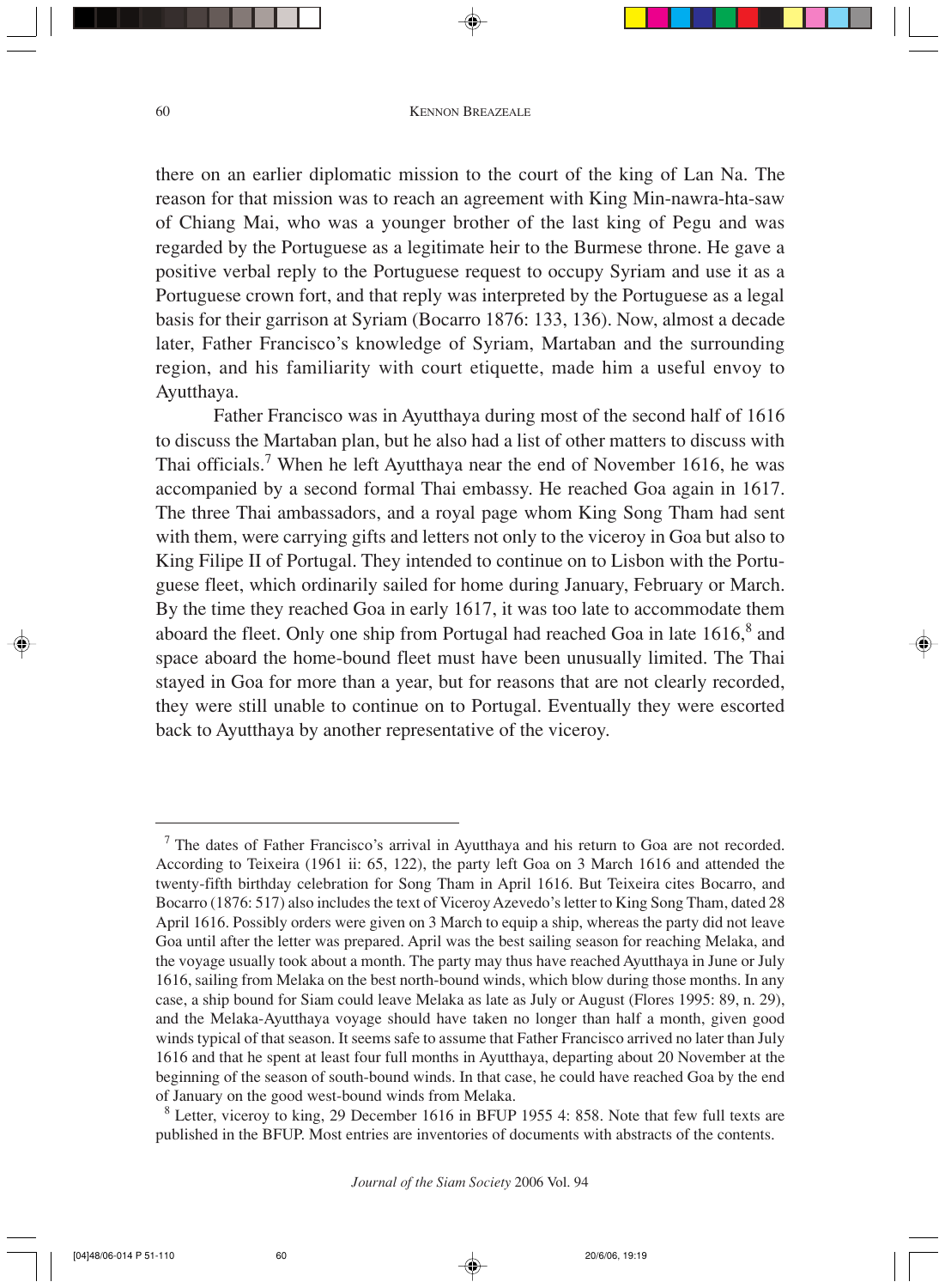In the meantime, the viceroy had sent a report to Lisbon concerning the Martaban plan. The cycle of reporting and receiving instructions was a lengthy one, because ship departures and arrivals were determined by the prevailing winds. Typically a report left Goa in the first quarter of the year and reached Lisbon about six months later. The reply typically left Lisbon about March or April the next year and, at the very earliest, might reach Goa in the first days of September. The viceroy's initial report concerning the Martaban plan was considered in Lisbon, and instructions were sent, authorising him to make a decision, if the Thai offer appeared to be advantageous to the Portuguese government, rather than delaying for another year and a half, while his next report and instructions were en route to and back from Portugal.

Prior to the arrival in Goa of an embassy from Burma at the end of 1616, the viceroy was still contemplating the renewed possibility of a fortress at Martaban. He had instructed Father Francisco earlier in the year to discuss with Thai officials an offensive alliance for a joint Portuguese-Thai attack against their common enemy, including the recovery of Thai control in the Martaban region (Bocarro 1876: 520–1). Even after meeting the ambassadors from Burma, the viceroy was still keeping his options open for advantageous alliances. He must have been encouraged by the January 1615 instructions from King Filipe II, expressing the hope that Syriam could be re-occupied. The viceroy appears to have replied cautiously to this hope as late as December 1616 (after receiving the Burmese embassy but before Father Francisco arrived with the second Thai embassy), pointing out that the port of Martaban had more advantages for a fortress than Syriam did.<sup>9</sup> But in another letter, which likewise left for Lisbon with the fleet in early 1617, he recommended maintaining friendly relations with both the Thai and the Burmese and avoiding giving any offence to either,<sup>10</sup> which suggests that he had personally, although not yet officially, rejected the Martaban plan. Meanwhile, by the time that the March 1617 instructions were written in Lisbon, King Filipe II had accepted the permanent loss of the Syriam fortress as well as the arguments against the Martaban plan.

Identical conclusions seem to have been reached independently, in both Goa and Lisbon. King Song Tham did not, after 1613, have any control over Martaban, and accepting his offer would have been tantamount to starting a war with the Burmese. Although the Portuguese had been stung by the Burmese capture of Syriam, that action had to be considered not only in the context of the strategic value of Syriam as a fort (which appears to have been minimal) but also and more importantly in terms of Melaka's food supplies. Melaka had always been

 $9$  Letter, viceroy to king, 29 December 1616 in BFUP 1955 4: 855.

 $10$  Letter, king to viceroy, 17 January 1618 in Pato 1893: 260.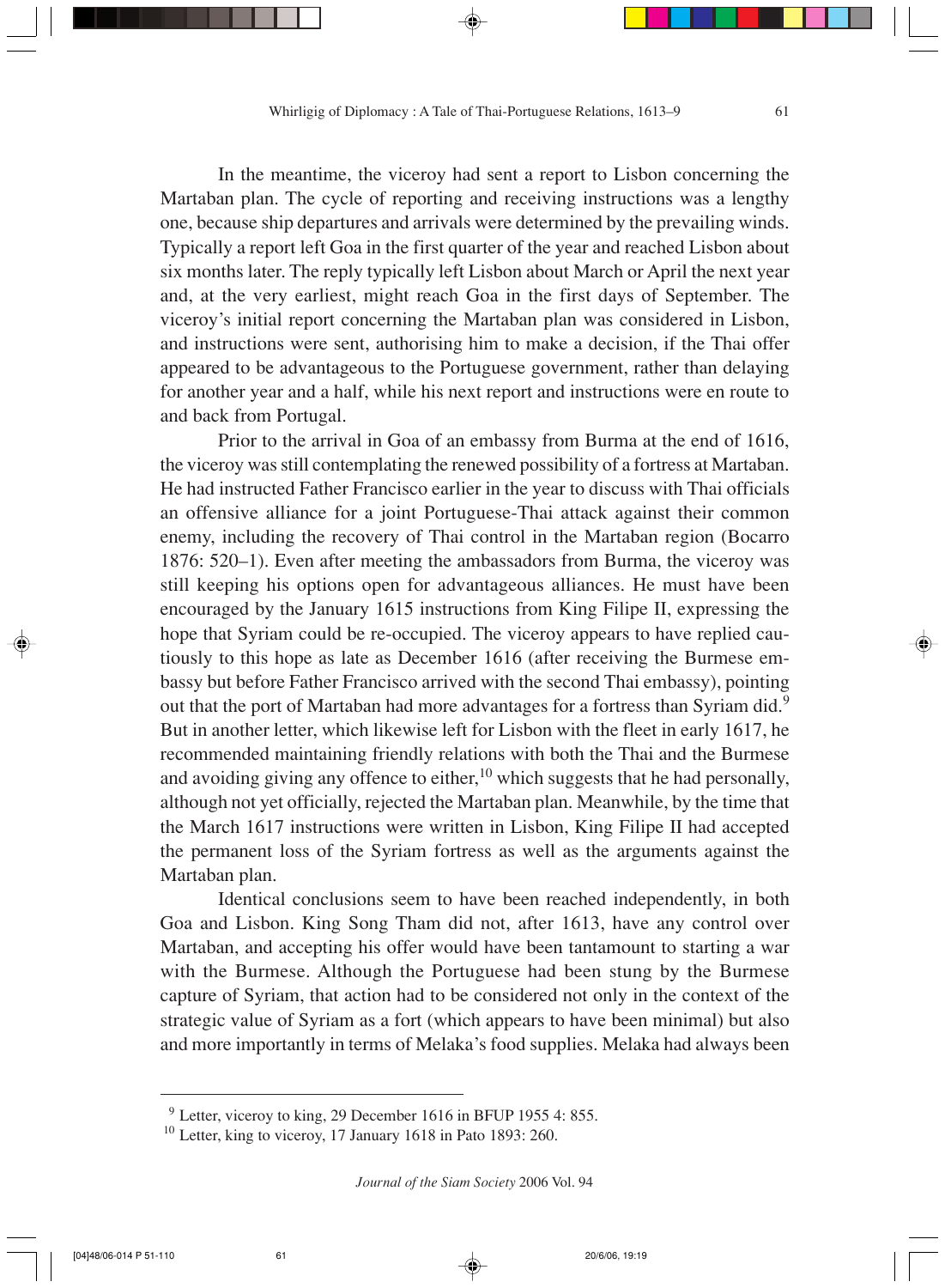dependent on the rich agricultural areas along the coast in the region of Martaban, and for that reason alone, the Portuguese regarded friendly relations with the Burmese as an essential pillar of their security policy. Ejecting the Burmese from Martaban would have created a perpetual problem for defence against the Burmese and for secure shipping. Thus nothing further was said about the Martaban plan. By this time the Thai court must have ceased to be alarmed about potential Burmese attacks, lost interest in the proposal and did not pursue it.

# **Francisco de Anunciação's 1616 Embassy to Ayutthaya**

The Thai annals tell us nothing of any of these diplomatic exchanges. The correspondence of the English trading post in Ayutthaya has been published, and it documents extensively the activities of the merchants of the English East India Company during this period, but does not mention Father Francisco. The records of the Dutch trading post may contain some relevant information not yet published. These are the only sources for this period other than the Portuguese records, and we must therefore rely on Portuguese sources for most of the details concerning this interlude of friendly diplomatic exchanges.<sup>11</sup> The only mission that is well documented is Father Francisco's, and fortunately some additional information about it can be drawn from the sole record from this year in Thai—which may be the oldest handwritten document in the Thai language.

The purpose of the first Thai embassy to Goa (1615–6) was to negotiate a defensive alliance, in which the Portuguese would fortify Martaban and, with Thai reinforcements during emergencies, would subsequently defend the Salween estuary. The Portuguese fort was envisaged by the Thai as a buffer to prevent Burmese forces from using the western approaches into Thai territory. The Portuguese expressed interest in this plan, as indicated in the formal letter from Viceroy Jerónimo de Azevedo to King Song Tham, dated 28 April 1616 (see the appended transcription). But the immediate concerns of the viceroy and his council

<sup>&</sup>lt;sup>11</sup> Contemporary, first-hand Portuguese sources, moreover, are limited to official correspondence. There seems little hope of finding missionary records for this entire period. The last Dominican priests left Ayutthaya by 1605, and no others seem to have been sent there until 1640. A single Augustinian visited in the mid-1580s, and no others went to Ayutthaya for nearly a century. During King Ekathotsarot's reign, only three missionaries are known. A Jesuit worked in Ayutthaya for about two years and died in Tenasserim. Two Franciscans (André do Espírito Santo and André da Santa Maria) worked in Ayutthaya throughout the reign. The first died in 1611, and the second was still there in 1616, when Father Francisco visited for a few months as envoy of the viceroy. Unfortunately the Franciscan archives in Rome were destroyed, and those in Goa have disappeared. The fact that Ayutthaya had only only one resident priest during the first half of Song Tham's reign suggests that the Portuguese community in the city was small.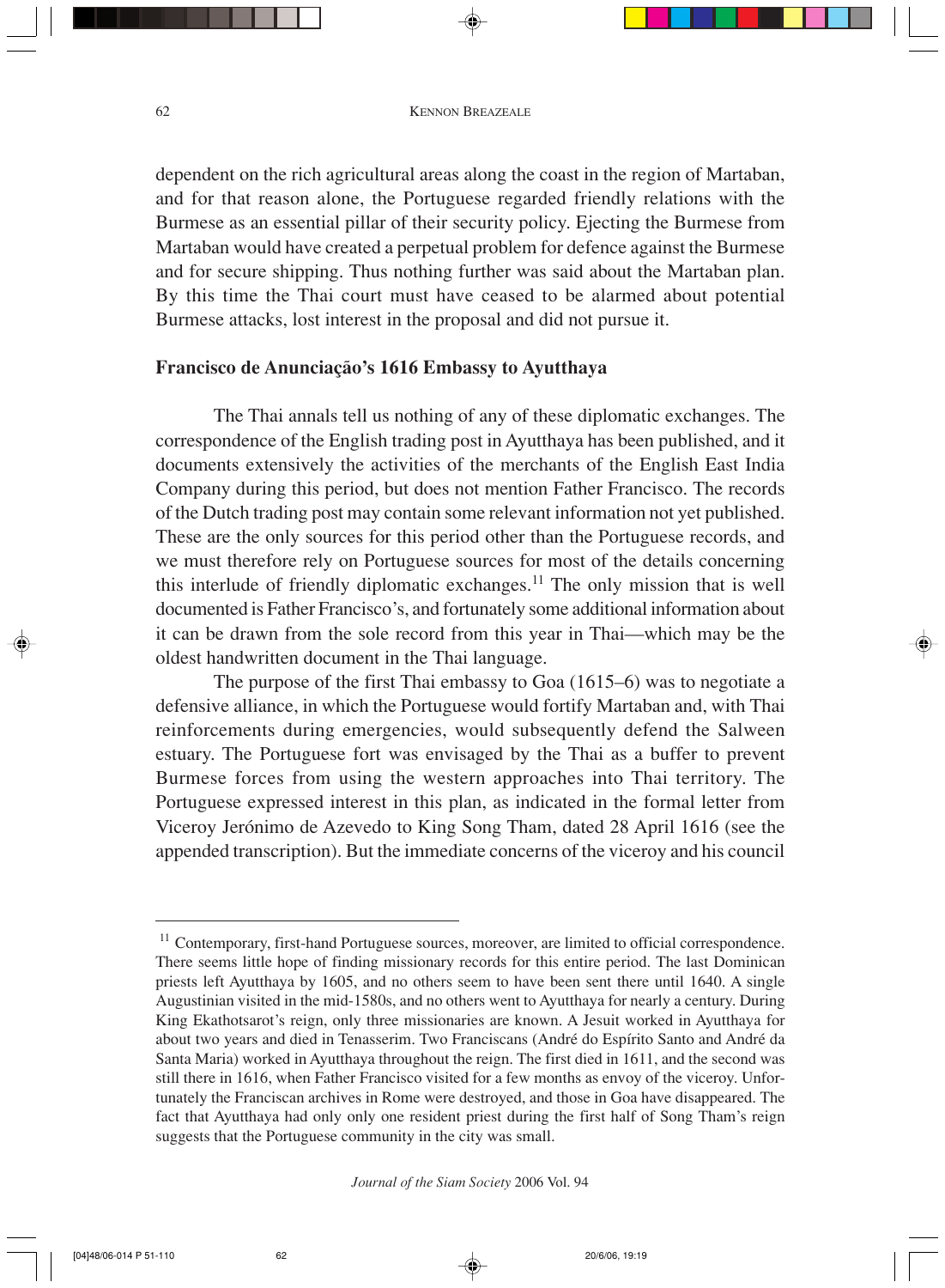Whirligig of Diplomacy : A Tale of Thai-Portuguese Relations, 1613–9 63

lay elsewhere. The letter does not specify what these concerns were, although it indicates that Father Francisco was fully empowered to explain and negotiate them. His mission to Ayutthaya in 1616 was in fact to seek three concessions from the Thai government as part of the renewed friendly relations between the two powers.

First, the Portuguese were concerned with trading conditions. King Song Tham agreed to give duty-free privileges to Portuguese ships and to allow the Portuguese to trade without hindrance in Thai ports. Traders based in Thai ports had stopped going to Melaka some time earlier, because they were dissatisfied with the way the Portuguese authorities treated them. The discussions about this problem ended with Thai assurances that the traders would be encouraged to resume shipping to Melaka. If Thai crown ships called at Melaka, they presumably received reciprocal duty-free trading privileges, although that point is not specified in the records. While Father Francisco was in Ayutthaya, some trading on the new basis was carried out by a captain-merchant, who was sent by the Captain of Melaka to accompany the embassy. Whether this trade became established with any regularity in the succeeding years is a matter of conjecture. It probably remained very limited, partly because Melaka was under pressure from Lisbon to discontinue the customary practice of duty-free trading by ambassadors, who visited the port as representatives of Southeast Asian sovereigns (Pinto 1997: 146).

Second, the viceroy and his council wanted to improve social conditions for Portuguese residents and traders and to resolve some injustices. Sixty or seventy Portuguese prisoners, about half of whom were Luso-Asians, were brought to Ayutthaya as prisoners in April  $1613$ .<sup>12</sup> They came overland from Tenasserim and may have been captured in March during the fighting along the west coast. Father Francisco must have received instructions to assist them. During his voyage to Ayutthaya, he received some details about grave injustices committed by a Thai governor against Portuguese traders on the Andaman coast. He also carried with him a request concerning inheritances, which complemented the agreement on trading conditions.

According to Thai law, when a Thai official died, the crown received a large share of the estate. Nothing was due to the crown when Thai commoners died, but there was no provision in the law for resident foreigners or visiting traders. The Thai practice was to confiscate everything that a Portuguese trader possessed, if he died in Thai territory. Father Francisco argued convincingly that Portuguese private traders would be reluctant to go to Thai ports, unless they were assured that their property would go to their heirs, either to wives and children in the Thai kingdom itself or to heirs elsewhere.

<sup>&</sup>lt;sup>12</sup> Letter, Marten Houtman (Ayutthaya) to Heynrick Janssen (Patani), 24 April 1613 [4 May in the Gregorian calendar] in Thaemsuk 1969: 43–4.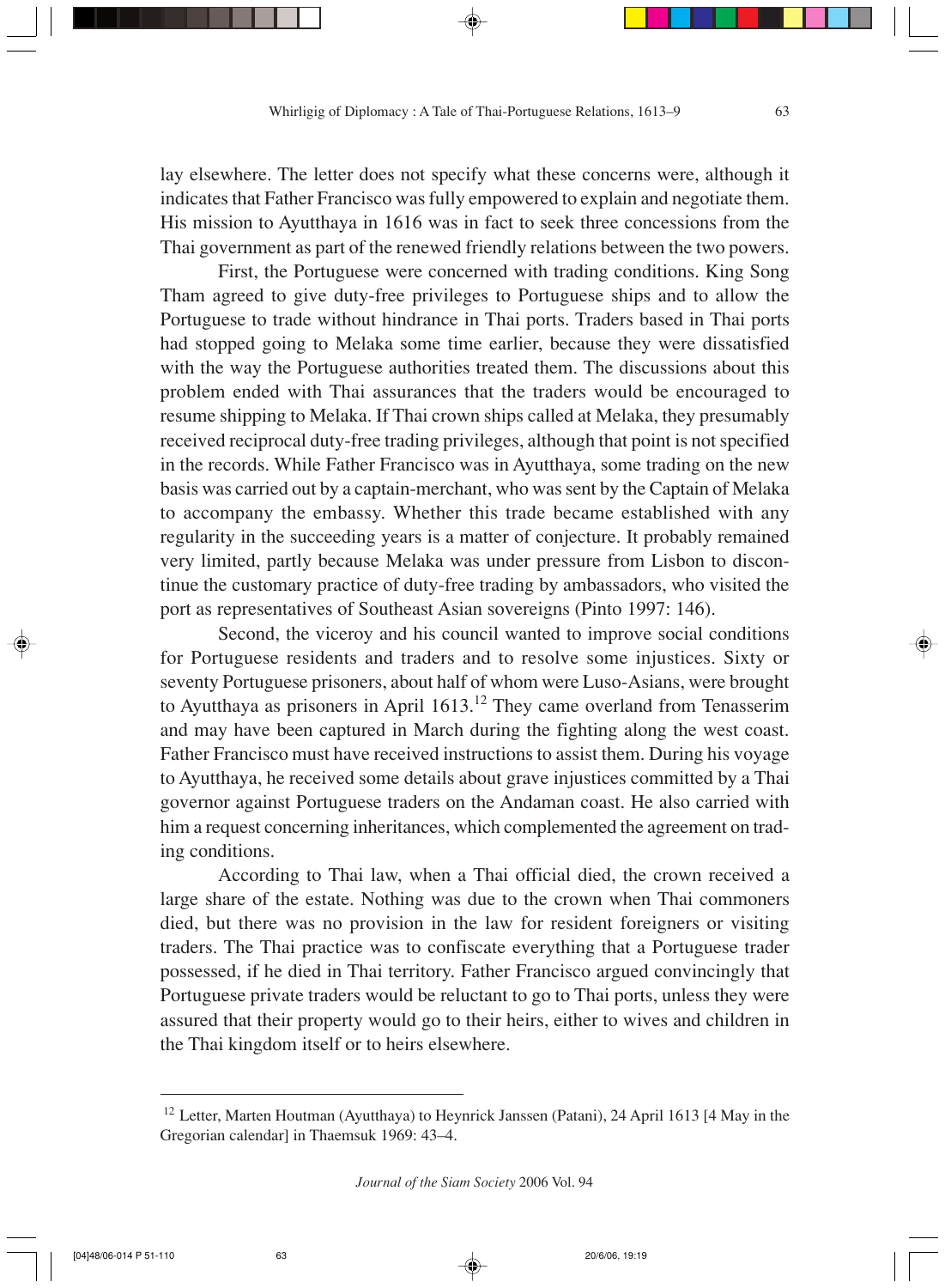The Thai inheritance laws, issued at the beginning of King Song Tham's reign, prescribe an equitable division of the possessions of a deceased person among the surviving members of the family. The laws include procedures for making last wills and testaments. According to the November 1611 Law of Inheritances, the estate was taken by the crown only in cases when a person died without any relations or testament (Three-Seals Law Code 1986 ii: 166). It is therefore not obvious why the children of Portuguese merchants were denied inheritances, even though the Thai laws did not include specific provisions for foreigners.

Even at the lowest level of Thai society, under clause 51 of the August 1614 Law of Inheritances (ibid. p. 171), any surviving parent, wife and child divided the estate in equal proportions, and a provision was made to protect the inheritance rights of even a posthumously born child. If a foreign trader received a Thai rank and title, and thus became an official of the crown, only then did his estate fall under the provisions of the May 1611 Law of Inheritances (ibid. pp. 144–5). For high-ranking officials, the crown received a quarter of the estate automatically and, if there was no widow, received her quarter of the estate, also. But these crown shares were justified by the fact that a high official enjoyed many rights from crown resources (land, buildings, labour and so on) placed at his disposal for his official duties, and these rights enabled him to acquire considerable wealth.<sup>13</sup> The crown thus took back a portion of the accumulated wealth at the time of death. For lesser officials, the crown shares were proportionately less.

It is odd that no provision was made for the estates of private foreign traders, given the many nationalities represented in Ayutthaya and the large number of cases that must have arisen in the course of time. Although Song Tham's laws were new ones, procedures for dealing with foreign traders existed long before. By comparison, 30–40 years earlier, the Burmese crown took one-third of the goods of a deceased foreign merchant (Federici 1588: 40–verso). And about the same time, the Portuguese king decreed (February 1587) that the goods of people who died intestate in the Portuguese territories of Asia should henceforth be sent to Portugal, $14$  which implies that the crown took all of the property. Moreover, at the beginning of the sixteenth century, when the Portuguese were first beginning to arrive in Southeast Asia, a precedent already existed in Thai

<sup>&</sup>lt;sup>13</sup> For a discussion of the official class and its acquisition of wealth through control of state resources (including manpower) and by engaging in foreign trade, see Manop (1993). This phenomenon began to re-emerge only a few years before the inheritance laws were handed down, and it is characteristic of only the final decades of the House of Sukhothai. During the first two-thirds of the dynasty (1569–1605), when the court was occupied with constant deprivations and war with the Burmese, the economic activities of officials were severely restricted, and most power was concentrated in the hands of the king, for purposes of defensive and offensive warfare. <sup>14</sup> Letter, king to viceroy, 6 February 1587 in BFUP 1955 2: 267.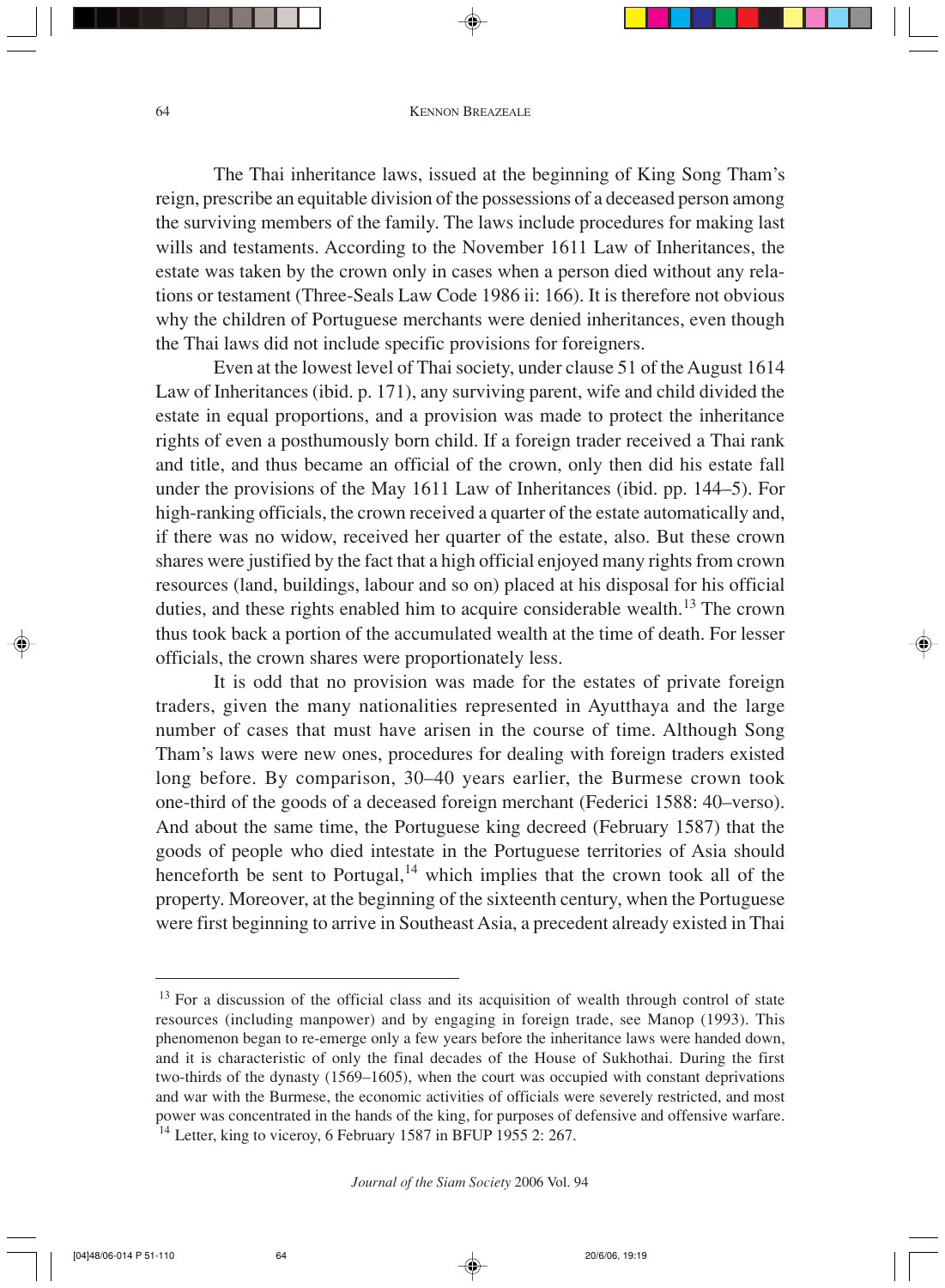practice, if not in written law. When a Muslim merchant died at Tenasserim, his children inherited his property, although the estate went to the Thai treasury in the case of other foreign traders (Varthema 1963: 175).

King Song Tham accepted Father Francisco's arguments concerning the Portuguese residents and traders, but a mechanism was needed to ensure that the agreements would be carried out in the interests of individuals concerned. Thus the king also agreed to a new institutional arrangement. The viceroy would designate a Portuguese resident as official head of the Portuguese community in the kingdom, and the Thai minister (the Phra Khlang) responsible for resident foreigners and maritime trade would conduct his business with the Portuguese traders through this individual, as the official head of the Portuguese community. This position empowered the incumbent to act as an intermediary to resolve disagreements and legal cases and, in cases of serious crimes, to administer the punishments prescribed by the Thai courts. He ensured, for example, that inheritances were divided equitably among the heirs and that inheritances would be forwarded to heirs in other countries, and he acted as an advocate on behalf of Portuguese individuals in legal cases. The king agreed also to transfer to the capital any serious cases (such as death sentences or confiscation of goods) brought against Portuguese in the provincial courts, to prevent the recurrence of abuses such as the incident (executions of innocent traders by the Tenasserim governor) cited by Father Francisco (Bocarro 1876: 522). These privileges were valuable to Portuguese traders and residents in seaport towns such as Ujung Salang (on Phuket Island), where they had a large trading house and shipped tin to the west coast of India (Peyton 1905: 308), and at Tenasserim, which was frequented by Portuguese ships.

The system was a very old one, and the Thai themselves had enjoyed even greater privileges long before, when a Thai trading community existed in the time of the Melaka sultanate in the late 1400s:

People of many nations were continuously in Melaka, and each nation maintained its own customs and justice separately. In the city was the *bendahara* of the natives, the *bendahara* of the foreigners, the *bendahara* of foreign merchants, and each group kept separate from the others, that is, Chinese, Ryukyuans, those from Siam, from Pegu, the Gujaratis, merchants from Cape Cormorin, merchants from India and merchants from Bengal. (Correa 1860 ii: 253)

Similarly, on the coast of Vietnam in the 1610s, the Chinese and Japanese traders lived in their own communities under their own laws and customs (Lê Thành Khôi 1955: 285–6).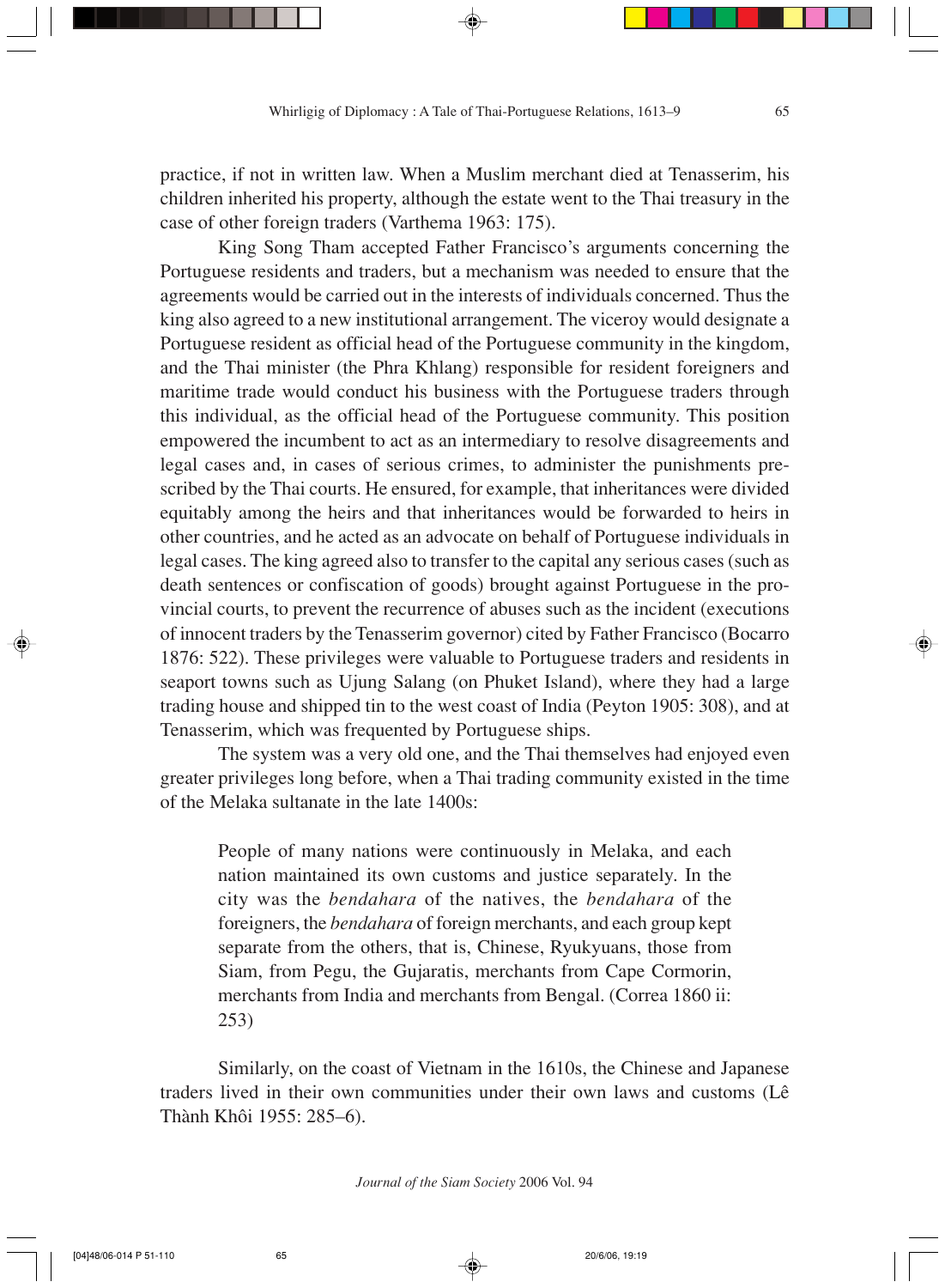Although the mechanism itself was not new, the title of office (*òk phra* in Thai, *capitão mòr* in Portuguese) may have been. In the English records, the office of the *òk phra* appears about 1617, in one instance as the head of the local English community and in the other as the head of the Japanese.<sup>15</sup> The head of the Dutch trading house at Ayutthaya must have been the ex officio head of his countrymen. Since Chinese residents were employed to sail crown junks on many trading voyages and diplomatic missions, the ministry responsible for maritime trade and foreign relations had a Chinese deputy minister (with the rank and title of Phraya Chodük) who served as ex officio head of the Chinese community. A prominent Portuguese resident may have served as a leader of and spokesman for the Portuguese community before 1616, but there seems to be no evidence that this post was officially recognised by both sides prior to Father Francisco's mission.16 Now the Portuguese gained the same standing and protection as other nationalities, such as the Chinese, Japanese, Dutch and English, each of which had its community head.

Third and finally, we must remember that the Portuguese viceroy and council were the representatives in Asia of a Catholic monarch, who was king of both Portugal and Spain. Both countries, for more than a century, had divided between them the rights to the trade between Asian ports and Europe, excluding all potential European competitors.<sup>17</sup> Thus the third concession–the one that the Portuguese viceroy desired most and occasionally got in his agreements with Asian rulers–was a ban on the detested Protestant traders, who had become increasingly involved in Asian trade during the preceding two decades. This issue was always raised in negotiations, always with a request to ban or expel Dutchmen and the English.18 Among the requests made by Father Francisco, the ban was the only one

<sup>&</sup>lt;sup>15</sup> Entry of December 1617 in Richard Cocks's diary, cited in Foster 1901 v: 267 n. 1; letter, Richard Cocks (Japan) to John Johnson and Richard Pitt (Ayutthaya), 23 December 1617 [2 January 1618 in the Gregorian calendar] in Foster 1902 vi: 265.

<sup>&</sup>lt;sup>16</sup> In 1585 the Melaka Captain was given powers to appoint captains (that is, heads of the local Portuguese communities) in several ports, including Ayutthaya (Pinto 1997: 31 n. 8). Coutre (1991), who visited Ayutthaya in 1595, does not mention such a post in his time.

<sup>&</sup>lt;sup>17</sup> King Felipe II of Spain (r. 1556–98) inherited the Portuguese throne in 1580 and subsequently ruled concurrently as King Filipe I of Portugal. His son and grandson likewise ruled as kings of both countries. A separate Portuguese dynasty was re-established in 1640.

<sup>&</sup>lt;sup>18</sup> When the Portuguese negotiated agreements everywhere in the early 1600s, they attempted to persuade the local rulers to agree to ban Dutch and English traders. The Portuguese agreement of 1617 with the Singhalese king and the 1620 agreement with Arakan, for example, excluded the Dutch and English (Veen 2000: 209, 215). The Chinese government had banned the Dutch, in a decision unrelated to Portuguese requests, and the June 1615 Portuguese agreement with the Mughal empire banned the traders of both Protestant kingdoms (Shirodkar 1989: 127). The Thai kingdom is often cited in sixteenth-century works as the third great kingdom of Asia, after China and Mughal India. With bans already in effect in those two countries, the viceroy may have decided that the next step was to isolate Protestants from Ayutthaya.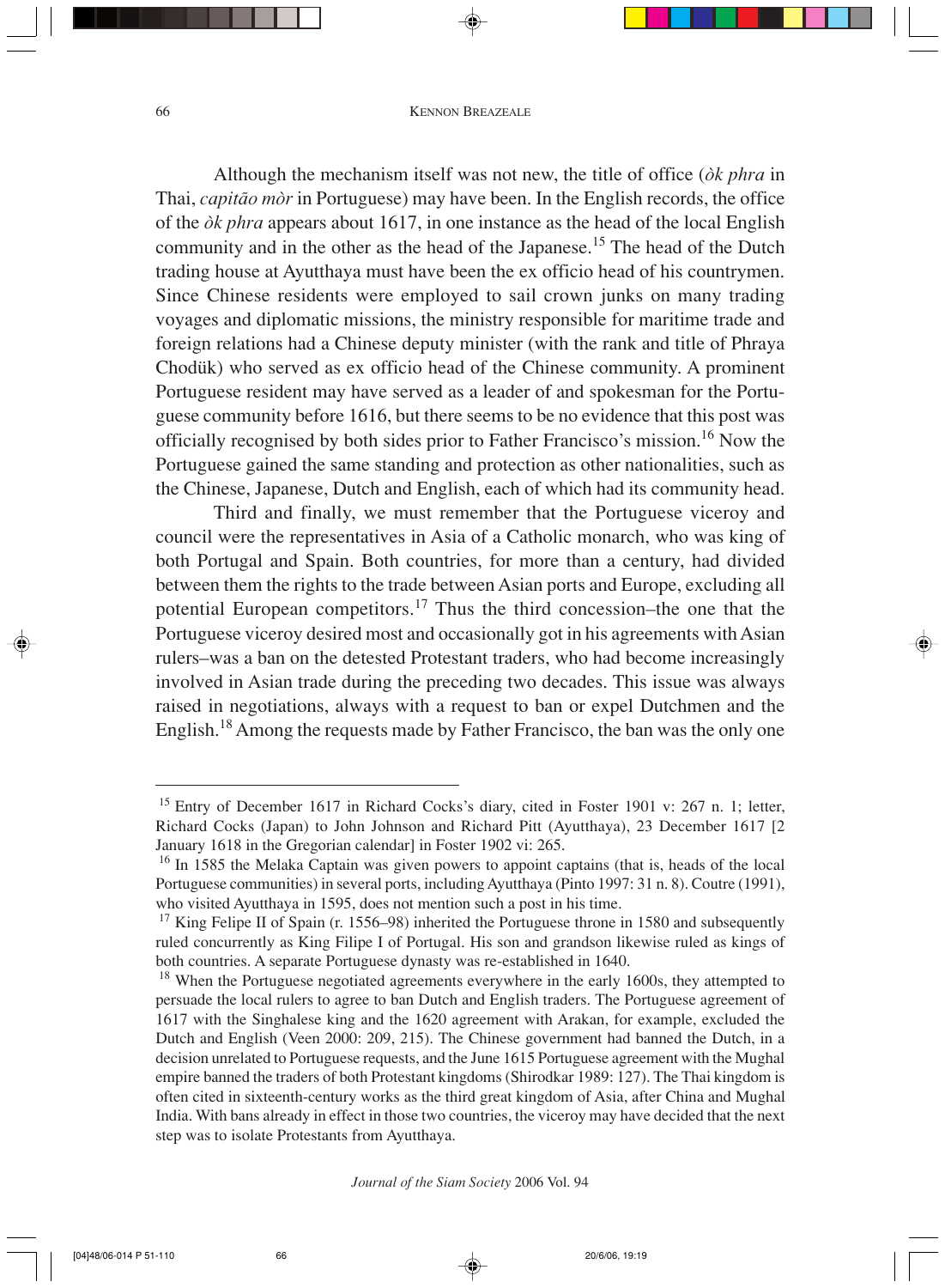that received a clearly negative reply. Traders of the English East India Company had arrived in Ayutthaya only four years earlier. They were already well established and on friendly terms with the Thai authorities. The Dutch had been trading in Ayutthaya for twelve years and had established a permanent trading post there eight years before. The Thai authorities pointed out the great contrast in trading between the Catholic and Protestant sides, the hitherto irregular and small volume of trade carried on by the Portuguese with the Thai, and added that it would be unjust in any case to punish Protestant traders who had done no wrong under Thai law and custom.

### **Thai Ambassadors in Goa, 1617–8**

On the return voyage to Goa, Father Francisco's ship carried the second formal Thai embassy comprising three ambassadors. Accompanying them was a young royal page, whom King Song Tham picked to serve as his independent set of eyes and ears. The Thai ambassadors had instructions to go to Goa and present the details of the agreements that had been reached with Father Francisco. They carried with them a message from King Song Tham to Viceroy Azevedo, composed in the form of a speech shortly before their 20 November 1616 departure from Ayutthaya. After discussions with the viceroy, the Thai party was supposed to sail with the annual Portuguese fleet from Goa to Portugal. They were then to visit the court of King Filipe II and present a royal letter and gifts from King Song Tham.

Among these records, only one contemporary document has been found thus far: a copy in Thai of King Song Tham's speech to the viceroy. A transcription of the speech and a translation in English are appended to this paper. A comparison between the viceroy's April 1616 letter to King Song Tham and the king's reply in November suggests a shift of priorities during the brief interval between the times the two documents were written. The viceroy mentions the security issues (the fall of Syriam and the Martaban site) but not the mundane matters of trade privileges and social conditions. The reply does just the opposite: it mentions trading and inheritances but not the offer of Martaban as a site for a Portuguese fortress. The differences might be merely a result of different official styles of writing, but it is also probable that, by 1616, the Thai court had ceased to be alarmed about the potential threat from the Burmese and, more importantly, deduced in the course of discussions with Father Francisco that the Portuguese were unlikely to form an alliance with the Thai against the Burmese.

In fact, the Thai already knew, from the viceroy himself, that the council at Goa was conducting talks with ambassadors sent by the Burmese court to Goa (see lines 15–7 of the appended speech). Father Francisco was instructed to inform the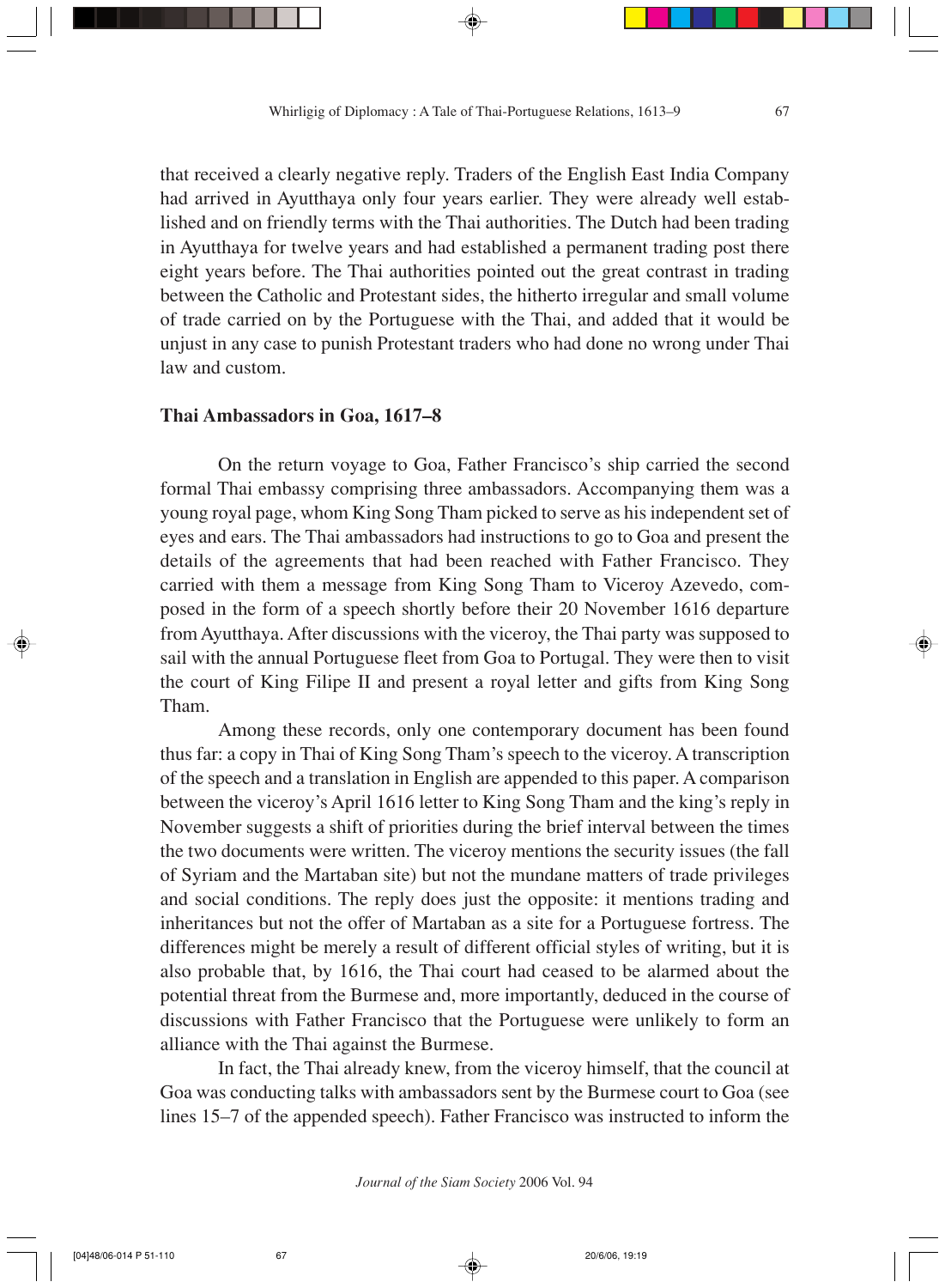Thai court about the viceroy's intention to send a parallel embassy to the court of King Anauk-hpet-lun, as recommended in instructions to the viceroy written in Lisbon in January 1615. No doubt these negotiations were represented in a way that would not be offensive to the Thai king and ministers, perhaps by explaining that the intention was to restore relations with the Burmese as a means of preventing the Dutch from gaining access to Syriam or any other site along that coast.

Many details of the 1616 negotiations in Ayutthaya are known, because Father Francisco recorded them in his report, submitted on his return to Goa. He even included some discussions that he had directly with King Song Tham. Less than two decades later, António Bocarro had access to the report and copied many of the details into his history of this period. Unfortunately, the extant records reveal very little about official Portuguese deliberations concerning relations with Ayutthaya, and nothing is recorded about the Thai ambassadors while they were staying in Goa. They did not continue on to Portugal but were given passage home to Ayutthaya on one of the viceroy's ships. The royal letter and gifts to the Portuguese king, however, were forwarded when the next Portuguese fleet sailed for home. $19$ 

# **Portuguese Embassy to Ayutthaya in 1618**

The date of the Thai ambassadors' return to Ayutthaya is not mentioned in any of the sources consulted for this study. The ambassadors made great representations to the viceroy, no doubt worried that their king would be offended if they did not carry out the mission assigned to them. The viceroy's response was to send a ship to Ayutthaya under the command of Captain João da Silva, with a letter explaining why the embassy was unable to proceed to Lisbon.<sup>20</sup> In this letter, the viceroy expressed a desire to maintain friendship and asked the king to instruct his subjects to resume the trading that they had done in the past, in Melaka as well as other Portuguese ports.

According to a report in February 1619 by João Coutinho, the new viceroy who arrived in Goa in November 1617, two missionaries (André Pereira and Constantino Falcão) and a merchant (Gaspar Pacheco de Mesquita) were sent to Ayutthaya, probably accompanying Captain João da Silva and the returning Thai ambassadors. If their itinerary was roughly the same as Father Francisco's, and during the same sailing seasons, they must have been in Ayutthaya from about the middle of 1618 to November 1618, and their reports must have reached Goa by February 1619, before the viceroy's February 1619 despatch about them was

68

<sup>&</sup>lt;sup>19</sup> Letter, viceroy to king (Filipe II), 8 February 1619 in Pato 1893: 261.

 $20$  Ibid.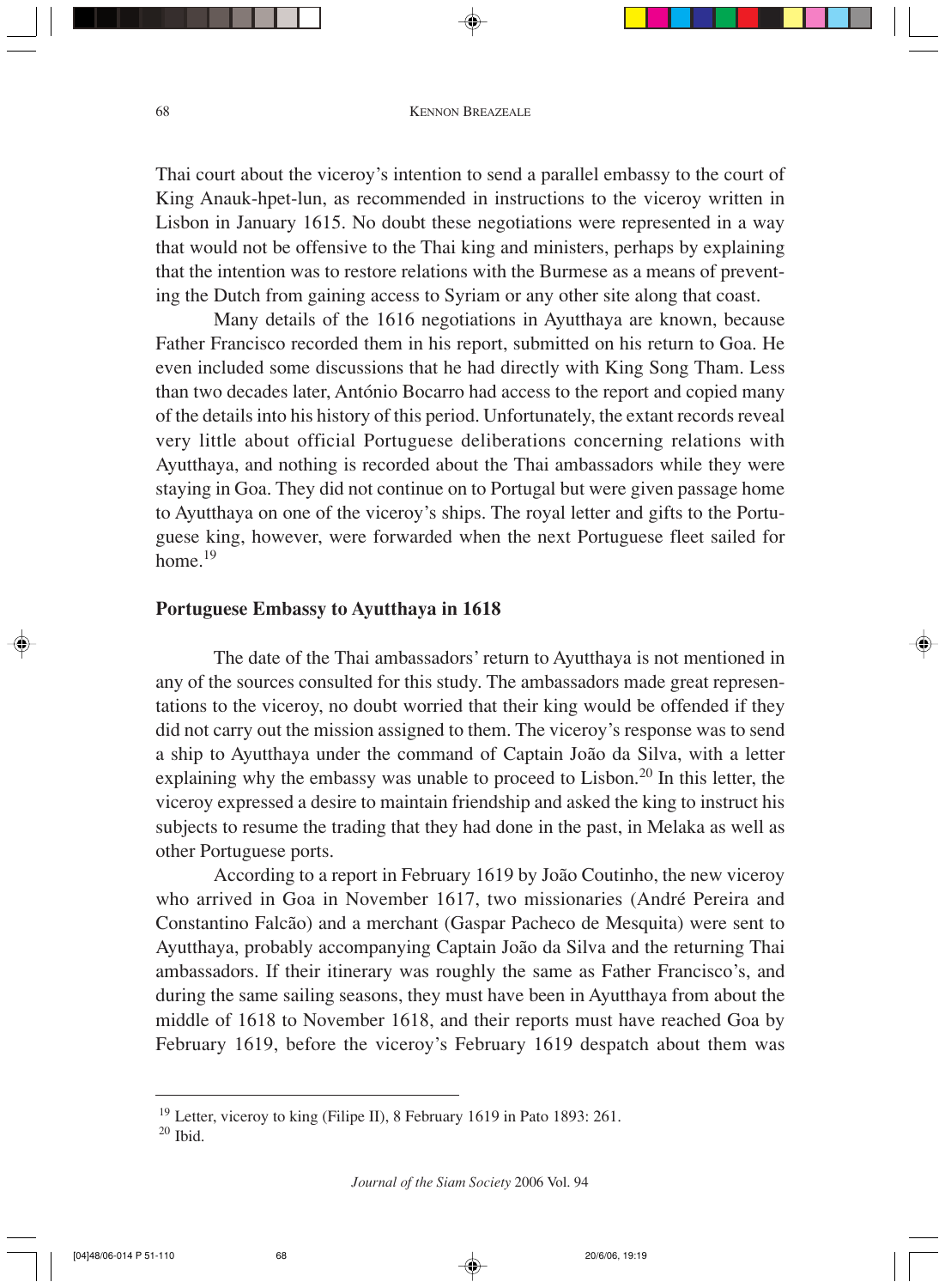written. The viceroy reported that these representatives were talented and experienced and that that they had discussed with their Thai counterparts the main issues concerning peaceful relations. They had reported to him that they had obtained agreement for the most advantageous conditions for the Portuguese government and Portuguese traders.<sup>21</sup> Although the published records provide only the gist of the exchanges between Goa and Ayutthaya, there is adequate detail to show that each side obtained something of value.

### **Thai Embassy to Goa in 1619 and Subsequent Relations**

To confirm all these arrangements, King Song Tham sent a third embassy to Goa. His ambassadors must have sailed from Ayutthaya in late 1618 with the Portuguese who had escorted the previous Thai ambassadors home to Ayutthaya. The published documents dealing with the diplomatic exchanges end at this juncture, and the author does not have access at present to unpublished records. Even though it may be possible to continue the story chronologically, it is obvious that nothing further was negotiated.

The Portuguese historian Faria y Sousa (1971 iii: 237–8) cited the 1616 duty-free terms of trade negotiated by Father Francisco as the important ones, and did not mention a written treaty. Presumably the Portuguese mission to Ayutthaya in 1618 clarified the terms and obtained further small concessions from the Thai, whereas the Thai ambassadors who were in Goa in early 1618 and others in early 1619 confirmed verbally to the successive viceroys the terms of the agreements reached at the Thai court by Father Francisco in 1616 and the Portuguese negotiators in 1618.

One additional advantage gained by the Portuguese, although not from the Thai court, was the opening of the port of Patani. The potentially profitable trade from Melaka to ports around the Gulf did not include Patani during the 1610s, because of hostilities between the Portuguese and the Malay of Patani. After Sultana Raja Ijau (r. 1584–1616) died, the court of her successor (Raja Biru, r. 1616–24) reached agreement with the Portuguese and a trading agreement was concluded in 1619 at Melaka (Boxer 1952: 321), giving Portuguese ships access to this port and partly resolving the annoyance expressed by the Thai (Bocarro 1876: 525) because of Portuguese seizures of junks operating from Patani.

<sup>&</sup>lt;sup>21</sup> Letter, viceroy to king, 8 February 1619 in Pato 1893: 262. A contemporary translation of this letter into English was published in Vajiranana 1915 i: 93–4 but is dated 29 January 1619 (modified by the translator to the Julian calendar system still in use in England at that time).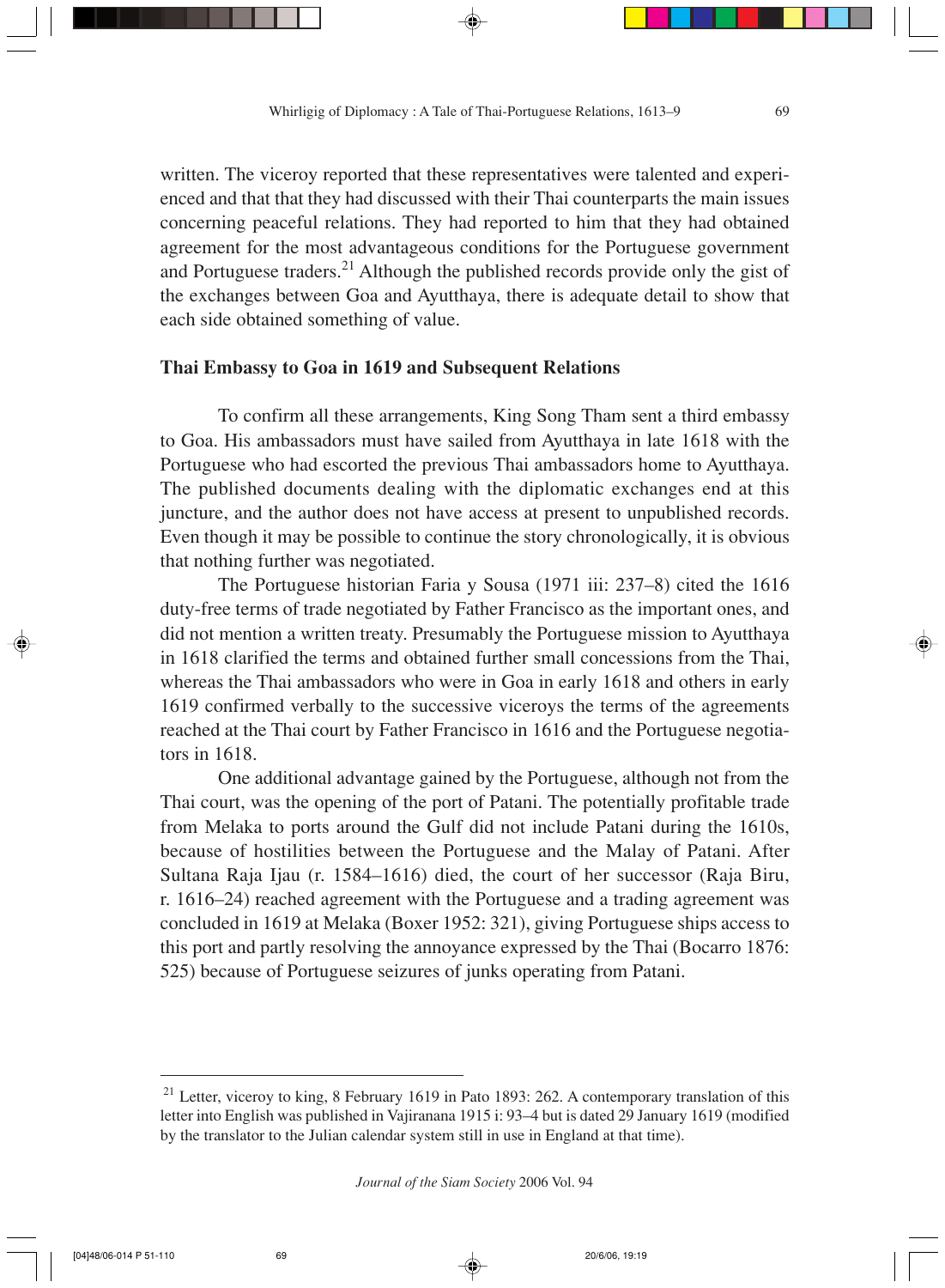The friendly relations and generous terms of trade that were negotiated during this period of intense diplomatic exchanges did not last for long. In 1624 two Spanish ships were in the river below Ayutthaya. Both had sailed from Macau, intending to return directly to Manila, but they were forced by a storm into the Gulf and took shelter in Ayutthaya. Spain was still at war with the Netherlands, and when the Spaniards on these ships received a report (albeit a false one) that their Dutch enemies had seized a Spanish vessel off the Thai coast, they attacked and captured a Dutch ship at anchor in the river. King Song Tham's orders to return the ship to the Dutch were ignored with defiance, and Thai forces then attacked the Spaniards, killing most of them, arresting those who survived and confiscating the Spanish ships and goods.

This incident poisoned Spanish-Thai relations. The hapless Portuguese were dragged into the political arena, since Felipe IV of Spain was also their king, although no Portuguese were involved in the fighting on the river. Portuguese-Thai relations were thus ruptured. They improved slightly as the result of efforts by missionaries, sent on a diplomatic mission to Ayutthaya in 1626 to try to repair the damage, and an envoy sent by Macau in the early 1630s. But relations did not become cordial again until the late 1630s, very shortly before the Portuguese lost control of Melaka and were replaced there by the Dutch.

# **A Cavalcade of Diplomats**

Thus far, only two themes have been examined: the Thai court's concern with the security of its western frontier, and the viceroy's concern with the conditions of the Portuguese residents and traders in the Thai kingdom. The stage on which these events were played was a scene of continually changing backdrops and a complex succession of diplomatic initiatives, all of them relevant to the immediate Thai security concerns. King Anauk-hpet-lun had invaded Lan Na in mid-1614 and had remained there for a year. He had attacked Tenasserim in January 1614, and it must have seemed likely that he would attack Thai territory again. At this juncture, the Thai court was uncertain of Burmese intentions and was anxiously seeking allies. To appreciate these events from the Thai perspective, one needs to return to early 1616, after the first Thai embassy set out for Goa.

## *Junks to China and Japan*

King Song Tham had sent an embassy with tribute to China during the first year of his reign, but none subsequently. His second tribute was already overdue. The Thai-Chinese tributary relationship was an old one, and the Thai court must have decided in early 1616 that some special effort should be made. (China had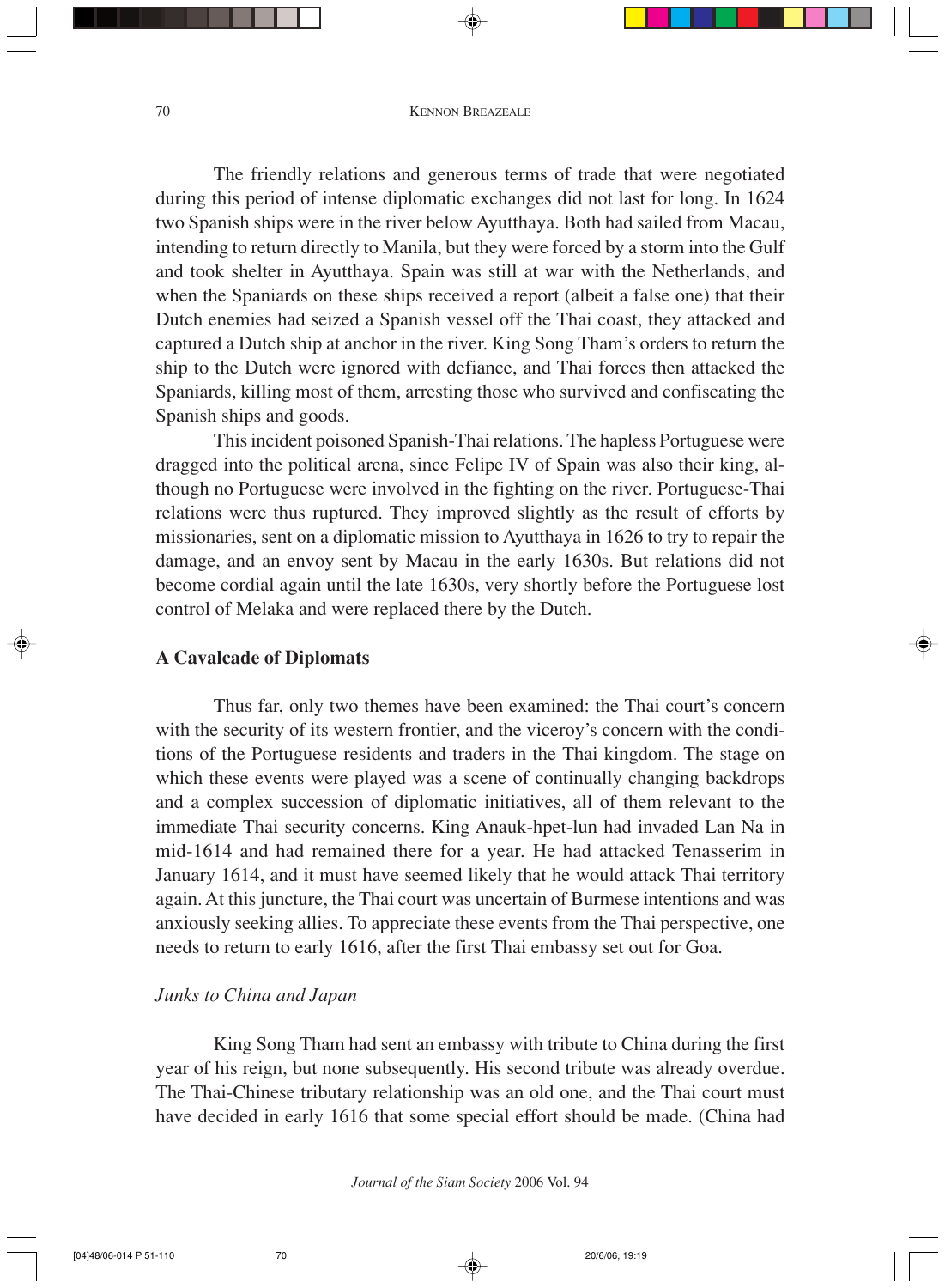never provided any direct military help, but it must have seemed like a good idea to ensure Chinese sympathy for the Thai, in case of war with the Burmese.) Possibly with these ideas in mind, and since King Song Tham had neglected to send tribute to Beijing during the previous three or four years, an unusual and unique gesture was made. Tribute arrived in Beijing in 1616 not from the king but from his queen, and it was duly presented before the emperor in September 1616 (Wade 1994: 2,463).

The junk carrying this tribute must have been fitted out in Ayutthaya at the end of May or early June 1616. At that juncture, the Thai court had probably not yet received any news about the diplomatic mission sent to Goa to seek a renewed alliance with the Portuguese. Father Francisco was, unknown to anyone in Ayutthaya, still en route to the Thai capital with the viceroy's friendly reply. The Chinese records do not indicate the subjects of discussion with the Thai envoys in 1616, but threats from Burma (known to be a sometimes violent and always troublesome neighbour on China's Yunnanese frontier) must have been foremost in the agenda. Tribute from Song Tham himself was sent to Beijing in 1617, no doubt to strengthen relations with China, in case of further threats from Burma.

At exactly the same time, another diplomatic mission set sail for a more distant destination. The earliest-known relations between the Thai and Japanese courts are recorded in a letter from the shogunate in 1606, requesting goods from Ayutthaya. By this time, Japanese seamen were bringing junks regularly to Ayutthaya. After Japan closed its doors to most foreign trade in the 1630s, the Japanese in Ayutthaya were not allowed to return home and were cut off from Japan, and the Japanese settlement dwindled. But in the mid-1610s the community of Japanese residing in Ayutthaya was still expanding. About a quarter of all Japanese junks were trading with the Thai at this time (Gunji 1941: 351–2). The strength of the Japanese trading community in Ayutthaya, the importance of the Japanese guard in King Song Tham's palace, Japanese co-operation with the English East India Company (in both Ayutthaya and Japan) and other rôles are well documented during this period. Thus far, however, official relations were limited to letters carried between the two capitals by junk captains.

In 1616 King Song Tham sent the first formal diplomatic mission to Japan. It was accompanied by Kii Kyuemon, head of the Japanese merchants residing in Ayutthaya, who had the Thai rank and title of Khun Sun Sattru (Ishii 1971: 163). Given the prevailing winds, the junk must have left Ayutthaya at some time between late May and early July, arriving in Japan in July or August 1616. The only documentation concerning the 1616 mission is a Japanese translation of the Thai letter, listing members of the party and requesting certain Japanese manufactured goods, and one can do no more than speculate about the motives of the Thai court in initiating this formal diplomatic contact.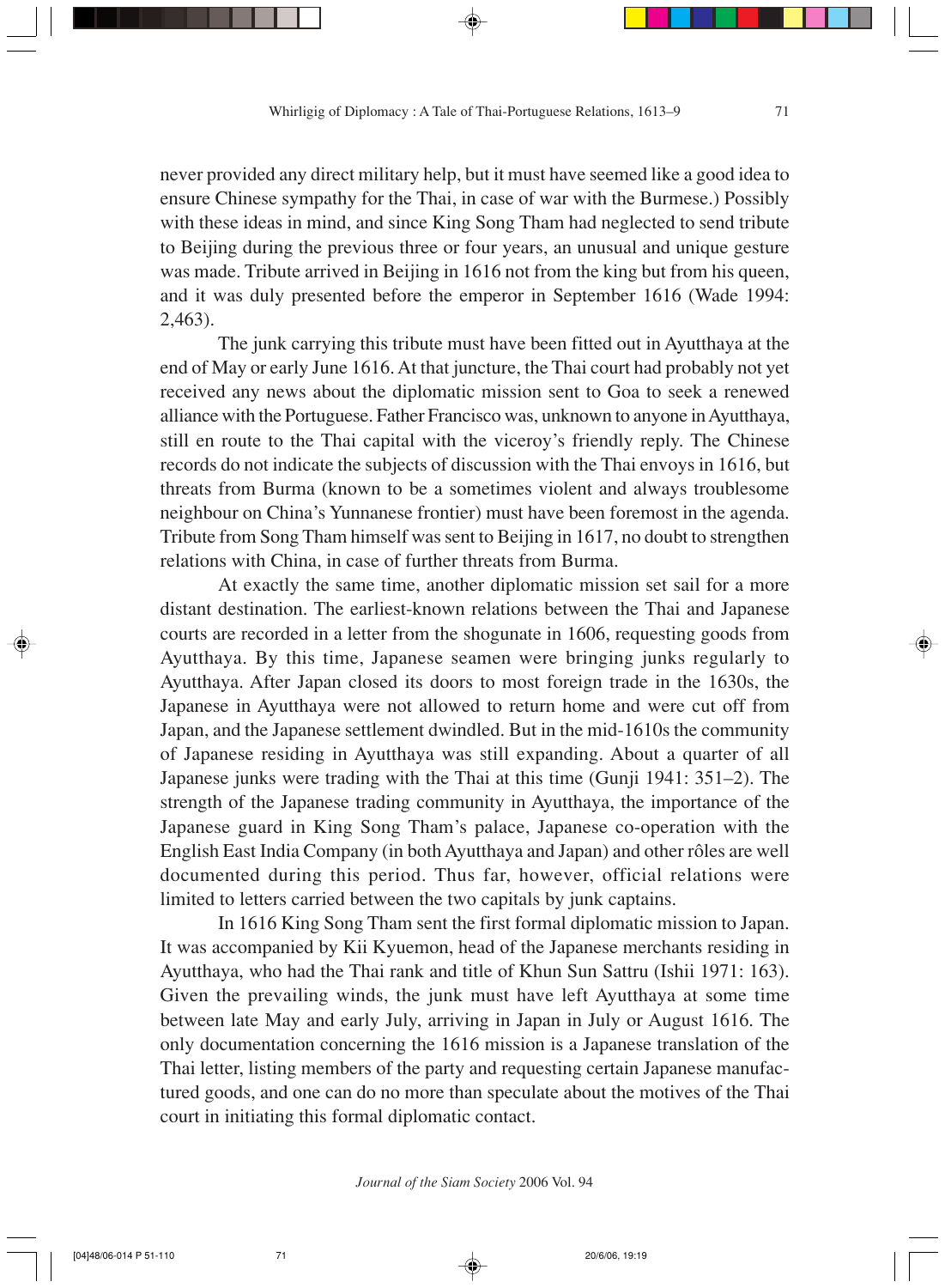One political objective may have been to ensure the support of the Japanese community in Ayutthaya, in case of war with the Burmese, and to obtain supplies of swords and other arms. A related economic objective was to restore trade that had previously existed with Japan. In 1612, only one year into the new reign, the Japanese palace guard and others in the Japanese community were involved in a conspiracy against King Song Tham and were expelled from the capital. The junks that went to Japan during the mid-1612 sailing season would have spread word of hostile conditions in Ayutthaya, and according to the Thai annals, Japanese junks no longer called at Ayutthaya thereafter. If a stoppage did occur during the junkarrival seasons from early 1613 to early 1616, an obvious task for the Thai envoys was to restore confidence and give reassurances that Japanese traders were welcome. Finally, a military objective may have been river defence. Japanese and Chinese junks always arrived during the dry season, which was the time of year that a Burmese army was most likely to attack. The presence of large numbers of Japanese and Chinese junks on the river, all well armed (because of danger from pirates on the high seas), was an additional safeguard for the city, even if the crews fought the invaders only to save their own property.

### *Burmese and Arakanese Intrigues*

72

In March 1615, when the first group of Thai ambassadors arrived in Goa (Bocarro 1876: 516), King Anauk-hpet-lun was completing his conquest of Lan Na. He left after installing the new administration, and in the lunar month of Ashada (26 June–25 July 1615) he reached Pegu (Thien 1911: 74). The following year, after the Thai ambassadors sailed from India in the company of Father Francisco, King Anauk-hpet-lun sent an embassy to Goa for discussions with the viceroy. His reasons appear to be not about counterbalancing the growing friendship between the Thai and Portuguese but about dealing with another old enemy.

The Burmese of the Irrawaddy basin had never conquered the kingdom of Arakan. And thus, across the mountains, the western coastline facing the Bay of Bengal remained independent, even at the high point, four decades earlier, of the empire created by King Bayin-naung. When the empire began to collapse at the turn of the century, the Arakanese navy was among the besiegers of Pegu. Now that Anauk-hpet-lun had restored Burmese power in much of the empire built by his grandfather, he turned his attention to Arakan.

The outward purpose of the Burmese embassy to India, in addition to patching up the tattered relations after the massacre of the Syriam garrison, was to establish contact with the Portuguese viceroy and seek an alliance for a joint attack on Arakan. Taking into account the naval superiority of the Arakanese over the Burmese, the king and his ministers must have calculated that a Portuguese fleet would tip the scales and ensure a Burmese victory.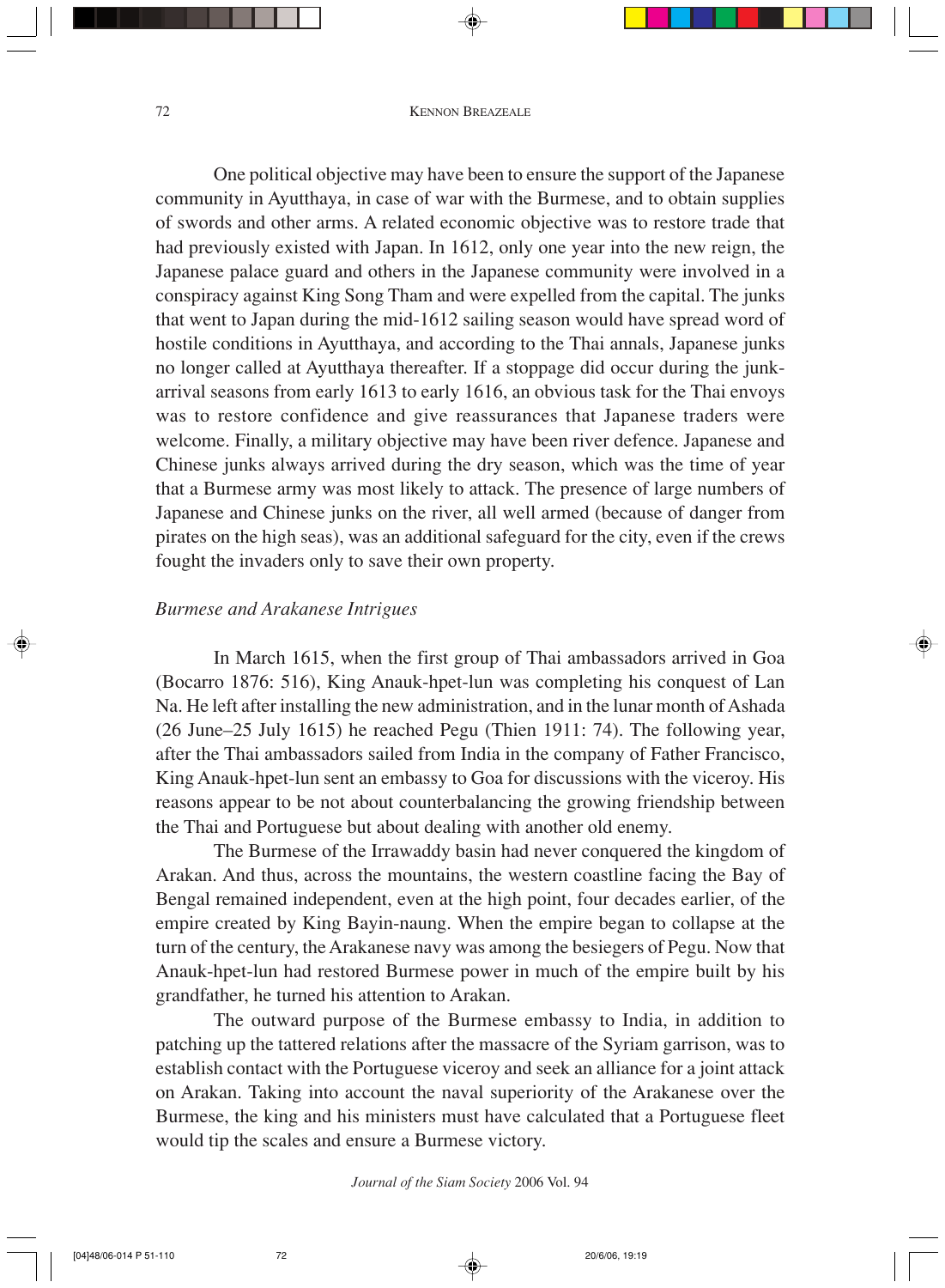Whirligig of Diplomacy : A Tale of Thai-Portuguese Relations, 1613–9 73

No doubt Anauk-hpet-lun's court also hoped to take advantage of the recent Portuguese conflict with Arakan. In the previous decade, when Portuguese adventurers first became established at Syriam, another group of adventurers became established on the island of Sundiva (Sandwip), in the easternmost channel of the delta of the Ganges and Brahmaputra and at the upper limit of Arakanese territory along the coastline. The adventurers at Sundiva, under the leadership of Sebastião Gonçalves Tibau, became allied with the viceroy, and King Filipe II himself had hopes of making use of them. In 1615 the viceroy sent a fleet to Bengal and Pegu waters.22 In October 1615, a Portuguese squadron attacked Arakan but was defeated. The ships regrouped at Sundiva, but left the island in January 1616, apparently on orders from the viceroy, and moved to Meliapur, on the east coast of India.<sup>23</sup> The Arakanese moved in, attacked, captured the island, and took many Portuguese prisoners (Guedes 1994: 165).

The embassy from the Burmese court, which arrived in India about half a year later, also had economic motives. It consisted of two Muslims (possibly traders of Indian origin) and a Mon, but no Burmese officials. Their instructions included restoring friendly relations, persuading the Portuguese to restore the annual trading voyage to Pegu (which had ceased since the massacre at Syriam) and seeking an alliance against a common enemy. It may be significant, moreover, that they were accompanied to Goa by the Bishop of Meliapur from the seat of his diocese at São Thomé–the port on the east coast of India where they stopped, to await the seasonal change in the winds before sailing on to Goa (Bocarro 1876: 652).

The bishop had a strong financial interest in the ports of the Andaman Sea, although they were not part of his diocese. Prior to 1606, when this bishopric was created, there was no resident bishop between Cochin (on the south-west coast of India) and Melaka (in the lower Malay peninsula). These two bishops had, up to that time, divided the responsibility for the region between their residences: the entire east coast of India, the coast of Arakan, the old Mon kingdom (now absorbed into the Burmese empire) and the Malay peninsula. The dividing line of the two dioceses was between the kingdoms of Arakan and Pegu (Couto 1974 xvii: 182). The first Bishop of Meliapur, although confirmed in January 1606, did not take up residence in his diocese until 1611 (López 1978: 47). In the succeeding years, he became involved in shipping and trading to the ports around the Andaman Sea.<sup>24</sup> The diocese thus acquired a strong financial interest in ensuring friendly trading relationships with both the Burmese (who dominated the northern part of this trad-

 $^{22}$  Letter 27, viceroy to king, December 1615 in BFUP 1955 4: 779.

<sup>&</sup>lt;sup>23</sup> Letter 109, viceroy to king, 4 January 1616 in BFUP 1955 4: 803.

 $24$  Letter, king to viceroy, 15 March 1513 in Pato 1884: 394.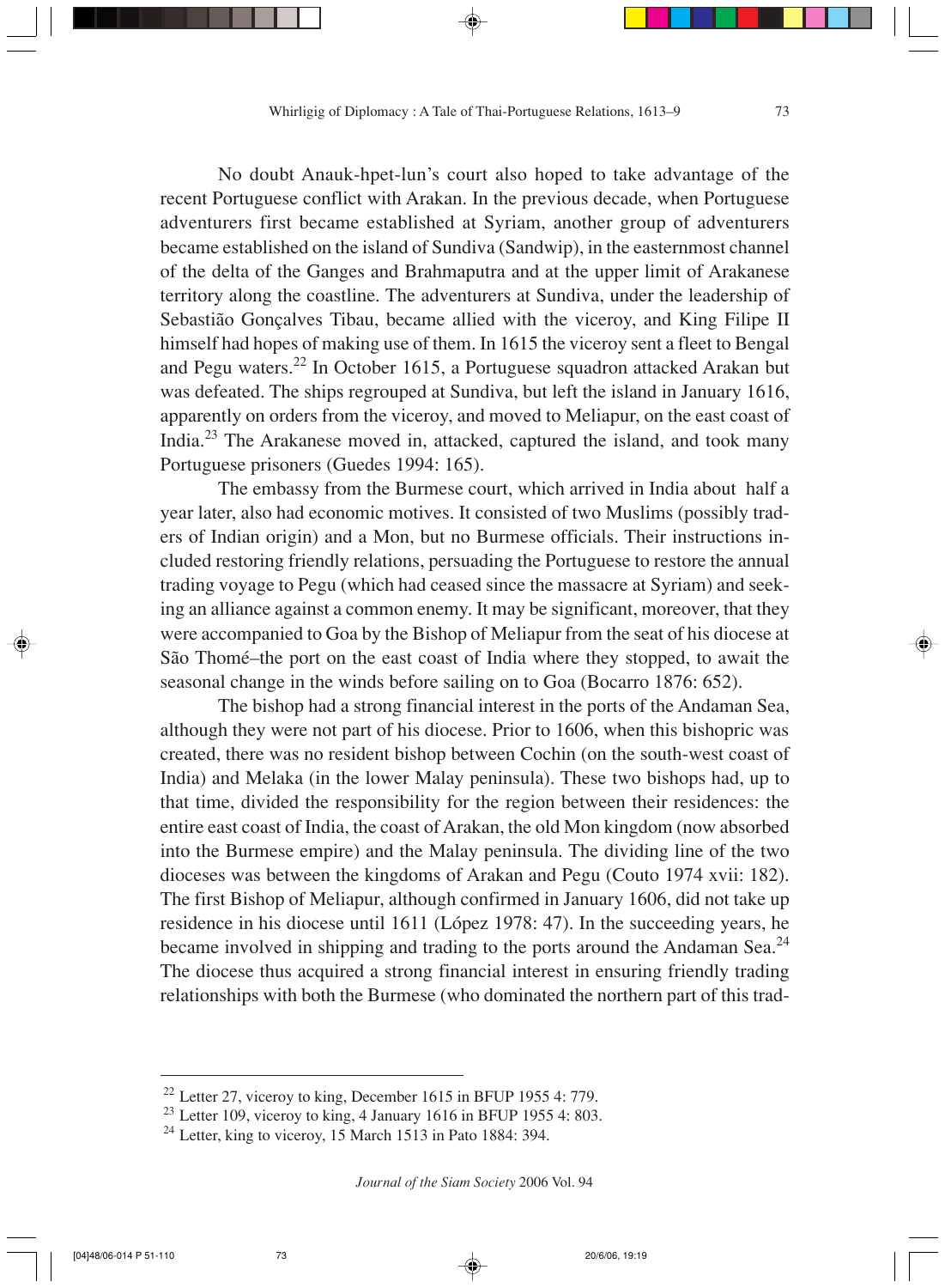ing area) and the Thai (who dominated the central part of the Malay peninsula, from Tenasserim down to the area below Phuket Island).

The embassy from Burma arrived on the east coast of India at Meliapur, with a Portuguese squadron commander. The arrival date is not recorded but may have been during the January and February 1616 sailing season. A messenger was sent overland to announce their arrival. (The overland route took about a month each way and was used when seasonal weather conditions made travel by sea impossible. The messenger could therefore have reached Goa before Father Francisco sailed for Ayutthaya.) The viceroy's council in Goa decided to receive the Burmese embassy but to take no decision without first receiving and considering the reply from King Song Tham.<sup>25</sup>

Anauk-hpet-lun's ambassadors finally reached Goa in December 1616 (Bocarro 1876: 692–3). They were at least a month ahead of the Thai, but one embassy behind. Shortly before, on 20 November 1616, the second Thai embassy sailed from Ayutthaya with Father Francisco, on the voyage to Goa. Their ship must have crossed paths on the Gulf of Siam, if not on the river, with an embassy from Arakan, which arrived at King Song Tham's court only days after their departure (Bocarro 1876: 531–1). The ambassadors of the king of Arakan (Mìn-kamaun, r. 1612–22) carried news that brought some relief to a worried court: the Burmese king had renounced his plans for further campaigns, including an invasion of the Thai kingdom, and he had disbanded his armies (Bocarro 1876: 530–1). The Arakanese had probably learned of the growing friendship between the Thai and Portuguese, and they now proposed an alliance with the Thai, for a joint attack on their common enemy: the Burmese. One can hardly doubt that the replies made by Thai court officials were friendly and positive, but King Song Tham must have indicated that no decision could be made until after a firm Thai alliance with the Portuguese had been concluded.

While these talks were under way, the ship carrying the Thai ambassadors and Father Francisco was making its way down to Melaka and from there to Goa. Their arrival date in India is not recorded, but given the seasonal winds and the month-long voyage, they must have arrived in January or February 1617. Since the ambassadors from Ava took their leave in April 1617, both parties were hosted by the Portuguese viceroy simultaneously, probably for at least two or three months. It seems unlikely, however, that their presence together in the same city created an awkward situation. Indeed, each party may have been interested in obtaining information from the other. The Thai wanted more information about the court of the new Burmese king, and they may have sought economic information from the Muslim ambassador-traders.

*Journal of the Siam Society* 2006 Vol. 94

 $25$  Letter, viceroy to king, 29 December 1616 in BFUP 1955 4: 855.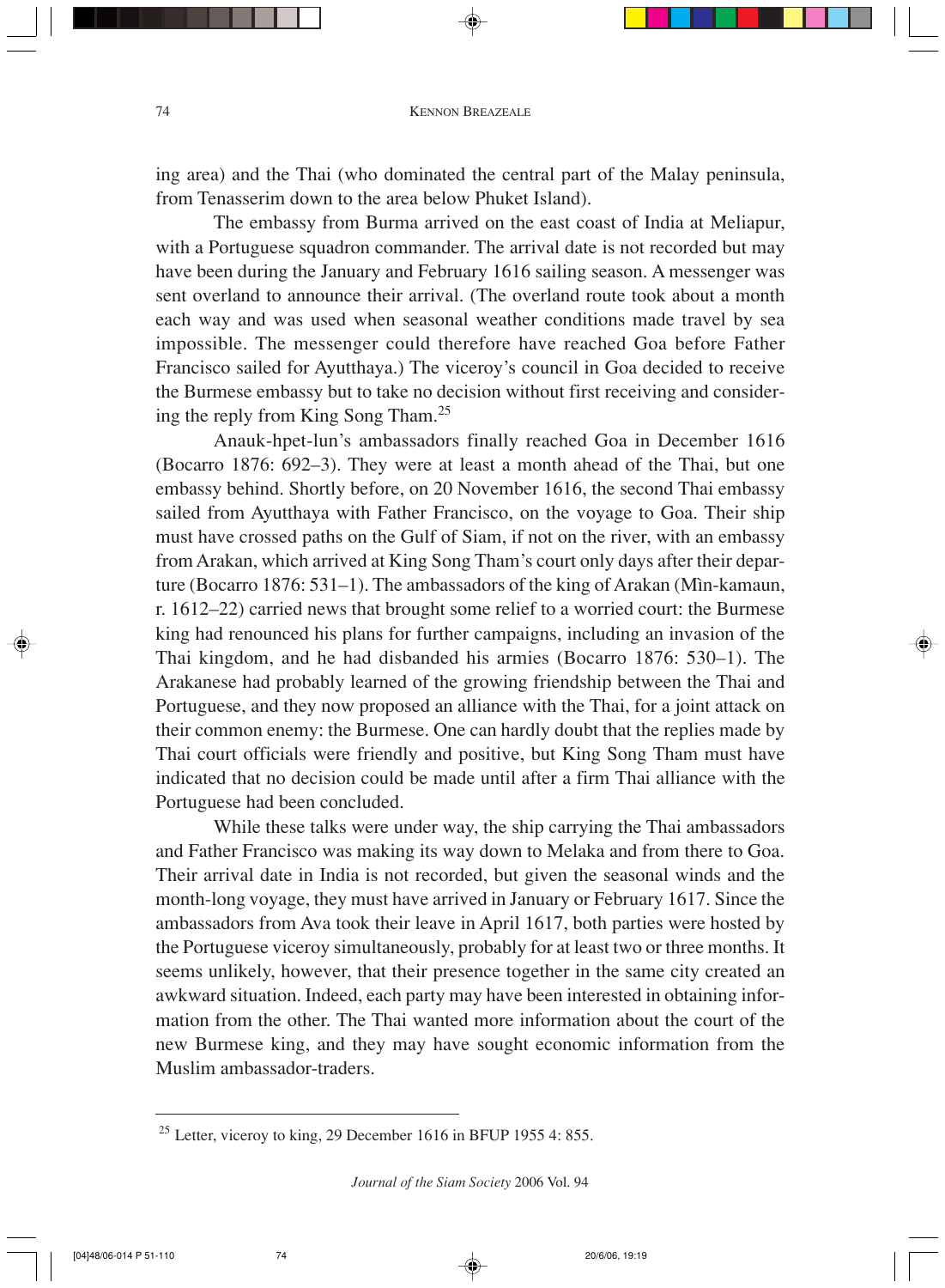Whirligig of Diplomacy : A Tale of Thai-Portuguese Relations, 1613–9 75

During almost the entire period that these embassies were in motion, the viceroy was guided by instructions from King Filipe II, which were carried with the annual fleet from Portugal and must have reached him about September or October 1615. These instructions were the first response from Portugal to the Burmese capture of Syriam. In spite of the loss of the Portuguese fortress, the king instructed the viceroy to conduct parallel relations with officials of both Ava and Ayutthaya. These instructions arrived when the first Thai embassy was in Goa, and they were the basis for his subsequent talks with all parties. When the fleet bound for Portugal left India in early 1617, at which time the embassy from Burma and the second embassy from Ayutthaya were in Goa, the viceroy's policy was to maintain friendly relations with both kingdoms, to avoid giving any offence to either side and to seek any practical advantages that might be obtained for the benefit of the Portuguese.<sup>26</sup> This policy reflects the viceroy's conclusions, after he had met and had discussions with both embassies, and had received Father Francisco's report of his mission to Ayutthaya.

The embassy from Burma set out for home, accompanied by Martim Cotta Falcão, who was sent as the viceroy's return ambassador (Bocarro 1876: 694). By the time he reached Ava, Anauk-hpet-lun appears to have lost interest in his own proposal and must have realised that the Portuguese were unwilling to enter into a military alliance. This mission may have been conducted under a cloud of suspicion. The Burmese knew that a rival embassy was currently in Goa and that the ambassadors were planning to continue to Portugal in early 1618. The long stay of the Thai ambassadors in Goa (more than a year from early 1617 to early 1618) must have aroused further suspicions at the Burmese court about Portuguese intentions.

Although specific details of Goa-Pegu relations during 1618–20 are missing, there is evidence of intensive diplomatic activity among the Portuguese, Burmese and Arakanese up to 1620, including both crown and private Portuguese trading with the Burmese coast (Guedes 1994: 172). As late as February 1619, just before the annual reports left Goa for Portugal, nothing had resulted from Falcão's mission, although the viceroy was still hoping that something useful might emerge. $27$  But in fact Falcão, who had gone to secure the release of prisoners, was himself imprisoned, as were successive Portuguese representatives who were sent to try to ransom him. In 1620, in the absence of news about Falcão, the Portuguese crown voyages to Pegu were suspended again (Guedes 1994: 184).

To complete this tale of embassies, four others should be mentioned.

 $26$  Letter, king to viceroy, 17 January 1618 in Pato 1893: 259–60.

 $27$  Letter, viceroy to king, 8 February 1619 in Pato 1893: 262.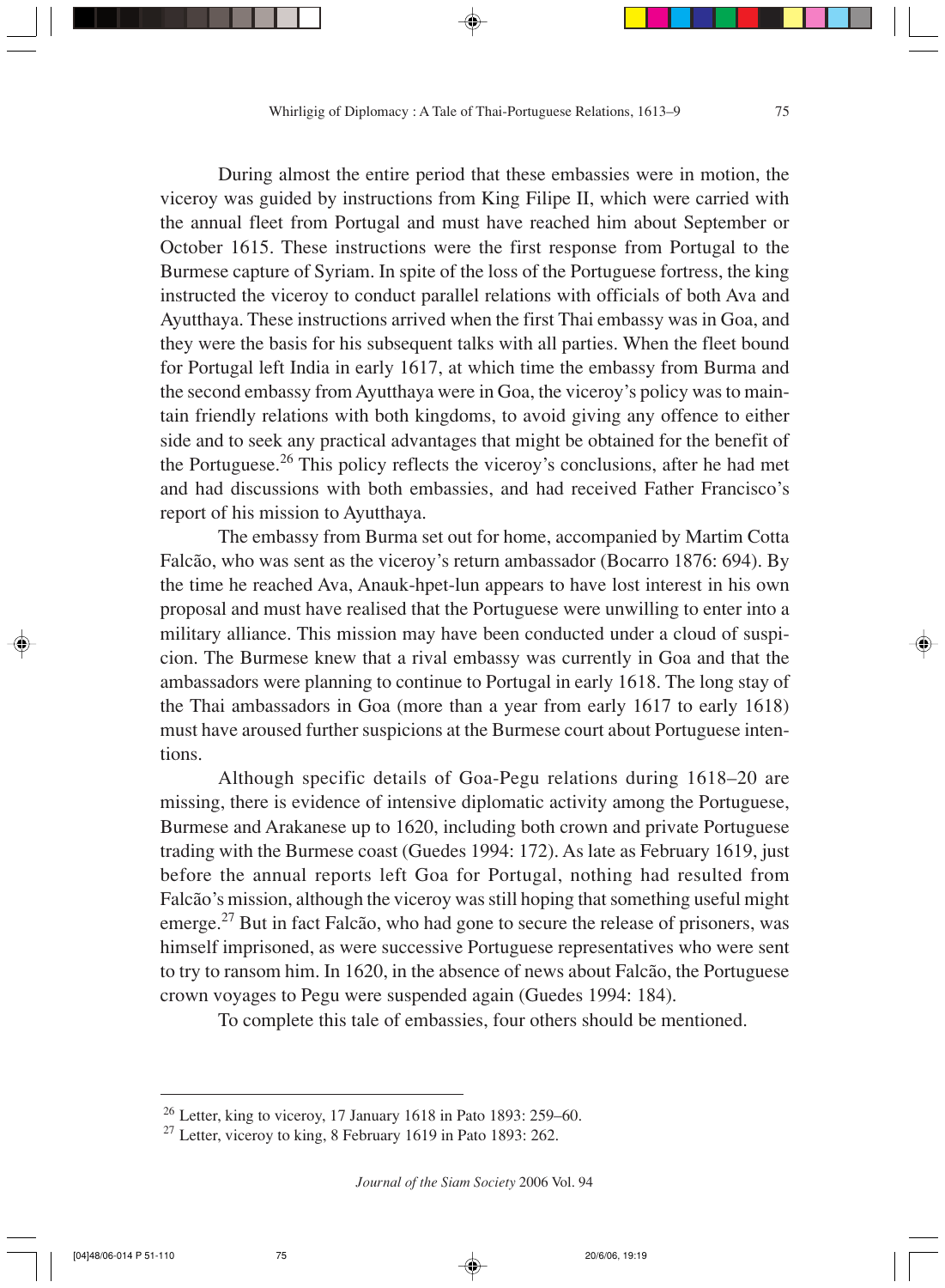# *Bijapur and the Opening of Trade with Dabul*

76

There are no records of what the Thai ambassadors did in Goa during the long period from their arrival in early 1617 until they finally set out for home, probably during the April 1618 sailing season. They may have gathered information about trade along the west coast of India and in the Persian Gulf and Arab ports. By this time, the ancestor of the Bunnag family of Thailand, who came from the Persian Gulf area, was established at Ayutthaya and was probably already assisting with the reorganisation of the crown's maritime trade. The ambassadors in 1617 may therefore have been commissioned by King Song Tham to gather information to confirm and expand the recommendations made to the ministry concerning trade on the west coast of India and its potential benefits for the Thai treasury. No doubt senior Thai officials were eager to be involved, too. The men of Song Tham's court were the first for more than a generation to be free to engage in trade for personal profit, after nearly four decades of severe economic restrictions imposed during periods of deprivation and war from 1568 to 1605 (Manop 1993).

It seems likely that the Thai ambassadors visited the king of Bijapur's port of Dabul, which was not far from Goa. The kingdom of Bijapur had recently sent ambassadors to Ayutthaya to open relations with the Thai court. They received permission to establish a trading office to purchase goods in the kingdom and to import goods on ships from Bijapur's west-coast ports and from Masulipatnam on the east coast of India. They also promised to provide any quantities of Indian textiles and war materiel that King Song Tham might require (Bocarro 1876: 531-2). Expectations of profitable trade with this Muslim kingdom, in addition to the trade that already existed with the Muslim nextwork of South Asia, rendered Portuguese chances of gaining an important trading rôle in Thai ports even less than they had been before.

The king of Bijapur appears to have expanded his trading contacts into Southeast Asia during a period of several years prior to making contact with King Song Tham's court. About 1616 his merchants were following the successful examples of the Dutch and English, and were seeking a permanent post in Thai territory to serve as a collection centre and warehouse for local products, as well as a sales centre for goods brought into the country by the ships of Bijapur's merchants arriving from both the east and the west coasts of India. Although the records are not explicit, one of their trading posts was in Tenasserim, because the ambassadors asked specifically for trade between Dabul and Tenasserim. There, they came into direct competition not with the Dutch or English (whose operations were on the Gulf of Siam side of the peninsula) but with the Portuguese, both official and private, and with others involved in the lucrative trans-peninsular trade between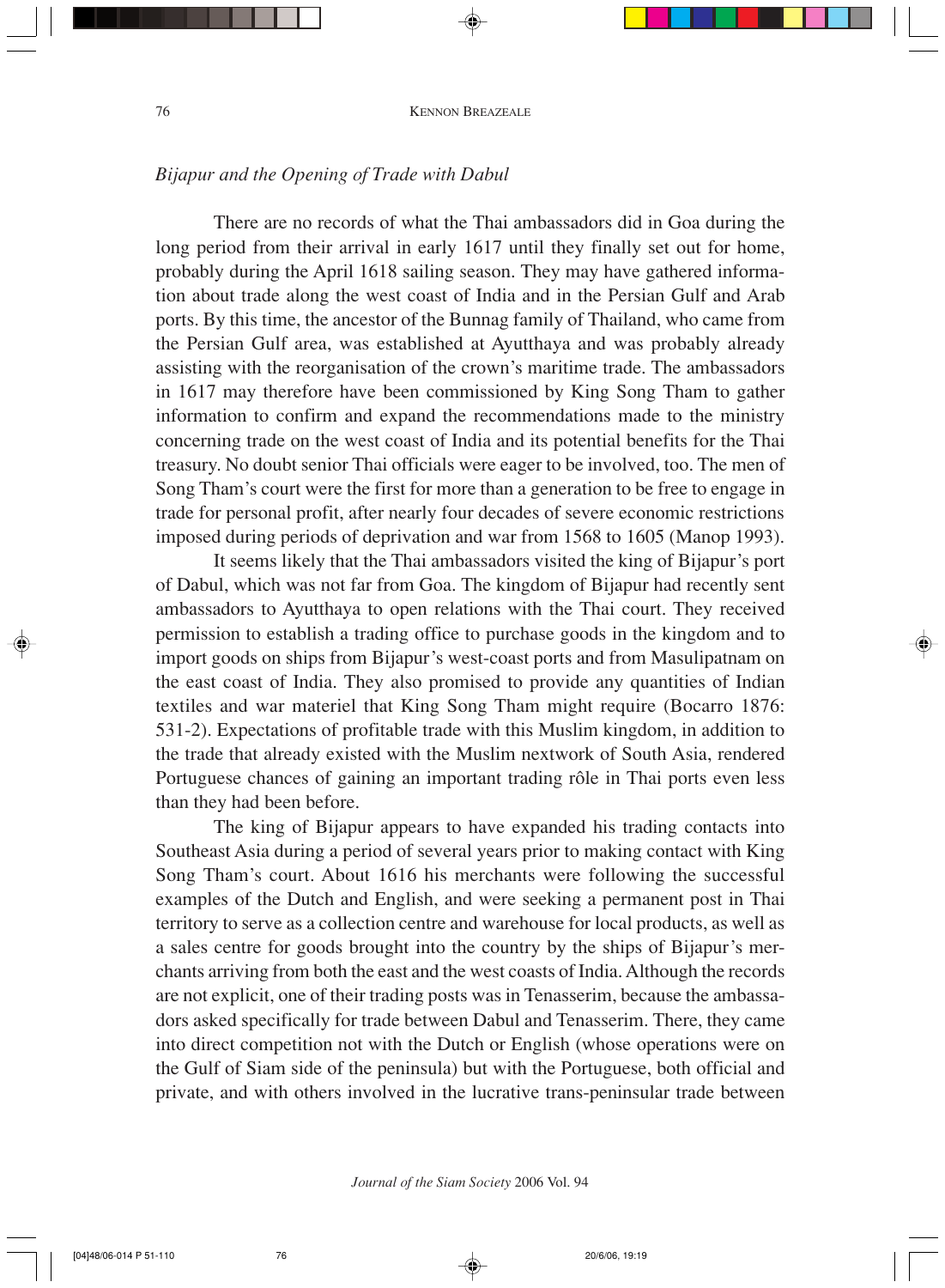this port and Ayutthaya.<sup>28</sup> Trading relations with Bijapur were, however, short lived. The merchants from Dabul left Ayutthaya by 1620, declaring that they would not return.<sup>29</sup> The context of their departure is not explicit, but clearly they were dissatisfied with trading conditions.

# *Friendly Trading, Political Reconnoitring: Champa and Aceh*

Nothing is known about the visit of Champa's ambassadors to Ayutthaya during this period, except that it took place.<sup>30</sup> Given the geographical position of tiny Champa, along the coast north of the Mekong delta, between Khmer and Viet territory, the ambassadors probably set out for the Thai capital during the south-bound sailing season at the end of 1616, with a junk-load of goods to sell. The results of their political mission to the Thai court in early 1617 are unknown, although a plausible reason for the mission is a common enemy. About this time, the southern Viet kingdom, ruled by the Nguyen family in Hué, was beginning to make contacts with the king of Cambodia, who was a vassal of the Thai king. Viet support for Khmer resistance against the Thai later became a major problem for the Thai court. Since the Viets had long been the enemies of the Cham, the king of Champa may have been seeking support from Ayutthaya against Hué, ostensibly to protect Thai interests in Cambodia. But these are merely speculations, and the purposes of the mission, other than the customary trading, may never be identified.

Trade was prominent in the agenda of the Thai ambassadors who were sent to Aceh before the crisis began and remained there until July 1613. Again, there is no record of their mission, other than their solicitious assurances that traders were welcome in the Thai capital (Best 1934: 53–5). An obvious political objective for sending them was to ensure that this powerful kingdom, facing the Andaman Sea from northern Sumatra, remained on friendly terms with the Thai court, particularly at a time when the sultan was known to be shifting away from the rapprochement achieved with the Portuguese by his two predecessors. The sultanate was enjoying a high point of political power under Iskandar Muda (r. 1607–36) and

<sup>&</sup>lt;sup>28</sup> Although Tenasserim was a source of food supplies for Melaka, the viceroy did not regard it as a port of much economic importance and agreed to give Bijapur assistance in establishing new trading contacts in such places (letter 85, viceroy to king, 30 December 1615 in BFUP 1955 4: 796). Nonetheless, it was a neutral port and safe haven for Portuguese ships, in case of conflict with enemy powers on the Andaman Sea (Bocarro 1876: 369). Note that the kingdom of Bijapur is called Idalcão in Portuguese records.

<sup>&</sup>lt;sup>29</sup> Letter, Richard Cocks (Japan) to East India Company (London), 13 December 1620 [23 December in the Gregorian calendar] in Sainsbury 1870: 398.

<sup>30</sup> Letter, John Johnson and Richard Pitts (Ayutthaya) to Japan (Richard Cocks?), 23 May 1617 [2 June in the Gregorian calendar] in Sainsbury 1870: 33.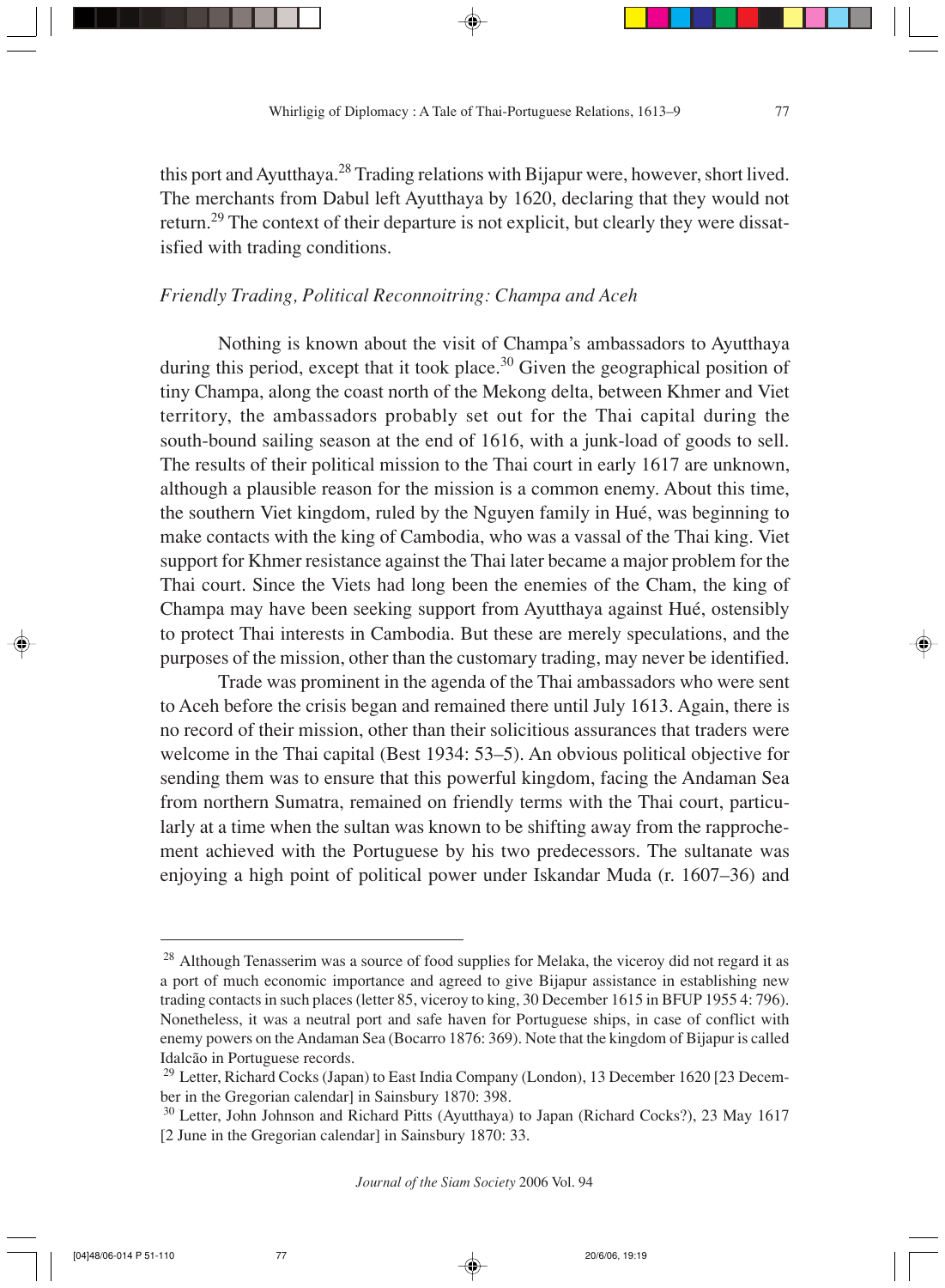great prosperity as an international market place for traders from Europe and everywhere in Asia. Its fleet and other capabilities gave it a reputation as a formidable military power. Its political influence extended to the lower Malay peninsula, and it shared with Thai ports the shipping lanes of the Andaman Sea and Strait of Melaka. In spite of the geographical proximity with this southern neighbour, however, there seems to be no record of serious conflict between Aceh and the Thai coastal towns of the Andaman Sea. King Song Tham was probably renewing old ties of friendship early in his reign, and his envoys no doubt collected the current political, diplomatic and commercial information that Aceh's cosmopolitan port had to offer.

### *Spaniards in Ayutthaya*

Given the close association between Portugal and Spain during this period, Spanish trading and political interests should not be overlooked. A Spanish envoy from the Philippines arrived at the Thai court, possibly while Father Francisco was still there.<sup>31</sup> The Spanish had first established official contacts with the Thai court more than 20 years earlier, but apparently not much trade had developed because the Portuguese claimed the mainland of Southeast Asia as a Portuguese zone, where Spaniards were technically excluded under their mutual treaty. Meanwhile, the Dutch, soon after they began trading at Thai ports (Patani in 1601, Ayutthaya in 1604), made repeated attacks on the Spanish in the Philippines from 1609 to 1616. In late 1615, the Spanish and Portuguese attempted to launch a joint expedition against the Dutch, and while Father Francisco was in Ayutthaya, the English and Dutch were expecting to engage in a battle in the straits near Singapore Island against the combined Spanish and Portuguese fleets.<sup>32</sup> In fact, the Dutch fleet had already defeated the Portuguese arm of the fleet, which went only as far east as Melaka and never joined the Spanish forces. The governor of the Philippines personally led the Spanish fleet to Melaka, but died unexpectedly, and the fleet withdrew to Manila (Pinto 1997: 131–2).

 $31$  The date of arrival is not recorded. The embassy was sent by the Audiencia Real, which took charge in Manila after Governor Juan de Silva's death (Bocarro 1876: 351). Silva died in April 1616, and the Audiencia managed Philippine political affairs until the next governor arrived in July 1618 (Blair and Robertson 1904 xvii: 289–90). The period from about August to November (or alternatively from February to May) is the good season for sailing from Manila to Ayutthaya and back again. The August-November 1616 season seems likely, in view of the 1615–6 efforts to mobilise a joint Portuguese and Spanish fleet against the Dutch—a common enemy, commercially active at the port of Ayutthaya.

<sup>&</sup>lt;sup>32</sup> Letter, John Gourney (Banten) to William Nicholls (Aceh), 23 and 28 July 1616 [2 and 7 August in the Gregorian calendar] in Foster 1900 iv: 147.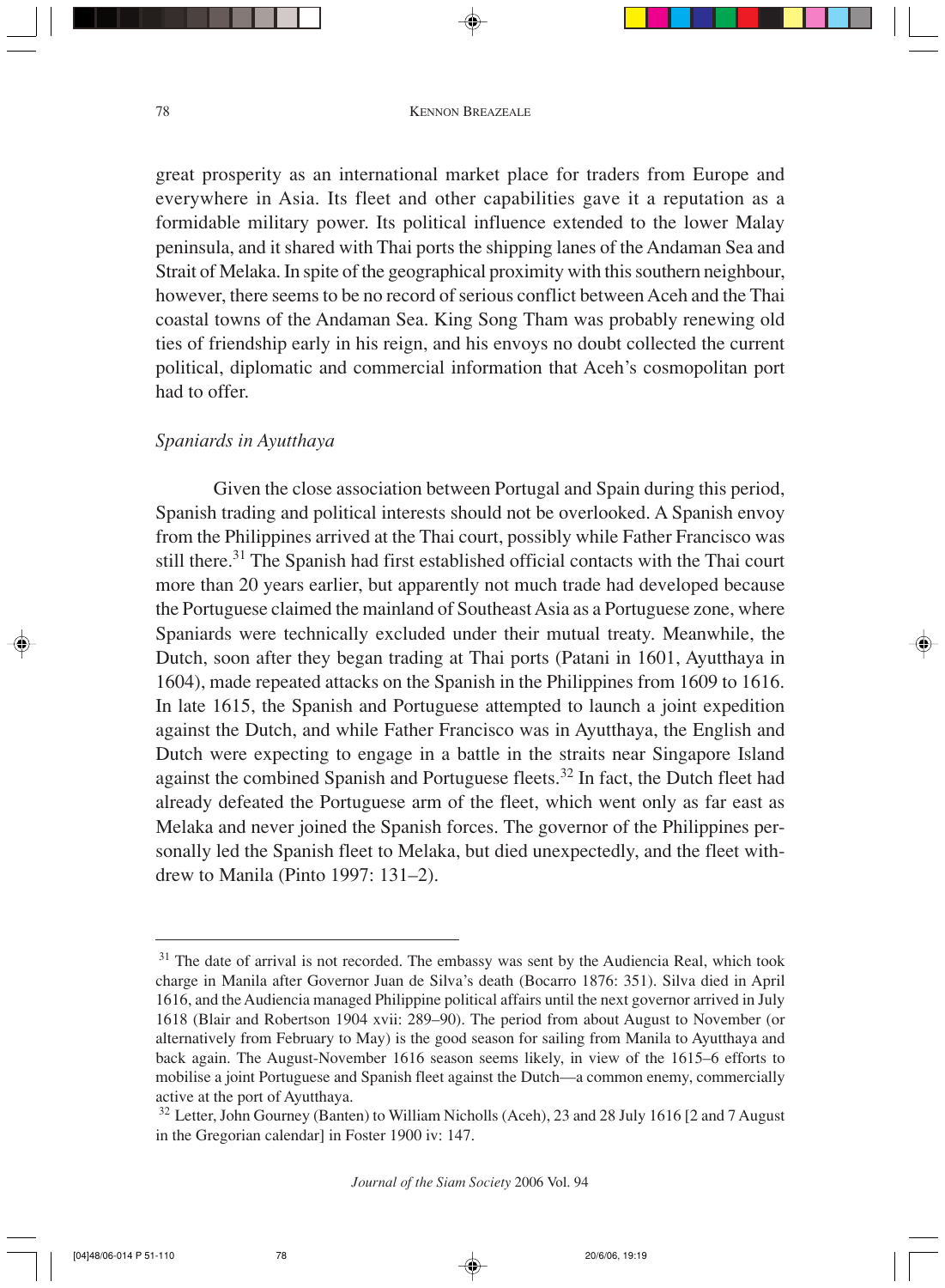One reason for sending an envoy from Manila must have been to ask King Song Tham to expel the Protestant traders from his kingdom. The Spaniards were given a cordial reception, but the king treated their request in the same way as the parallel request brought by Father Francisco. Like the Portuguese, the Spaniards may have gained some minor advantages for Spanish traders and protection for any Spaniards who took up residence in Ayutthaya. Little is known about such residents, however, except that by the beginning of the 1620s, a Spanish community had formed in Ayutthaya.<sup>33</sup>

Another reason for a Spanish mission at this juncture may have been to gather information about the Thai embassy bound for Europe. Since King Filipe II of Portugal was also King Felipe III of Spain, the Thai ambassadors (had they succeeded in reaching Lisbon) might have been obliged to go to Madrid or Valladolid for their audience with the king.

# **Thai Mission to Lisbon Abandoned, Early 1618**

Why did the Thai ambassadors not sail for Portugal in early 1618? The reason cited in the viceroy's official report to Lisbon was that their interpreter, Cristovão Rebello, had failed to come to Goa, and the Thai were unable to make the voyage without him. The historian Bocarro repeated this simple excuse without comment. But from the viewpoints of the Thai and of Rebello himself, it is implausible. The following interpretation, although partly hypothetical, adheres to the known facts and offers a rational explanation for Rebello's behaviour.

Rebello was one of many criminals who sought refuge in other countries, thus placing themselves beyond the reach of Portuguese justice. In Portuguese legal terminology, he was a *homiziado*. He had committed crimes in Cochin and had found refuge in the Thai kingdom (Bocarro 1876: 185). He could not visit Goa or any other port under Portuguese control, without risking arrest, imprisonment and possibly execution. As long as he remained in Thai territory, he was safe from prosecution. He had, moreover, established himself as a leader among the Portuguese who resided in Tenasserim and Ayutthaya. He was praised by the Thai because of his rôle in the defence of Tenasserim during the Burmese naval attack (Bocarro 1876: 186). He must have been encouraged by the viceroy's recommendation (perhaps made without knowledge of his legal status) that both govern-

<sup>&</sup>lt;sup>33</sup> Letter, Archbishop Miguel Serrano Garcia (Manila) to king, 30 July 1621 in Blair and Robertson 1904 xx: 99. A few Spanish Franciscans and one Augustinian were in the Thai kingdom ca. 1583–5, and other Franciscans and Dominicans were at Ayutthaya from 1594 to 1599. But from about 1600, there seems to be no record of Spanish missionaries working there until at least 1640 (author's database of missionaries in Thailand).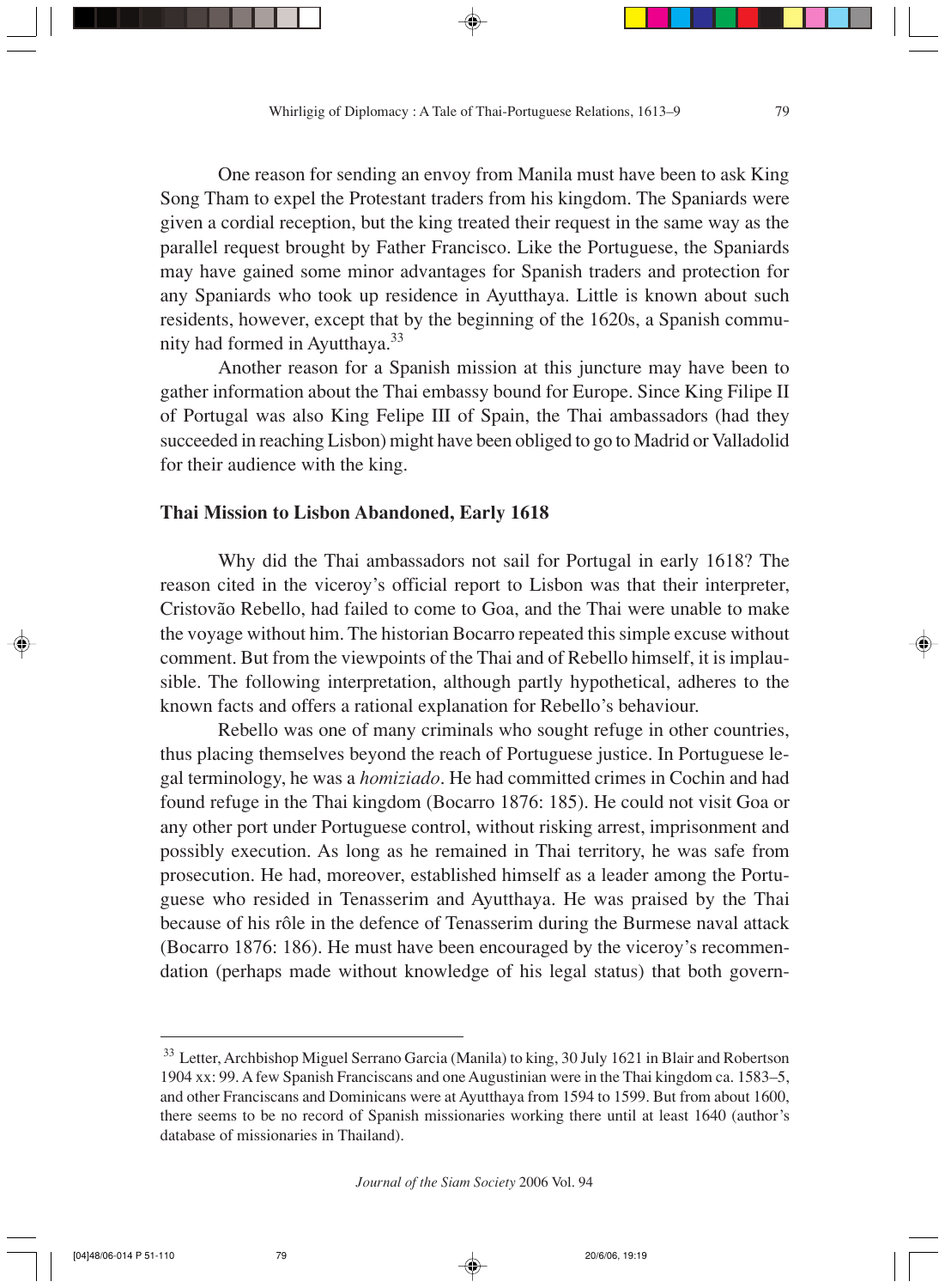ments acknowledge him as the head of the Portuguese community residing in King Song Tham's realm (Bocarro 1876: 522).

When it was announced in 1616 that Song Tham intended to send another embassy from Ayutthaya to Goa, and that the ambassadors this time would continue on to Lisbon, Rebello spotted a chance to redeem himself under the Portuguese system of justice. He could not offer unconditionally to accompany the Thai ambassadors to Goa, much less to Portugal, because he knew he might be arrested by the Portuguese authorities. So he must have accepted the position of interpreter of the embassy and agreed to accompany the Thai ambassadors, on condition that he obtain approval from the viceroy.

He had good reason to hope this offer would succeed, because the viceroys had been distributing royal pardons to criminals in refuge in various kingdoms in Asia for nearly 20 years. When the Portuguese Indies came under threat from its Protestant enemies, including severe competition from the Dutch and English trading companies in the 1590s, the Portuguese forts and fleets in Asia were already experiencing a shortage of manpower, and especially men with experience in Asia. As a means of attracting the criminals back to Portuguese towns and into Portuguese service, the viceroy was authorised to issue pardons. Moreover, the viceroy had recently received instructions to continue the practice.<sup>34</sup> In the case of the worst crimes, however, presumably including Rebello's involvement in a case of homicide, the pardoned man had to serve for a time in the fleet, possibly as an oarsman aboard a crown galley.<sup>35</sup> A well-established man such as Rebello would not have accepted such a degrading penance, and thus he must have expected to negotiate special terms for himself.

Rebello went by ship with Father Francisco and the Thai party as far as Tuticorin, a port slightly east of the southern tip of India. He disembarked (Bocarro 1876: 528) and must have sent a petition from there to the viceroy, requesting a full pardon, in return for the important services that he expected to carry out for the Portuguese crown, by accompanying the ambassadors in Goa and on to Portugal. The viceroy, however, may have had no authority to grant an unconditional pardon, and he probably was not inclined to pay the costs of sending the Thai ambassadors, the royal page, the Portuguese interpreter and their servants to Portugal. He therefore rejected the offer and, in his report to Lisbon, made no

*Journal of the Siam Society* 2006 Vol. 94

<sup>&</sup>lt;sup>34</sup> In 1598 Filipe II instructed the viceroy to grant a general pardon for most crimes to Portuguese living in Bengal, because the government needed the extra manpower that they could provide (letter, king to viceroy, 21 November 1598 in BFUP 1955 2: 240). A 30 November 1614 royal decree (BFUP 1987 48: 152) authorised the viceroy to pardon various crimes and commute punishments and banishments.

 $35$  Letter 121, viceroy to king, 9 January 1616 in BFUP 1955 4: 807.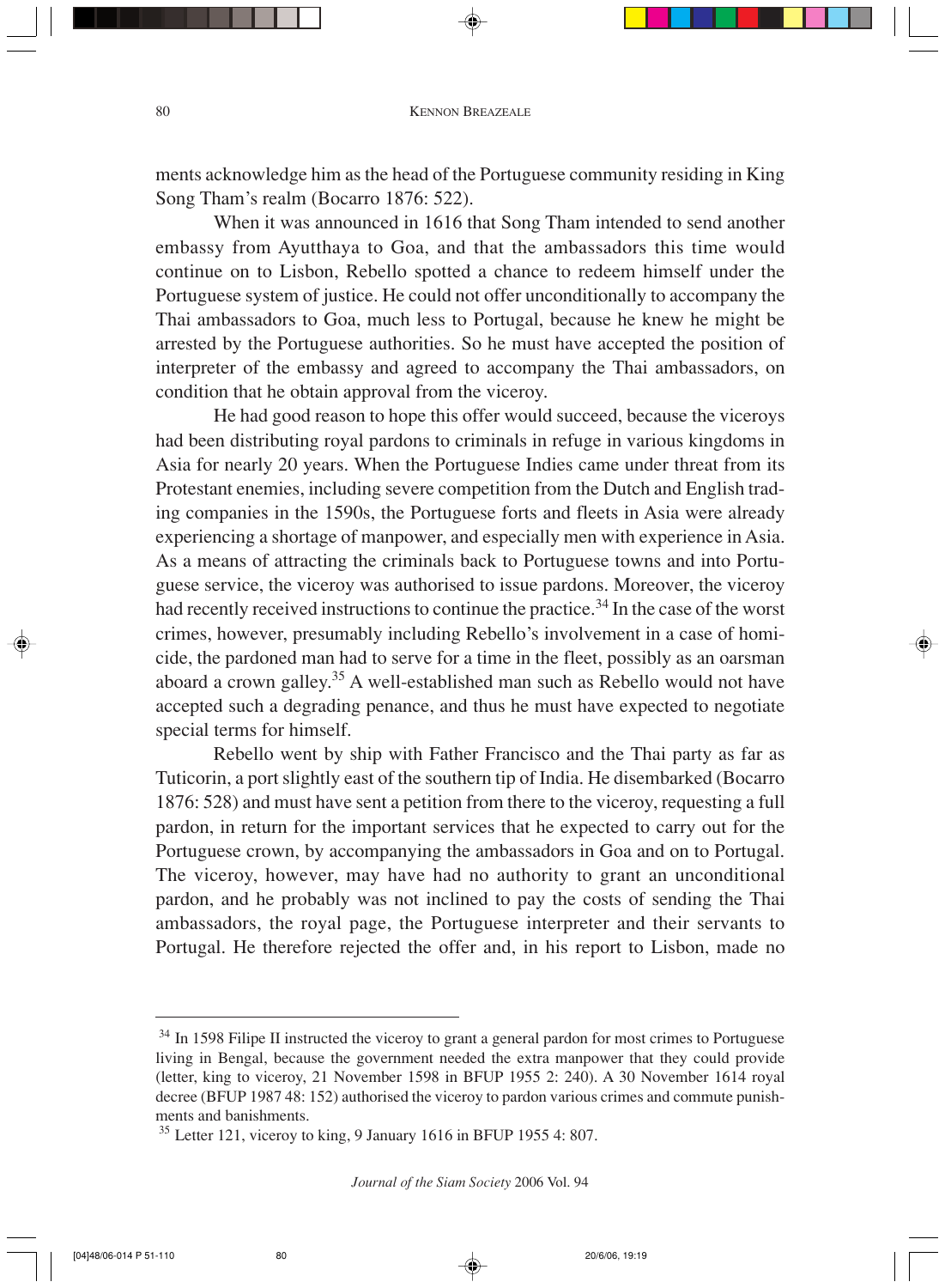mention of it, laying the blame instead on Rebello for not proceeding to Goa and thus for causing the failure of the mission.

The viceroy's reply to Rebello could have been sent on a ship from Goa that stopped at Tuticorin. Perhaps it was the despatch of this letter than convinced the Thai ambassadors—never encouraged by the viceroy to continue to Lisbon anyway—to renounce their intended journey and return to Ayutthaya. Meanwhile, Rebello was able to return to his refuge and report to Thai officials that his offer of services had been rejected by the viceroy. We have no evidence from the Thai side, but this explanation is consistent with the known facts and resolves plausibly Rebello's dilemma as an agent of King Song Tham.

An alternative to Rebello as interpreter to the embassy was Father Francisco. He had never lived in the Thai kingdom, and the only time that he visited was during the 1616 embassy. He may not have had sufficient knowledge of the Thai language to serve effectively as an interpreter. Also, he had no instructions from the viceroy to discuss an embassy to Portugal. When King Song Tham asked whether a royal letter should be sent to the Portuguese king, the padre encouraged him to do so (Bocarro 1876: 527). It is possible that the good father far exceeded his instructions when the idea of an embassy to Lisbon arose. He may even have tried to create an important additional rôle for himself, in hopes of accompanying the ambassadors to Lisbon as their adviser. But Father Francisco apparently ceased to be involved in Thai affairs after he made his report to the viceroy. His abrupt disappearance from the records may be a sign of disfavour. Perhaps he received a slap on the wrist from the viceroy himself, for encouraging an extravagance such as an embassy to Europe, especially at a time when Portuguese resources were strained.

### **Weaknesses of Portuguese India**

In the course of the year spent in Goa, the Thai ambassadors had adequate time to discuss affairs with Portuguese officials at all levels and to observe at first hand the centre of Portuguese power in Asia. Their enquiries must have revealed many weaknesses that were obvious to the eye and others that were current topics of conversation and common complaint among the Portuguese themselves. Even Bocarro (1876: 530) candidly recorded an English opinion, expressed to Thai officials in 1616, that Portuguese power in Asia was waning and that the Portuguese could not defend a fortress in Martaban against a neighbour as powerful as the Burmese. The most evident weaknesses were shortages of manpower, military equipment, revenue and ships.

Manpower was a serious problem for Viceroy Azevedo. He reported in December 1615 that he got no net gain of Portuguese men available for service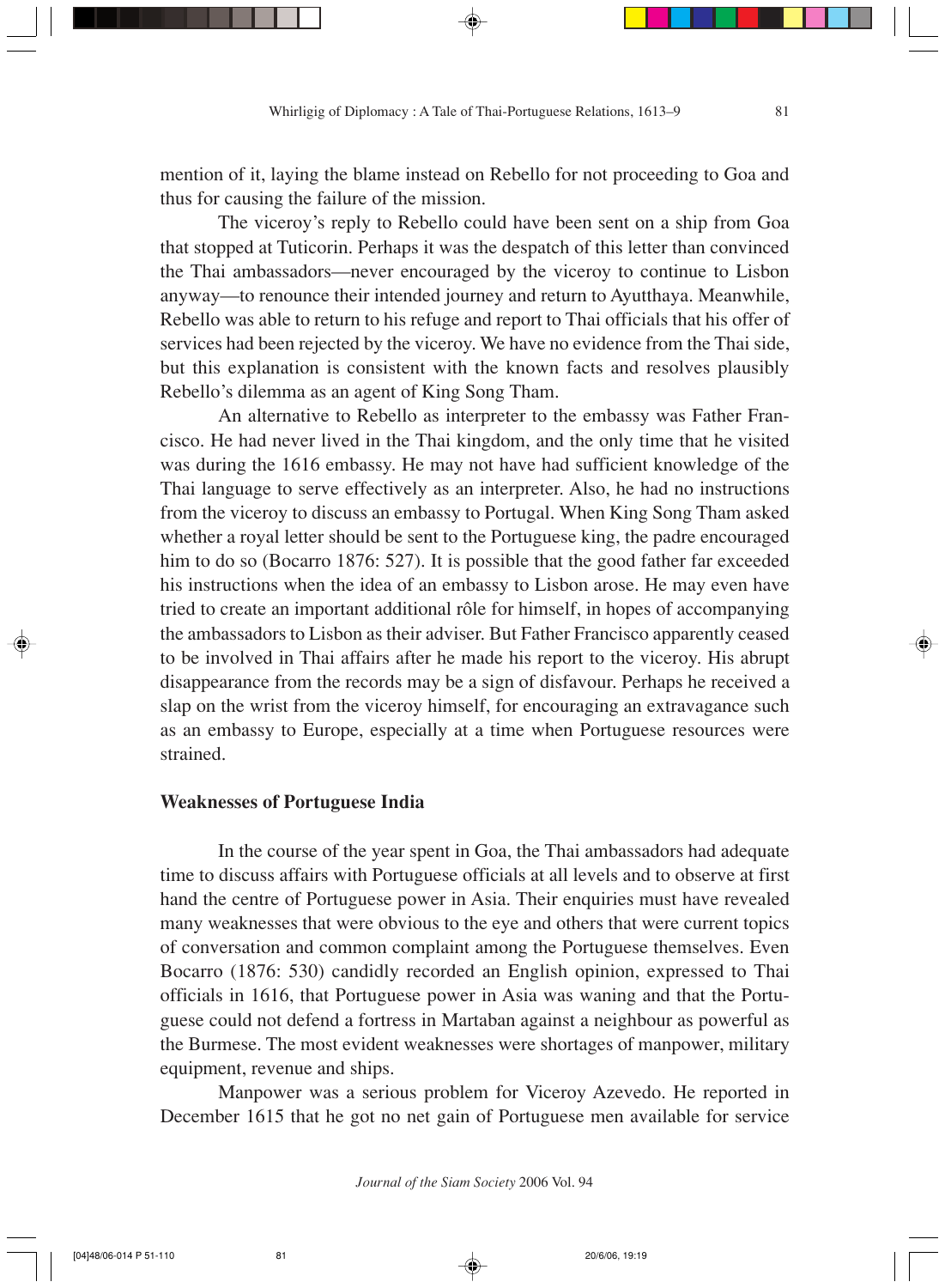from the fleets that arrived in 1614 and 1615, because most of the men on board  $\text{died.}^{36}$  Those who did survive in 1615 arrived in such poor condition that they could not perform any work.<sup>37</sup> With the departures of the 1615, 1616 and 1617 fleets bound for Portugal, Azevedo had to cope with three successive net losses of manpower. He also faced a problem of military leadership. He complained that men of quality (the *fidalgos*) all aspired to become high officials, but they would not serve voluntarily when it became necessary to fight the Dutch.<sup>38</sup>

The government of Portuguese India was not in a healthy financial state during this decade. From the beginning of his viceroyalty, Azevedo made straightforward, frank and critical reports, declaring that revenues could not meet all the necessary expenditures.<sup>39</sup> He struggled constantly with a lack of money and men, and had to resort to merchants for loans to pay for artillery and ships.<sup>40</sup> Shortages of funds were especially acute in Melaka, and tax evasion was rampant. Both the Melaka Captain who served during 1615-6 and his successor who served during 1616-8 were under investigation for fiscal misconduct, and both were imprisoned on orders from the king himself in 1618 (Pinto 1997: 195). In 1616 the viceroy thought the only way to stop the tax evasion was to give the local authorities themselves a stake in the tax collections, and he also hoped to increase revenues by stimulating a greater volume of trade.<sup>41</sup> There was also a perennial shortage of artillery pieces for the fleet, with consequent mis-appropriations from Melaka's arsenal and from all other forts garrisoned by Portugal.

One reason why the viceroy did not want to send the embassy on to Portugal was the cost of passage both ways, which the viceroy was expected to pay from his treasury funds. A more immediate obstacle was the lack of ships. The average number of ships leaving Goa for Lisbon had declined in each successive decade from the 1580s to the 1610s (Veen 2000: 63, 251). Azevedo reported shortages of ships, for the voyages to and from Lisbon, from the very beginning of his term in office.42 Thus in the 1610s departing fleets had 3.2 ships on average per year and were at a low point compared with the 1580s, when 5.1 per year on average set out from Portugal. During the decade 1611–20, an average of 2.8 carracks per year returned from India to Portugal, carrying an average of 487 people each (Veen 2000: 250).

*Journal of the Siam Society* 2006 Vol. 94

<sup>36</sup> Letter 13, viceroy to king, 31 December 1615 in BFUP 1955 4: 776.

<sup>37</sup> Letter 90, viceroy to king, 31 December 1615 in BFUP 1955 4: 798.

<sup>38</sup> Letter 14, viceroy to king, March 1616 in BFUP 1955 4: 825.

<sup>39</sup> Letter, viceroy to king, April 1613 in BFUP 1955 4: 771.

<sup>40</sup> Letter, viceroy to king, 31 December 1614 in BFUP 1955 4: 768.

<sup>41</sup> Letter, viceroy to king, 27 December 1616 in BFUP 1955 4: 862–3.

 $42$  Letter, viceroy to king, April 1613 in BFUP 1955 4: 769–70.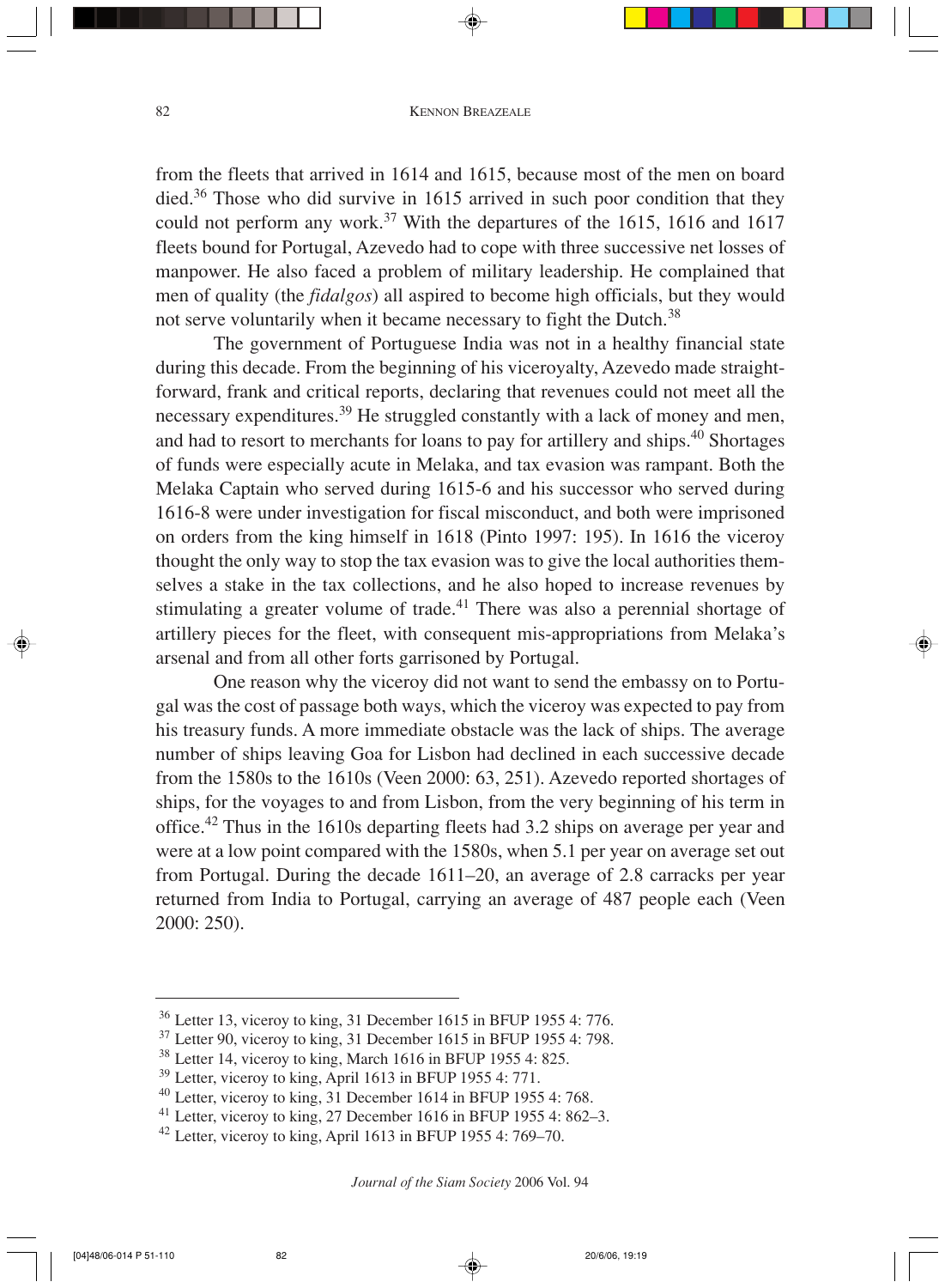In addition, the Portuguese fleet in Asian waters suffered many losses while the initial diplomatic exchanges with Ayutthaya were in progress. Azevedo himself was beaten by the English while in command in a naval battle in early 1615. More ships were lost later the same year in operations at Melaka. A joint Portuguese-Spanish fleet, which was intended to drive the Dutch and English from Asian waters never assembled. The Portuguese wing of the great fleet sailed from Goa to Melaka, but it suffered so many losses en route and in a battle at Melaka with the Dutch that it was unable to join forces with the Spanish wing (Pinto 1997: 132).

Only three ships left Portugal for India in 1616. One was lost en route in a battle with the English, one reached Goa, although no one on board was in physical condition for service, and the whereabouts of the third was still unknown at the end of the year.<sup>43</sup> Thus the viceroy had a net loss of ships when the fleet sailed in early 1617 for Portugal. That fleet reached Portugal in mid-1617 with its pepper cargo in a damaged condition, resulting in an enquiry to identify the causes and people responsible. A backlog of goods may have accumulated in India, and some men may have been overdue for repatriation during the period 1616-8, since only two ships from India had reached Portugal in 1615.<sup>44</sup>

Meanwhile, the 1617 fleet sailing in the opposite direction reached India in October and November 1617, while the Thai ambassadors were there. It consisted of three carracks and one galleon, plus two smaller vessels (a caravel and a pinnace). The carracks sailed back to Portugal in the first half of 1618 (Bocarro 1876: 754–5). That is the fleet with which the Thai ambassadors had expected to sail. Although the average number of ships made the voyage, this sailing was under several constraints, on orders from Lisbon.

The 1617 fleet arrived in Goa with special orders to supply a large quantity of hardwoods to meet the needs in Portugal for capstans, tenons and other shipbuilding components.<sup>45</sup> In addition to the usual pepper shipment (the orders for the enquiry had not yet arrived), the viceroy was under pressure to send as much saltpetre as possible to Portugal, for use in manufacturing gunpowder.<sup>46</sup> Moreover, the 1618 fleet bound for Portugal had another, highly unusual priority.

Jerónimo de Azevedo's term of office ended in November 1617, with the arrival in Goa of the new viceroy, João Coutinho. Azevedo was in disgrace for several reasons. He had led a fleet of 15 ships into battle at Surat in January 1615 and was beaten by a mere six English ships (Bocarro 1876: 342–4); he authorised the ill-fated attack on Arakan in October 1615, which resulted in the loss of the

<sup>43</sup> Letter, viceroy to king, 29 December 1616 in BFUP 1955 4: 858.

<sup>44</sup> Letter, king to Archbishop Miguel de Castro, 13 November 1615 in BFUP 1960 16: 892.

<sup>45</sup> Letter, king to viceroy, 30 March 1617 in Pato 1893: 218.

<sup>46</sup> Letter, king to viceroy, 8 March 1617 in Pato 1893: 97.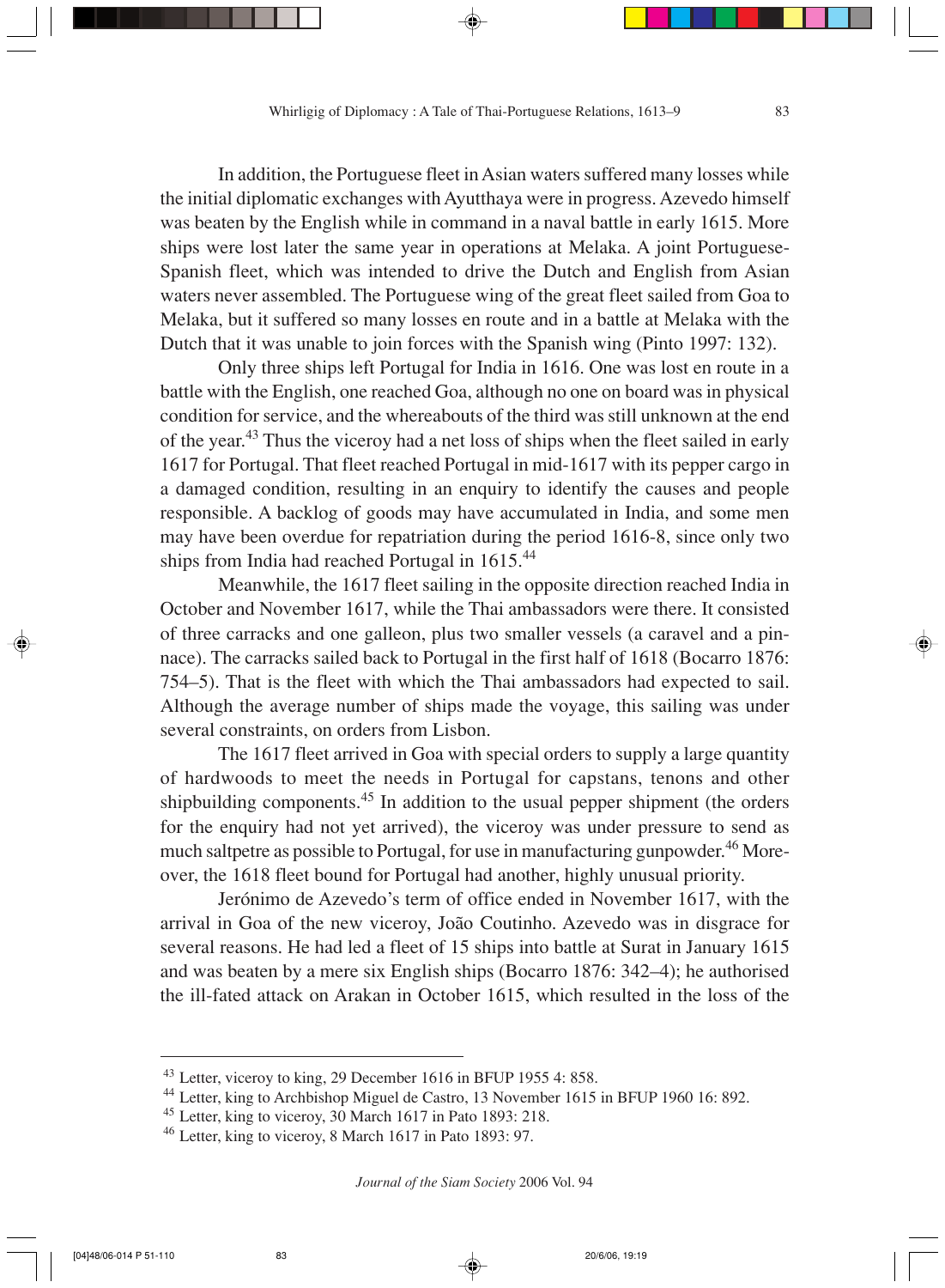Portuguese fort on Sundiva Island; and he had lost the Portuguese wing of the long-planned joint armada. He was also under investigation for mis-use of treasury funds (Guedes 1994: 164 n. 171). He was placed under arrest by his successor, and the captains of the three carracks had orders to carry him to Europe with the utmost speed. On his return to Portugal, Azevedo was put in prison and remained there for the rest of his life.

The decision concerning the Thai ambassadors, and whether to provide them with passage to Portugal and back, was in the hands of the new viceroy. The total number in the Thai party at Goa at the end of 1617 is not recorded. (By comparison, the Thai embassy that set out for the Netherlands in 1607 had fifteen members, and the Dutch finally agreed to provide passage from Java to Europe and back for five.) No doubt the three ambassadors and the royal page in Goa had brought servants with them, and they would have pressed for some servants to accompany them, besides an interpreter. Thus the viceroy was expected to accommodate about seven or eight men, at the very minimum.

In spite of appeals from the Thai ambassadors, Coutinho decided against providing passage to Portugal, arguing that he would have to inform Lisbon first and await authorisation for the embassy. In addition to shortages of ships and space on board the three carracks in the returning fleet, Coutinho may have had other reasons for not pursing his predecessor's plan. The initiative taken by Azevedo in promoting relations with Ayutthaya had come under close scrutiny, and Coutinho arrived with detailed instructions from the king. By the time he sailed from Portugal, officials in Lisbon had concluded that the Martaban plan was impractical and that the new viceroy's task would be to maintain friendly relations without making any commitments. An embassy to Europe, back to India and home to Ayutthaya, in the absence of affairs of great importance to discuss, was an unjustifiable extravagance.

The Thai ambassadors were fortunate to leave Goa when they did, probably during the April 1618 sailing season. In the course of the year 1618-9 an epidemic struck the city, the Indian population was reduced by half and about 2,000 Portuguese died (Veen 2000: 12). $47$  Given the drastic reduction in population and loss of able men, it must have become evident to the Thai that the new viceroy could not undertake a major new venture at this juncture, such as establishing a Portuguese garrison at a site so distant and difficult to defend as Martaban.

*Journal of the Siam Society* 2006 Vol. 94

<sup>&</sup>lt;sup>47</sup> The Thai ambassadors themselves fell ill in early 1618 (letter, viceroy to king, 8 February 1619) in Pato 1893: 261), but they escaped the epidemic.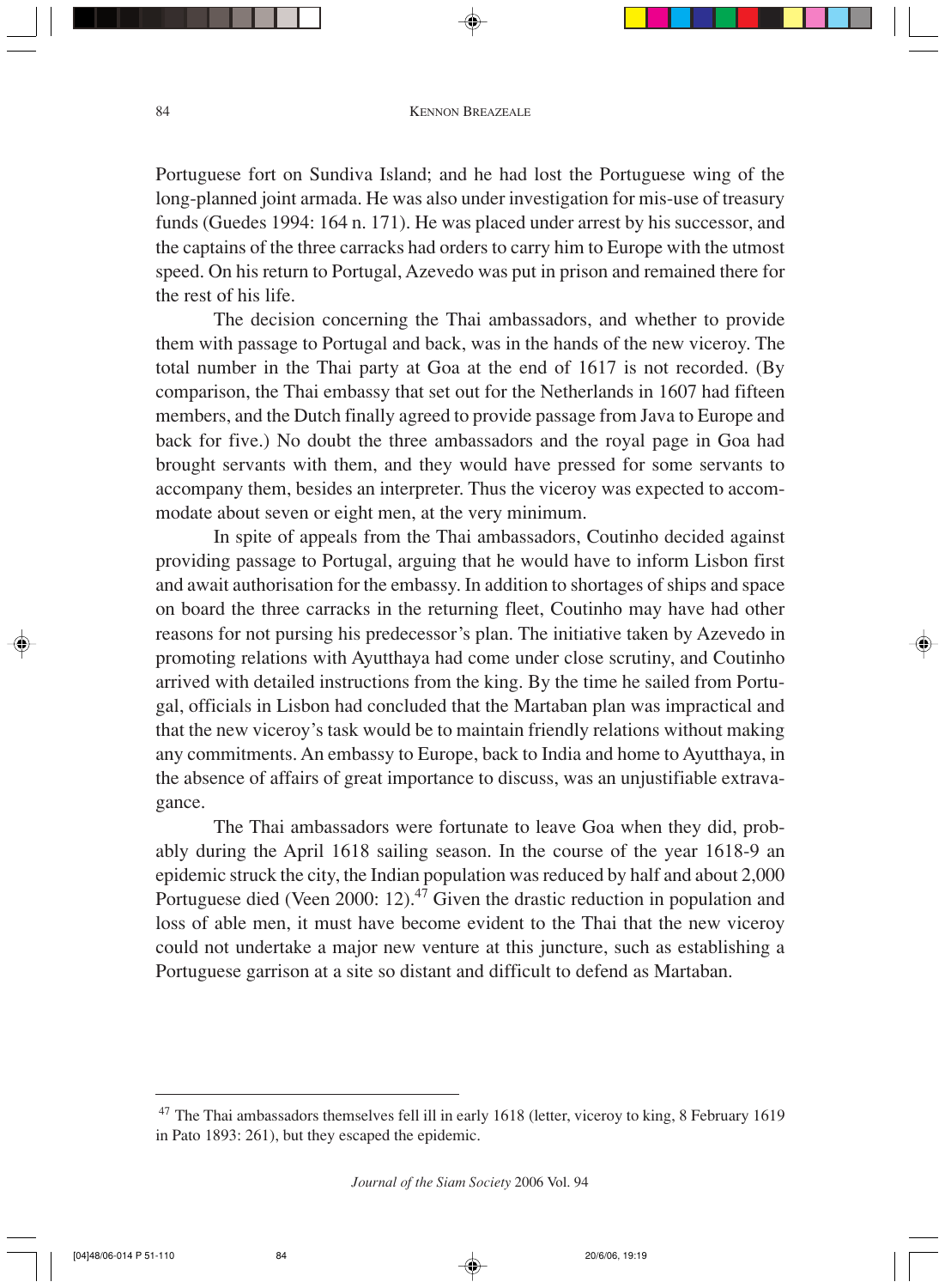### **Thai Reaction to Failure, 1618**

Neither the Portuguese records nor King Song Tham's letter to the viceroy indicates the purpose of the Thai embassy to Lisbon. The initial motivation may have been little more than a formal diplomatic gesture. During the ten years preceding Father Francisco's visit to Ayutthaya, the Thai court made its first direct contacts with sovereigns in distant places such as Japan, the Netherlands and England, and letters from the Thai king were sent to those countries. Before 1616, all three countries were represented by important trading communities in Ayutthaya. By contrast, the Portuguese had been trading in Thai ports for more than a century, but the Thai court had maintained relations only at the level of the viceroy in Goa. Thus one reason for an embassy to Portugal itself was to make direct sovereign-tosovereign contact.

King Song Tham's 1616 letter to King Filipe II was forwarded to Lisbon and must have arrived with the annual fleet in mid-1618. Thus far, no trace of it has been found in the Portuguese archives, nor of the gifts that accompanied it, although some acknowledgement must have been sent. The last published record concerning these exchanges is a letter from King Filipe II to the viceroy, dated 17 January 1618<sup>48</sup> The letter mentions the Martaban plan but, understandably, not King Song Tham's letter or gifts, which could not have reached him before mid-1618, when the annual fleet returned to Lisbon. One would expect to find a record of King Filipe II's reply and return gifts in the Portuguese archives among documents written in the second half of 1618 or early 1619 and carried by the annual fleet that sailed from Portugal in early 1619.

From the Thai viewpoint, the practical reason for the long voyage was to learn more, from first-hand observation, about Portugal and its power relative to other European nations. The first Thai ambassadors to Europe had visited the Netherlands and returned to Ayutthaya only five years earlier, with much eye-witness information about the Dutch. Among the nations maintaining friendly relations with Ayutthaya, the Portuguese and the Dutch were the two greatest rivals. The king and his court were already familiar, through reports based on personal observations by Thai officials and traders, with Portuguese fleets and fortresses such as Melaka, Syriam and Goa. No doubt they wanted to know more about Portugal itself, to help them guide their relations with Portugal's rivals in Ayutthaya. They may also have wanted to know more about the curious Iberian monarchy and the arrangement in which Portugal and Spain were separate and independent countries, although both were ruled by the same king.

<sup>48</sup> Letter, king to viceroy, 17 January 1618 in Pato 1884: 259–60.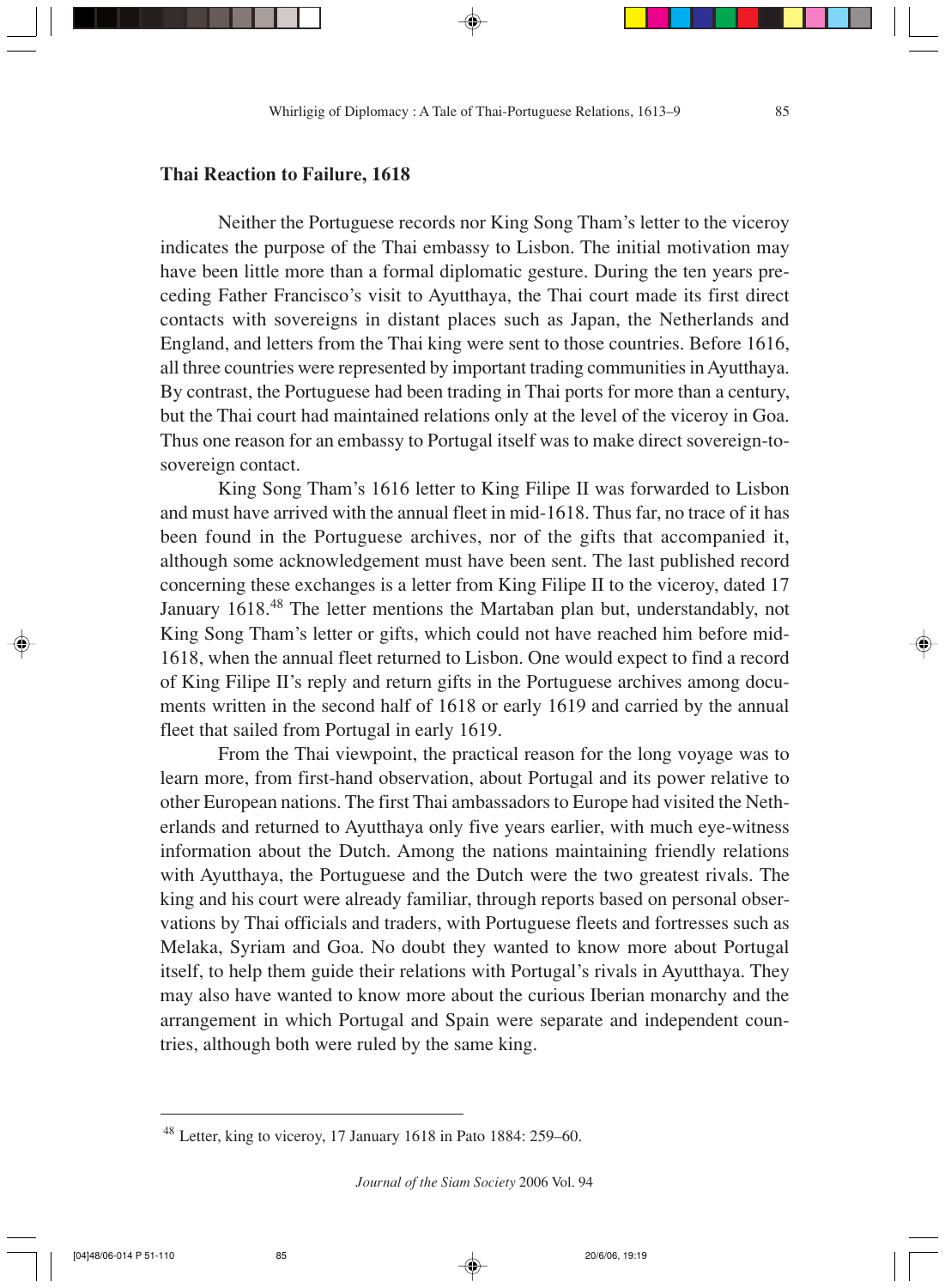How did King Song Tham and his ministers react to the news of the failure of the second embassy? If the ambassadors left Goa during the best sailing season, about April 1618, they may have reached Ayutthaya as early as June. By that time, the lines of territorial control had been redrawn and appear to have become firm. The respective spheres of Thai and Burmese control, along the coast of the Andaman Sea and in the upper Chao Phraya basin, were once again fixed. By the time the Portuguese position became apparent—and the Portuguese probably never sent a definite negative reply concerning Martaban—the Thai ministers must have lost interest in the plan, realising that it was impractical.

Azevedo had already received instructions from Lisbon to maintain a politically neutral position in negotiations, and by 1616 he seems to have concluded that the Martaban plan was impractical. The Thai ambassadors must have known of these intentions, and there was thus no reason to appeal directly to King Filipe II to pursue the proposal. The certainty of failure at the courts in Lisbon and Madrid may have been offered to King Song Tham as a practical reason why the ambassadors finally agreed not to proceed to Portugal.

Perhaps the consensus at the Thai court by this time was to fall back on the proposal from Arakan as a substitute for the safeguards provided by a buffer territory. No Arakanese naval attack on Burma from the west, combined with an infantry attack by the Thai army from the east, actually took place. But as long as the Burmese ministers believed that such a plan could be set in motion, their caution might provide the desired checks against further aggression.

Among many other possible excuses offered to Song Tham for not sending the ambassadors to Portugal, Azevedo may have argued that a fleet had been sent to the archipelago in 1616, under King Filipe's orders to join forces with the Spanish fleet in operations against the Dutch, $49$  thus making the shortage of ships even more acute. A war in progress would have been a diplomatically acceptable excuse for delaying the embassy to Portugal. Even better, could Thai diplomats be invited to travel to Europe in company with a viceroy who was under arrest and on his way to prison?

### **Practical Results of the Diplomatic Exchanges**

The successive embassies, received at and taking leave from the viceregal and royal courts, form a rapidly shifting and blurred background on this stage of diplomacy, and only a few details can be perceived clearly. Foremost, no defensive or offensive alliances were formed. The Thai did not ally themselves with the Arakanese against the Burmese, or with the Portuguese and Spanish against the Dutch and English. The Portuguese did not form alliances either with the Thai

*Journal of the Siam Society* 2006 Vol. 94

<sup>49</sup> Letter 8, viceroy to king, January 1616 in BFUP 1955 4: 815.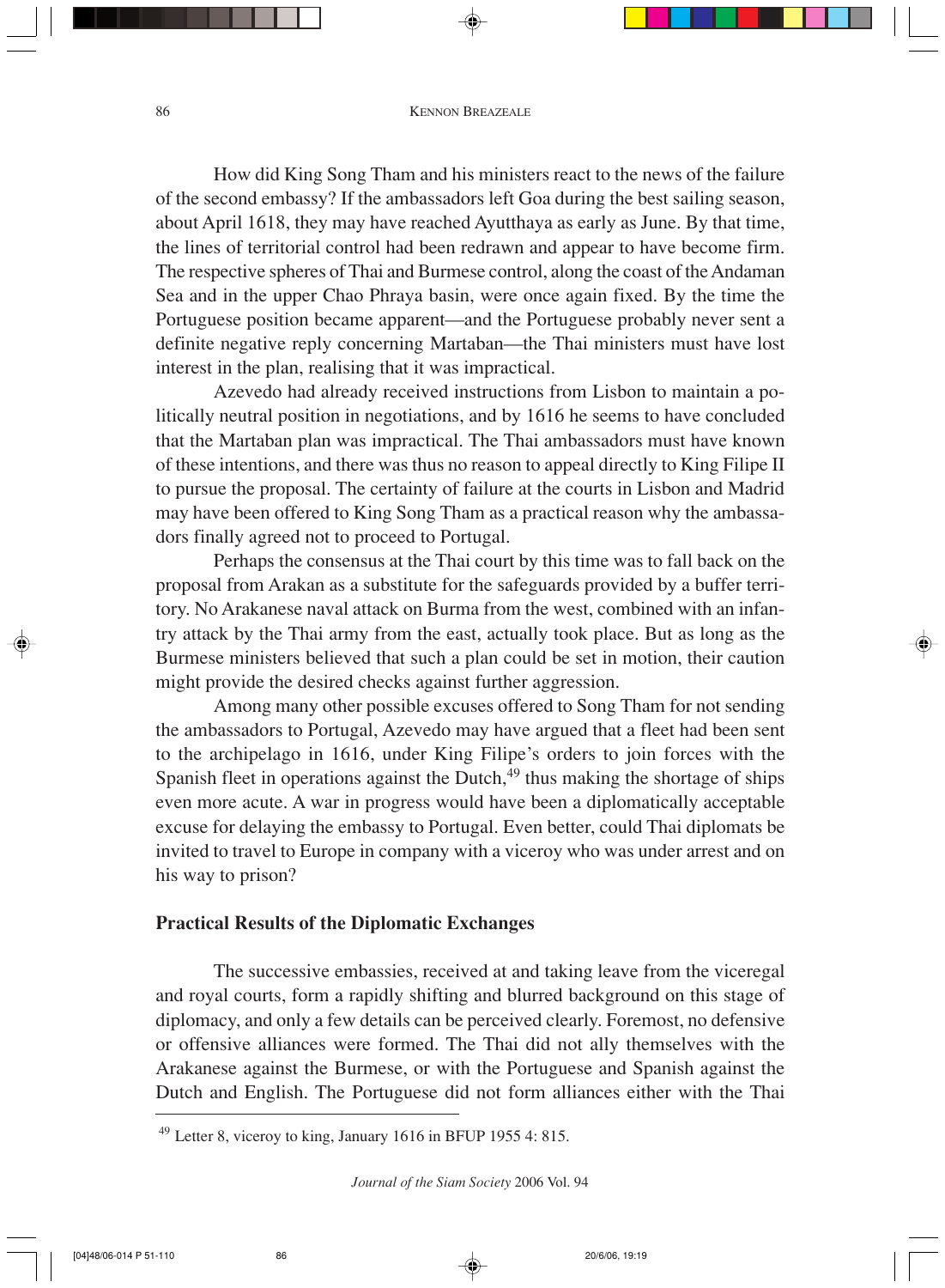against the Burmese or with the Burmese against the Arakanese or with anyone against the detested Protestants.<sup>50</sup> The main beneficiaries of the discussions with the Thai were the traders of all nationalities and the Portuguese residents in King Song Tham's domains.

From the viewpoint of Portuguese officials in Goa and Melaka, the exchanges of embassies with Ayutthaya from 1615 to 1619 renewed friendly relations at a diplomatic level, in contrast to the occasional commercial contacts made by Portuguese officials in Melaka and Macau. Such diplomatic relations were first established more than a century earlier but had lapsed for a very long time. The exchanges also helped the Portuguese to assess the rapidly changing balance of power in mainland Southeast Asia and to formulate a policy of prudent neutrality, keeping all avenues of trade open without making any political or military commitments.

The real gains for the Portuguese were the minor ones granted by King Song Tham. They are mentioned in his November 1616 message and in the viceroy's reports to Lisbon: the release of Christian captives (presumably the Portuguese held since early 1613), inheritances to be given to the heirs of deceased Portuguese traders and serious legal cases against Portuguese in provincial areas to be removed to Ayutthaya and tried in the ministerial courts. These arrangements were ensured by the agreement on the office of the Portuguese head of community, who would serve when necessary as an intermediary with Thai officials on behalf of Portuguese residents and visiting traders.<sup>51</sup> He could not sit as a judge, but he was responsible for administering punishments in cases of serious crimes. Since the people held in Thai prisons were given nothing by the government, they had to depend on relatives or charity for their food, clothing and other necessities. Imprisonment was rendered a little easier with the Portuguese community leader responsible for administering the punishment.

<sup>&</sup>lt;sup>50</sup> The Arakanese persisted in their negotiations with the Portuguese and reached a peaceful agreement with Viceroy Coutinho's successor, who reported in February 1620 that Arakan's ambassadors had been sent to Goa (letter, viceroy to king, 17 February 1620 in BFUP 1962 21: 465–6). An agreement was concluded with them in April (Gune 1972 1: 114, 1A: 493–4).

<sup>&</sup>lt;sup>51</sup> Documentation concerning this office is sparse, but some of the office-holders can be identified during the ensuing 150 years, while Ayutthaya was still the capital. A January 1655 report mentions the viceroy's appointment of Domingos Saraiva Barreto de Pina to the captaincy or head of community in Ayutthaya (letter, João de Sousa Pereira in Macau to viceroy, 10 January 1655 in BFUP 1963 24: 311). The man who assumed these responsibilities in 1684 received an official appointment from the Portuguese viceroy with the title of authorised agent for Portuguese residents (letter from António da Fonseca, *procurador dos ausentes* in Ayutthaya, to the viceroy, 2 September 1684 in BFUP 1970 41: 25). In 1684, as in 1616, the Thai king denied the request to give the community head the power to sit as the judge in legal cases brought against Portuguese residents. A Jesuit missionary, Father Francisco Teles, served as head of the Portuguese community for about 20 years up to his death in 1737 (Teixeira 1983: 395).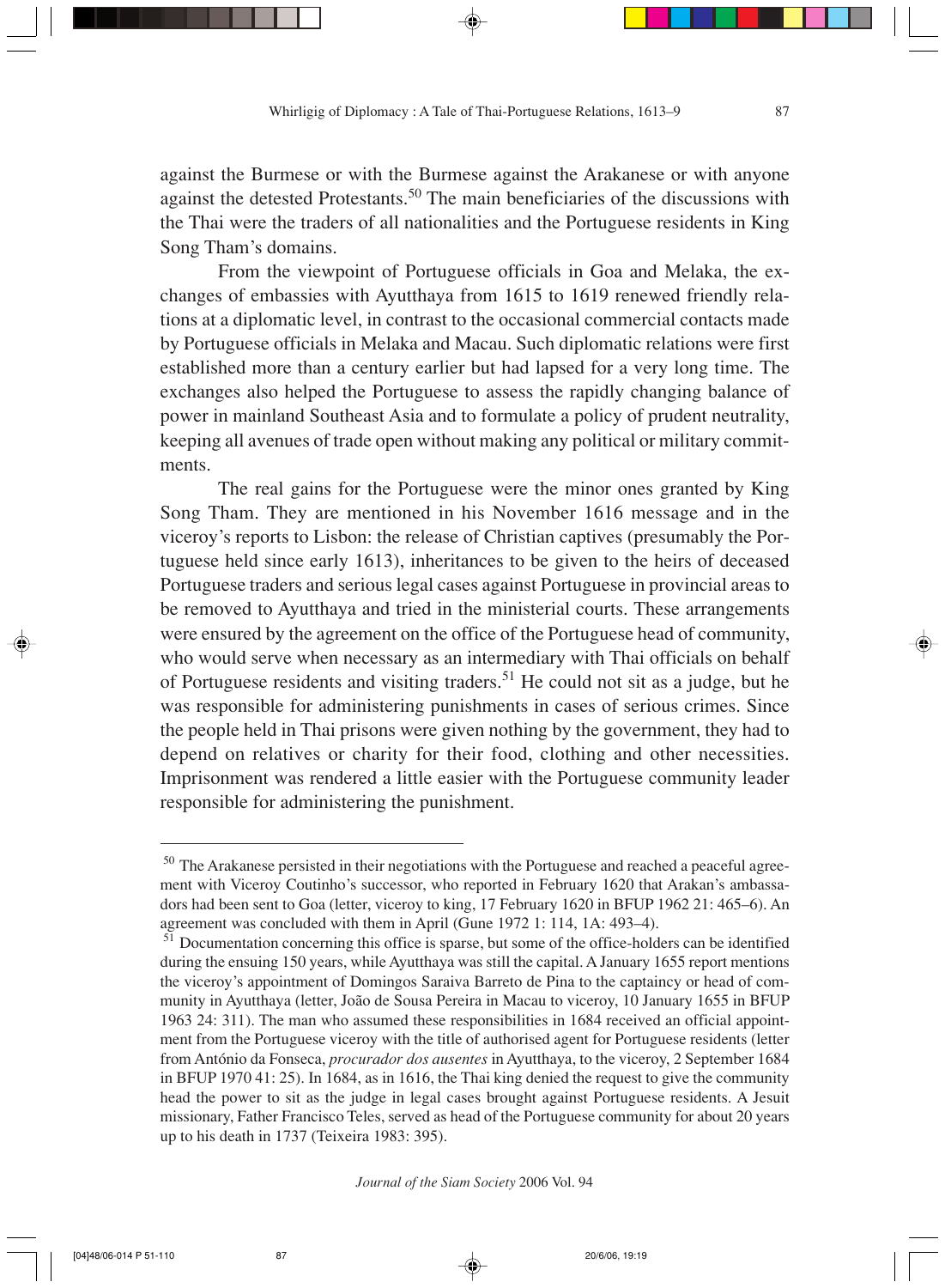Bocarro's records of the exchanges between King Song Tham and Father Francisco show that both sides had grievances, and the Thai apparently had more of them than the Portuguese did. It is thus ironic that, from the Thai viewpoint, very little changed in practice, except for removing powers of judgment and punishment from provincial governors. Inheritances were a real concession, but given the typically small capital possessed by Portuguese residents and traders, inheritance was an issue of negligible importance to anyone but the few heirs who were affected. The system of heads of community for non-Thai ethnic groups was a very old one, and the official acknowledgment of a post for a Portuguese head was not a concession from the Thai perspective. Indeed, Thai officials may have been important beneficiaries of this arrangement, since the incumbent subsequently facilitated their work, improved communications with the Portuguese residents, mediated in disputes, probably helped to discipline unruly sailors and must have provided other services useful to the Thai ministry responsible for foreign residents.

One proposal that did succeed was the immediate re-opening of trade, which had stopped some years earlier, because junks from Ayutthaya bound for Melaka had been robbed many times in the straits, as they rounded the tip of the Malay peninsula, and had also been ill treated by a Portuguese squadron commander (Bocarro 1876: 523–4). Under the new agreement, the Thai ministry responsible for maritime trade not only sold some crown junks to the Portuguese to facilitate their trade but also provided the traders with goods and food supplies needed by Melaka (Bocarro 1876: 519). Under this arrangement, the Thai court was able to improve relations with the Portuguese and increase the overall volume of trade, by allowing Ayutthaya-based Portuguese to manage some of the Melaka-bound trade themselves. Even so, the viceroy continued to urge King Song Tham to instruct his own subjects to resume trading at Melaka and other Portuguese ports.<sup>52</sup>

The king also agreed to waive import duties on goods brought by Portuguese traders from India and Melaka, to waive export duties and to impose only the anchorage fee on their ships (Bocarro 1876: 523). This provision did not apply to the ports of the king's vassals—among them Tenasserim, Nakhòn Sithammarat and Patani—where the local rulers managed their own respective systems of taxation.53 The initial flurry of trading activity reported in Portuguese records may not have lasted very long, however, and trading may have stopped abruptly in 1624 when Thai-Portuguese relations were broken.

<sup>52</sup> Letter, viceroy to king (Filipe II), 8 February 1619 in Pato 1893: 261.

<sup>&</sup>lt;sup>53</sup> This arrangement can be deduced by Father Francisco's report that King Song Tham had asked the viceroy to issue regulations requiring Portuguese subjects to pay the duties and customs revenues established by the *reyes* ('kings') who were his vassals (Bocarro 1876: 526). Father Francisco used the term *reyes* when translating the Thai term *phraya*, which in the Thai context denotes high-ranking governors. From the Portuguese viewpoint, these local rulers must have appeared to be virtual sovereigns in their respective domains.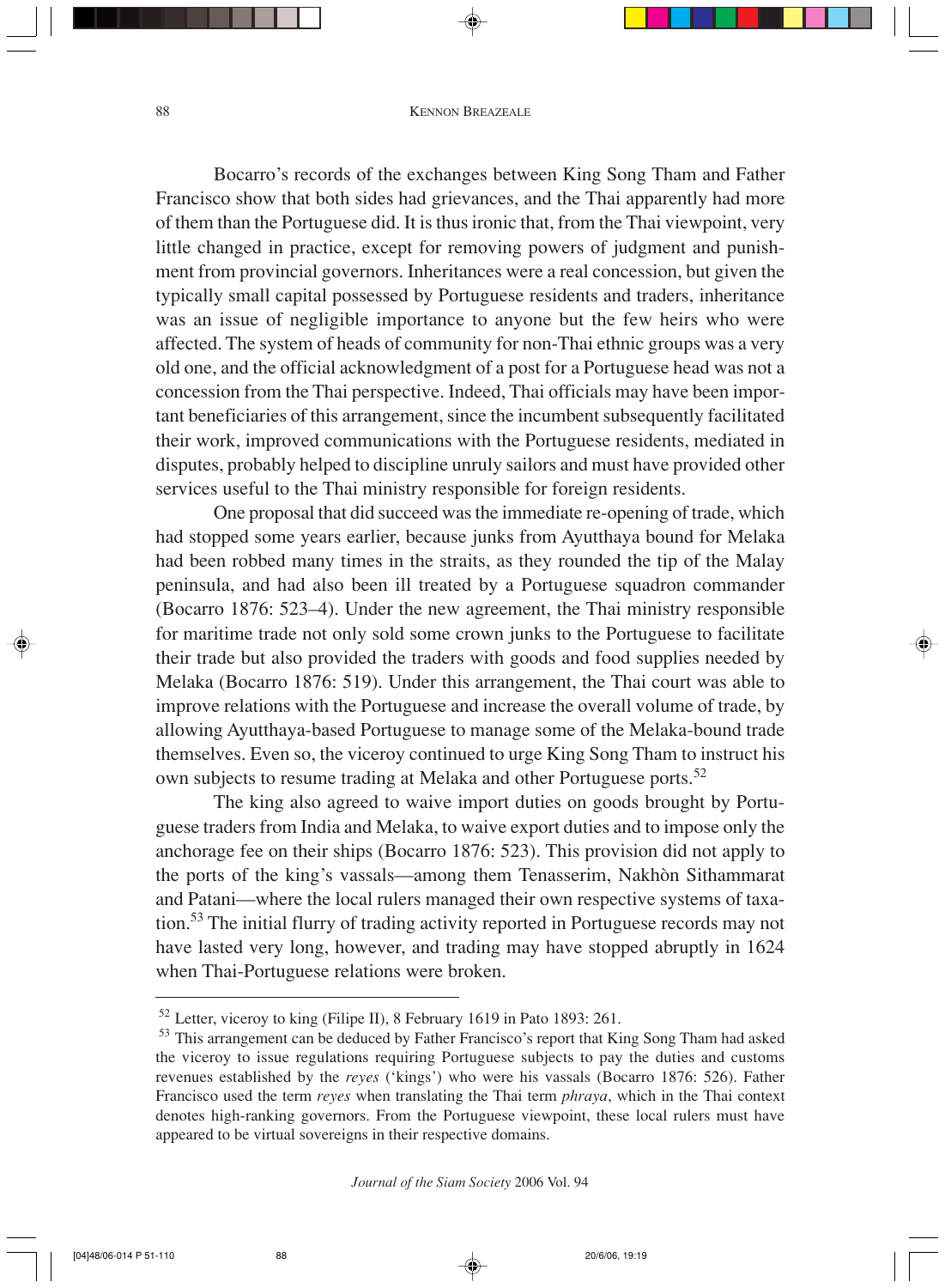Nothing of international consequence emerged from all this diplomatic activity. The exchanges nonetheless leave us with the impression that the Thai court, although sharing many rituals and symbols of power with its Burmese counterpart, took a fundamentally different approach to its external relations. Ayutthaya's reach, moreover, was much greater, and its contacts were becoming global, extending from Japan in the east to the north-western coast of Europe opposite and outer limits of the political world known up to that time.

### **Epilogue**

From 1548 to 1593, the Thai heartland was never secure from the threat of Burmese attack, and probably during this long period the Thai court became acutely conscious of the value of the old Mon buffer. After the collapse of Burmese power on the shores of the Andaman Sea at the turn of the century, and up to 1613, the Mon along the coast near Martaban (who accepted Thai suzertainty during this period), together with the newly established Portuguese fort at Syriam, provided a buffer once again.

The series of diplomatic exchanges, initiated in 1615 by the Thai with the Portuguese viceroy, represent a search for a renewed buffer. The Thai king, Song Tham, offered a site at Martaban for a new fort, to replace the one the Portuguese had lost to the Burmese. The new site had command not only of the northern limits of the coastline of the Malay peninsula (where the Thai had great trading and territorial interests) but also the eastern shore of the Gulf of Martaban, separating it from the once-powerful Burmese capital of Pegu. When talks began, the Thai were so eager for the Portuguese to fortify this site that Thai military reinforcements were offered to help defend the proposed fortress, in the event it came under Burmese attack.

Several years passed, during which the Burmese made counter-proposals to the Portuguese, and the Thai offer of Martaban was referred to Lisbon for instructions. Portuguese relations with the Thai had been minimal for at least a half century, and the Portuguese, for strategic reasons, had never supported the Thai in their conflicts with the Burmese. Food supplies (some of which came from Burmese ports) were vital to the defence of Melaka, and a consistent policy of friendly relations with the Burmese had been maintained in the final decades of the 1500s, when the Burmese still controlled the coastal areas.

Most important in the eventual Portuguese decision not to accept the Thai offer was a reversal of Thai fortunes from the very start of the negotiations. The young Thai king was ineffectual as a defender of Thai frontier interests. He was barely twenty years old when he came to the throne in 1611, and he watched helplessly two years later as the Mon leaders of Martaban switched allegiance to the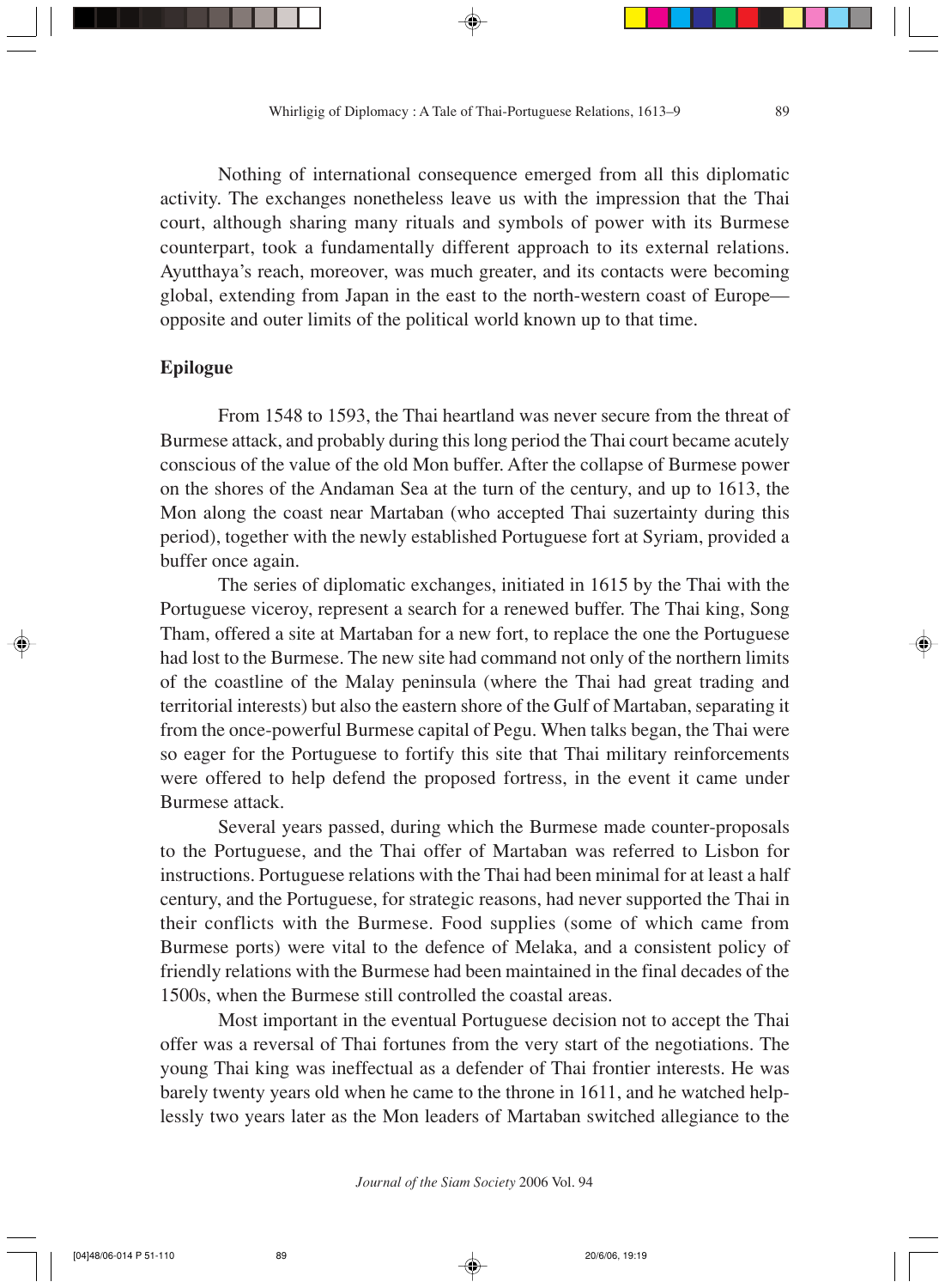Burmese, who reached Martaban's territory when they overran Syriam in 1613. Even before the young king sent his first ambassadors to Goa, he had lost control of this part of the coastline, and the Portuguese soon became aware that he was offering a site that was in Burmese hands. The only way for the Portuguese crown to gain possession would be through a war with the Burmese, and the consequences of such an agreement were unthinkable.

King Song Tham's offer of Martaban to the Portuguese was a logical decision from the Thai viewpoint in 1614, but only at that moment in history. The Portuguese were known to be politically powerful, had many forts in India and China, a fort in the Melaka Strait (with a great need for food and other goods, which Martaban could supply), were a major power in Europe and were treated with caution even by the Chinese authorities.<sup>54</sup> By contrast, Dutchmen were numerically inferior, had no fortress anywhere nearby, had no base of political power (Batavia was not founded until five years later) and were relative newcomers to Southeast Asian waters. The English appeared to be even weaker, had been trading in Ayutthaya for only two years and were an unknown political quantity. Thus Portugal was the logical choice of defensive ally in the search for a new buffer against the Burmese. By the time King Song Tham died 14 years later, however, the Dutch had established their permanent base in Java and had overtaken the Portuguese in numbers of men arriving annually in Asia and volumes of cargoes shipped to Europe. In the longer term, a closer alliance with Portugal, as foreseen in the Martaban plan, could have been disastrous for Ayutthaya, perhaps even within King Song Tham's lifetime. He was attempting to ally himself with long-established Europeans who must have appeared, from the perspective of Ayutthaya, to be the foremost military and commercial power. They were—although it was not yet apparent to the Thai—on the point of irreversible decline in their power and fortunes.

# **Appendix: Texts and Translations**

*Viceroy Jerónimo de Azevedo's Letter to King Song Tham, Written in Goa, 28 April 1616*

The April 1616 letter from Viceroy Azevedo to King Song Tham was published in António Bocarro's *Década* (1879: 517–8) and is transcribed here from

*Journal of the Siam Society* 2006 Vol. 94

<sup>&</sup>lt;sup>54</sup> A 1617 report from Guangzhou (Wade 1994: 2,454) encapsulates the Chinese view of and policy towards the Portuguese at Macau: the Portuguese had a small but strongly defended enclave, they should be treated with caution, they were best left alone and they could be driven out whenever the Chinese government wished to do so. Thai officials no doubt comprehended this policy and must also have perceived that, despite haughty posturing, even the Chinese were unwilling to act against the Portuguese except in extreme circumstances.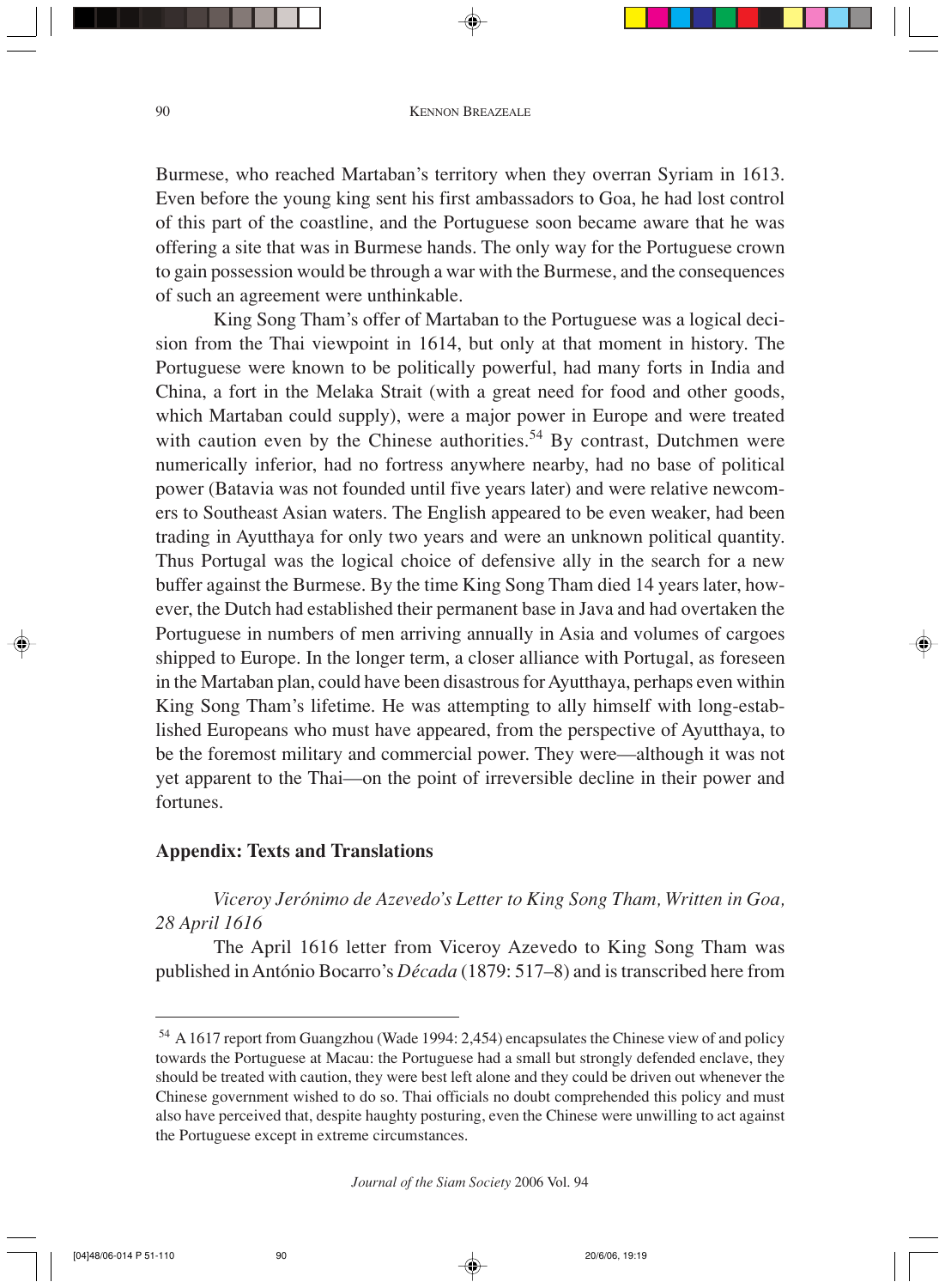the first edition of that work. The spellings of the original text are retained in the transcription below. Bocarro was the state archivist of the viceroys of India in the 1630s, when he compiled his history, and he had access to a copy of the letter to King Song Tham as well as to Father Francisco's report.

It is fortunate that the text of this letter was preserved in the history by Bocarro, who had access to documents that either have not survived or have not yet been located. The Portuguese archives have a series of correspondence between the viceroys and Asian monarchs. The first volume (titled *Reis Vizinhos N˚*. 1) encompasses the years 1619–20 and the second (*Reis Vizinhos N˚. 2)* encompasses 1662–8 (BFUP 1956 11: 45–296), leaving a gap for 1621-61 inclusive and another for the entire period prior to 1619.

*Text*

A carta de V.A. que estes seus enviados me trouxeram, recebi com muito contentamento, e o tive mui particular com as boas novas que me deram da saude de V.A., e postoque desejei tornassem logo com reposta, não foi possivel, assim por chegarem tarde como por se não offerecer então commodidade de embarcação que os pudesse pôr nas terras de V.A. e assim vão agora em um navio que para isso mandei aprestar; e envio juntamente o padre frei Francisco da Annunciação por ser pessoa conhecida de V.A. e que poderá melhor que outrem significar-lhe o meu animo, e o grande desejo que tenho de que a nossa amisade torne ao que antigamente era, e representarlhe outras cousas, e negocios que leva a cargo para tractar com V.A. E assim lhe poderá dar inteiro credito em tudo o que de minha parte disser a V.A.

Do que V.A. me escreve sobre a perda de Sirião e morte de Filippe de Brito estou eu mui certo, e que se o banha de Martavão cumpríra o mandado de V.A. e se não rebellára, não conseguiria o rei de Ová sua pretenção. Eu mandei o anno passado uma armada a recuperar aquella fortaleza e para fazer o mesmo em Martavão, com ordem de V.A., mas ella occupou-se em outras cousas, e deixou de executar o que ácerca d'isto lhe ordenei, de que tive muito desprazer; e porém, como o tempo der logar, tractarei logo de mandar quem o execute melhor, e darei ordem para que vão mercadores a esses reinos de V.A. e tenham n'elles commercio, como V.A. me pede, a se costumou sempre.

O padre e o capitão de navio hão de apresentar a V.A. em signal de amor e boa vontade algumas mostras do que por cá ha, e V.A. veja o que manda,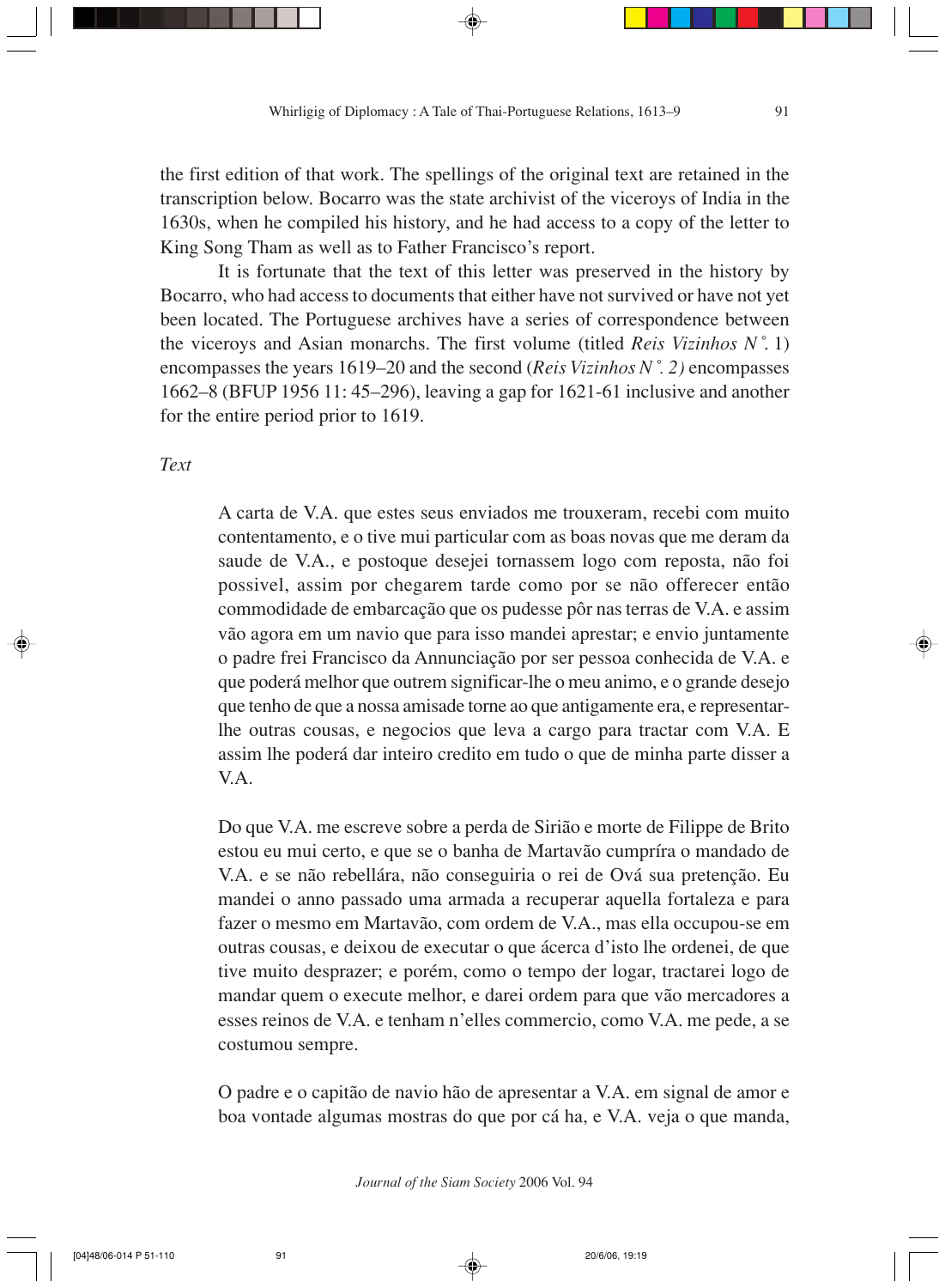porque em tudo se ha de procurar sempre dar-lhe satisfação e gosto; e por mui encommendado hei a V.A. o padre, e que ao capitão mande dar despacho e fazer todo o favor para se poder tornar logo, e me trazer boas novas de V.A. a quem Nosso Senhor, etc.

Escripta em Goa a 28 de abril de 616. Dom Hieronymo de Azevedo.

# *Translation*

It was with much pleasure that I received the letter from Your Highness,<sup>55</sup> which your envoys brought to me, with many details and the good news that was conveyed to me about the health of Your Highness. Although I wanted to send a reply immediately, it was not possible, as they arrived too late to offer them the facility of a ship that could convey them to the lands of Your Highness. And so a ship is going now, which I have ordered to be fitted out for this purpose. I am sending along *padre frei* [Father] Francisco de Anunciação, who is known to Your Highness and who can, better than anyone else, convey my thoughts and the great wish that I have, for our friendship to revert to what it was in the past. He will make representations about other matters and the negotiations that he is commissioned to carry out with Your Highness. And therefore, complete confidence can be given to all that he says on my behalf to Your Highness.

What Your Highness writes to me, concerning the loss of Syriam and the death of Filipe de Brito, is very accurate. And if the banya [governor] of Martaban carries out the orders of Your Highness and does not rebel, the king of Ava will not obtain his demands.<sup>56</sup> Last year I sent a fleet to regain that fortress and to do the same in Martaban, with the mandate of Your Highness, but it became involved in other matters and omitted to carry out the orders that were given to it, which was very displeasing to me. How-

<sup>55</sup> Modern usage requires 'Your Majesty' here, but the term Your Highness (*Vossa Alteza*) has been retained according to period usage. In Tudor England, the older form of address for the sovereign (Your Grace) was replaced by Your Highness. In the Act of Supremacy issued by Queen Elizabeth I (not long before the birth of King Song Tham), her subjects pledged loyalty to her with that terminology: 'I...do utterly declare and testify in my conscience the Queen's Highness is the only supreme governor of this realm.' Another passage refers to '...every other person having Your Highness's fee or wages in this realm'.

<sup>&</sup>lt;sup>56</sup> The viceroy implies that the governor of Martaban might resist the efforts of King Anaukhpet-lun to extend Burmese control over Martaban and towns farther south along that coast. In the absence of reinforcements from the Thai, however, the Mon governor had no choice but to submit to Burmese rule after Burmese forces captured Syriam in March 1613.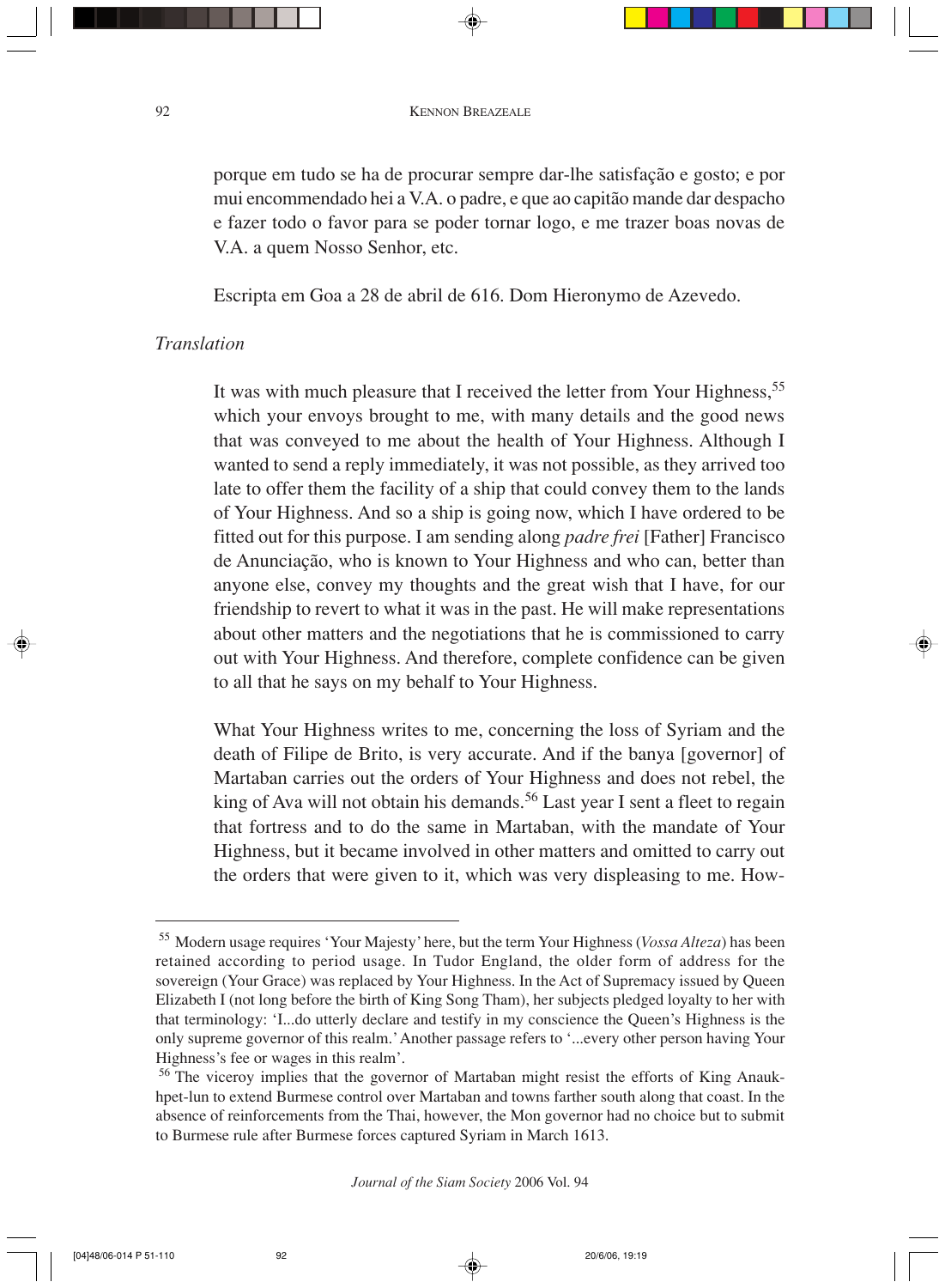ever, in the proper time and place, I shall send someone who will perform better. And I shall issue orders for merchants to go to these kingdoms<sup>57</sup> of Your Highness and carry on trade with them, as Your Highness requests of me, and to make this a customary practice.

The priest and the captain of the ship are to present to Your Highness some tokens of my affection and good will, and Your Highhness will see that orders have been given for every effort to be made to give satisfaction and pleasure to you in all things. The priest is greatly entrusted to the care of Your Highness, and the captain is instructed to make haste and show every courtesy, so that he can immediately come back and convey to me the good news from Your Highness, to whom Our Lord ... etc.

Written in Goa on the 28<sup>th</sup> of April 1616. Dom Jerónimo de Azevedo.

# *Identification of the Bodleian Manuscript*

A manuscript in the Bodleian Library in Oxford may be the oldest handwritten document in the Thai language. A notation on the manuscript, added at the time of acquisition, indicates that it was 'Bought from the widow of Ed. Bernard (see Wanley's Catalogue) 8813'. The parenthetical note may refer to the catalogue of manuscripts attributed to Edward Bernard and indexed by Humphrey Wanley. It lists the other manuscripts in Bernard's personal collection (Bernard 1697: 226–8) but makes no reference to a work in Thai.<sup>58</sup>

Bernard was a professor of astronomy in the University of Oxford. He often travelled abroad and acquired a personal library of more than 500 books, plus many manuscripts. After his death in 1696, his books were sold at auction in London in 1697. He had a special interest in the Middle East, and his collection included works in Turkish and Arabic. But the titles of his books do not reveal any particular interest in southern or eastern Asia, except for copies of the travellers' accounts published by Samuel Purchas (London, 1625) and by Jean-Baptiste Tavernier (Paris, 1678).

 $<sup>57</sup>$  By 'kingdoms' the viceroy meant any of the seaports that belonged to King Song Tham. Because</sup> of the nearly absolute powers wielded by the governors of such ports, they were typically called *reyes* ('kings') in Portuguese records. See note 53 above.

<sup>&</sup>lt;sup>58</sup> My sincere thanks to Michael Charney of SOAS for examining the 1697 catalogue and providing this information about Bernard's collection. His manuscripts are arranged by language, and there is no category for Thai (either Siamese or a Latin form such as *codex siamensis*). The number 8813, written on the manuscript, does not refer to this catalogue.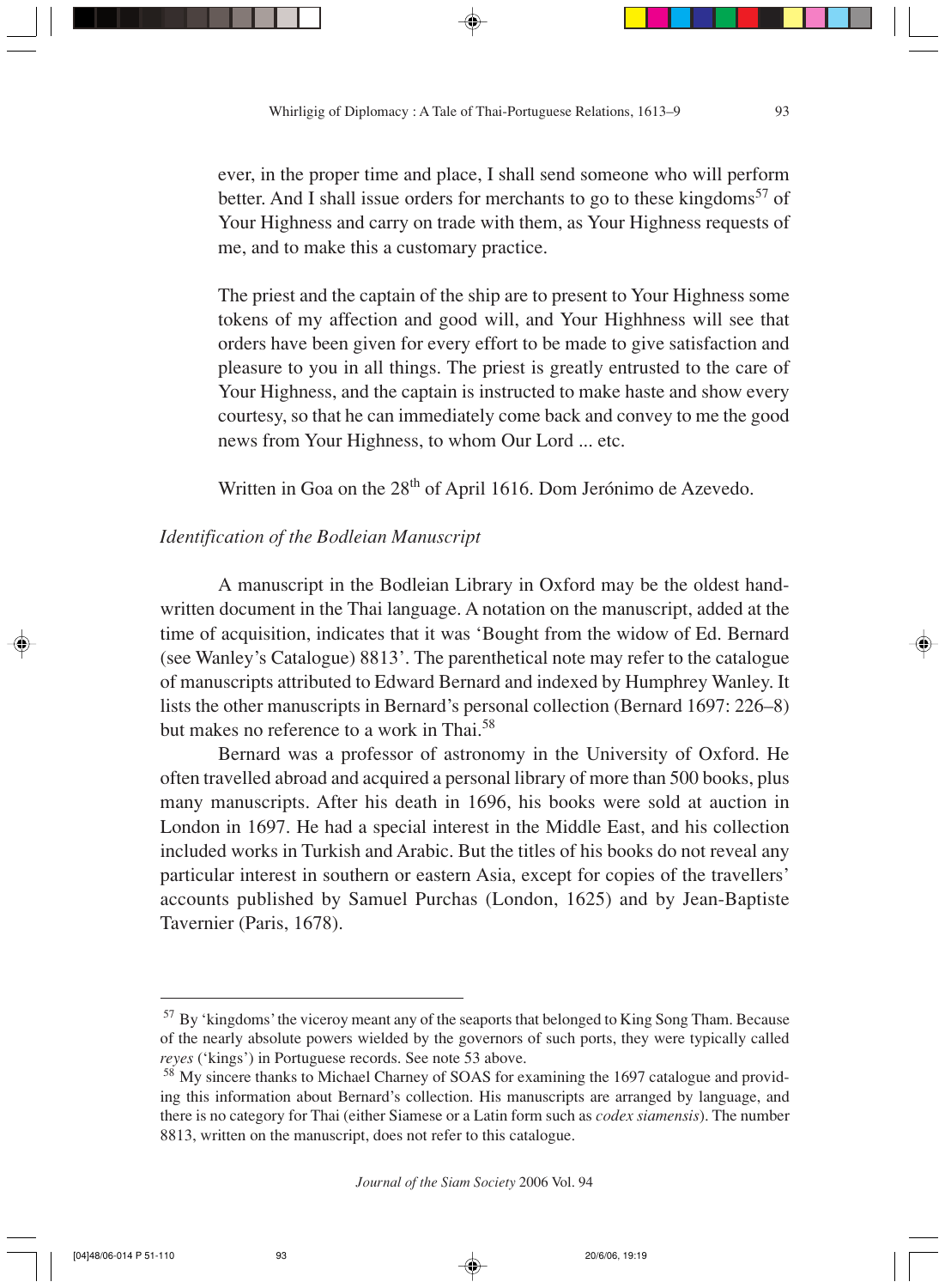The auction catalogue does not include the manuscripts, which must have been sold separately. The compiler of the catalogue observed that 'His Manuscripts Oriental, & c. left by him, among which I am informed there are some very Ancient Copies not printed, are of great value, perhaps not elsewhere to be found' (Millington 1697: iii). The Bodleian must have purchased the Thai manuscript about the time of the auction, because it appears as entry number 8813 in the 1698 volume of the Bodleian's 'Summary Catalogue of Western Manuscripts'. This catalogue gives the shelfmark MS. Siam d.1, which has been superseded by MS. Asiat Misc.d.3.<sup>59</sup>

Given our knowledge of the 1615–9 diplomatic exchanges between Ayutthaya and Goa, internal evidence in the text of the manuscript clearly shows that it is a copy of a message from King Song Tham to Jerónimo de Azevedo, Viceroy of Portuguese India at Goa from 1612 to 1617.

The first two attempts to identify the manuscript were made by Khačhòn Sukkhaphanit (1960, 1961), who made guesses based on internal evidence in the text and subsequently published further details about it, probably copied from Faria y Sousa's (1695) history. Many of Khac˘hòn's initial guesses proved to be wrong, partly because he did not have access to the published Portuguese records and was misled by the corrupted chronology of the annals of Ayutthaya, recompiled in the Bangkok period. He believed the manuscript was a royal letter from King Ekathotsarot (Song Tham's father) to King Filipe II of Portugal. The third attempt to describe the text (Kongkaew 1996) correctly identified Song Tham as the king, but went no further in placing the document in its historical context.

Thai researchers have tried to identify this document as a letter. But Thai kings customarily wrote only to fellow sovereigns. In the case of Portuguese affairs, however, official Thai correspondence had always been maintained with the viceroy at Goa, and no attempt had been made to send an embassy to Portugal itself. Indeed, the only Thai embassy to Europe thus far was the one to the Netherlands, which set out from Ayutthaya in 1607 and reached home again probably in 1611. The fourth publication of the text, as a photographic reproduction (Ginsburg 2000: 21), correctly identified the document as a speech and not a letter.

This is not a letter in the ordinary sense but a message, in the form of a royal speech or discourse. It informed the viceroy of various matters by making pronouncements, similar to those made by the king in audiences with Thai officials. It was probably intended to be read aloud, in the presence of the viceroy, by the senior Thai ambassador. (For a similar message in 1622 to Richard Fursland, the President of the Council of Defence of the English East India Company and commander of English forces in Southeast Asian waters, see Ginsburg 2000: 19.)

<sup>&</sup>lt;sup>59</sup> My sincere thanks to Doris Nicholson of the Oriental Collections of the Bodleian Library for kindly providing this information from the old catalogues.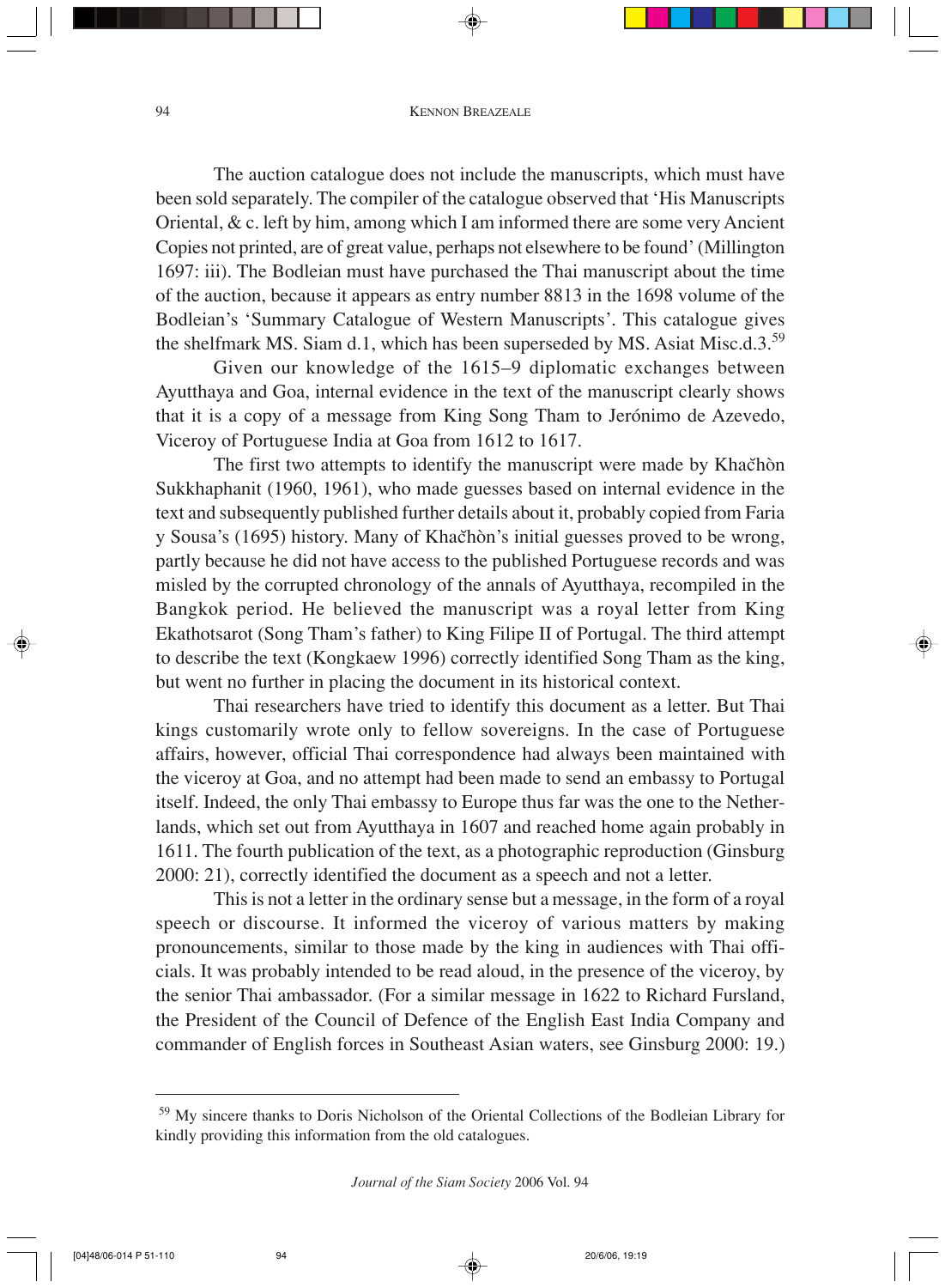The substance was dictated by King Song Tham, in the presence of his Phra Khlang (the minister responsible for external relations and maritime trade), and was written down by scribes. It was probably then edited, and a Portuguese-language version may have been prepared in Ayutthaya, to ensure the accuracy of the translation. We can safely date the document to November 1616, shortly before the departure of the Thai ambassadors for India in company with Father Francisco.

The official letter from King Song Tham to King Filipe II of Portugal was a separate document—an elaborate ceremonial object. Following Thai diplomatic protocol, such letters were inscribed with a stylus on a thin sheet of pure gold, rolled into a scroll, enclosed in a silk bag and carried in a decorated case made of rare wood or ivory. The 1616 royal letter was forwarded from Goa to Lisbon and was on board one of the carracks that left Goa in early 1618. Since King Song Tham's message to the viceroy was likewise an official document, a finely lettered and dated copy in Thai, bearing the minister's seal, must have been presented to Azevedo in early 1617 by the Thai ambassadors.

Neither the royal letter to Filipe II nor the speech to the viceroy, nor a translation of either has been located thus far in the Portuguese archives. But a copy of the message to the viceroy has survived. That copy was obviously made for travelling, because it was written on a sheet of light-weight, soft paper that could be folded or rolled into a scroll and easily carried on a long journey. This type of locally manufactured paper was used for sending messages between Thai towns or between the capital and a town. By contrast, office copies kept by Thai court scribes were usually written on the stiff sheets of accordion-fold books called *samut dam*, which were durable but were also heavy, bulky and unsuited to travelling.

The undated, roughly written copy preserved in the Bodleian must have been taken to India by the ambassadors for their reference during the negotiations with the viceroy and his officials. It was obviously not intended to be presented to anyone or kept permanently, because it was written in pencil, and the handwriting is not the carefully lettered style of formal documents. It is also undated, and no seal was affixed. What happened to it after 1618, when the Thai ambassadors were still in Goa, and how did it come into the hands of Edward Bernard, whose widow sold it to the library in Oxford about 1697? The present author has not yet found any answers.

The message itself contains little of substance other than a summary of the exchange of embassies. This formal, diplomatic document did not contain the details that were of greatest concern to both sides. Those topics were brought by the Thai ambassadors, perhaps in the form of informal written memoranda to remind them of all the business that they were assigned to conclude.

Few other manuscripts have been found that are written in the same Thai script. Three were given to Danish traders at Tenasserim in December 1621 and have been preserved in the Danish archives. (See Dhani and Seidenfaden 1939,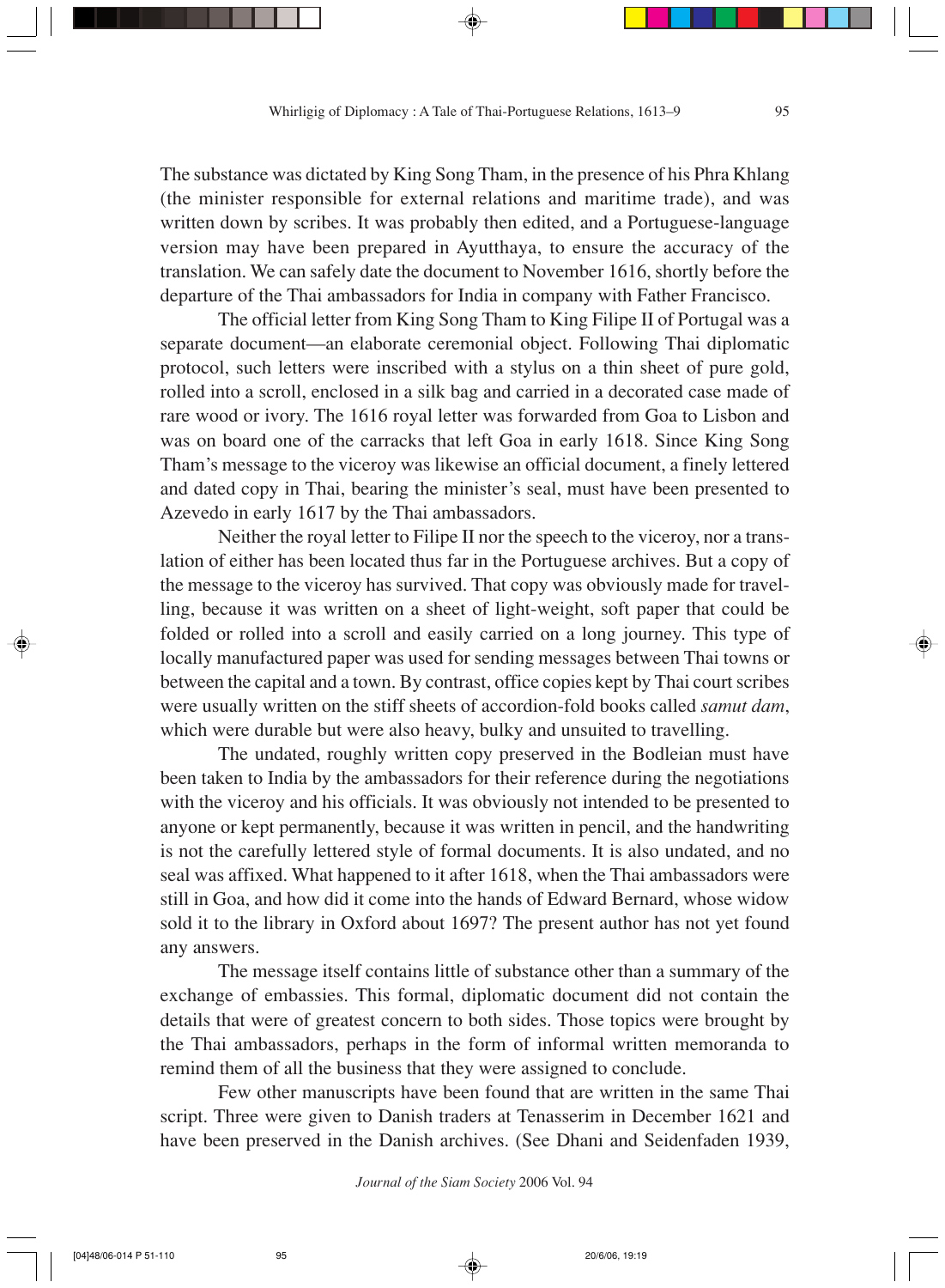who included photographic reproductions of the texts.) Two of those documents are letters written in finely penned script by a scribe, whereas the Bodleian manuscript was written hastily in pencil in a handwriting that is not always easy to read.

The Bodleian manuscript is written on a single sheet of paper, approximately 67 centimetres wide and 87 centimetres long. It is torn vertically down the right-hand side in a jagged line, and the last words on most lines are missing.

The translation below is divided into 46 lines, corresponding to the 46 lines of Thai text. At the ends of lines that can be fully reconstructed in Thai, the missing text is placed in square brackets. Three dots (...) indicate lacunae that have not been reconstructed. Numbers with % signs at the ends of lines are approximations of the proportion of text that is missing from the respective lines, including those that have been reconstructed.

Only six lines are complete, not counting the last one, which contains only two words. About an eighth to a fourth is missing from most other lines. Overall, it appears that about 15 percent of the text is missing from the right-hand side. In addition, some letters are missing or illegible within a few lines. The following translation is therefore only a rough rendering of the text in English.

*King Song Tham's Discourse to Viceroy Jerónimo de Azevedo, Written in Ayutthaya, November 1616*

Text (transcribed from Bodleian manuscript MS. Asiat Misc.d.3) $60$ 

ู้ คำที่ลบเลือนอ่านไม่ชัดหรือขาดหายไปจากต้นฉะบับมีมากทีเดียว ผู้คัดลอกได้ชำระเติมขึ้น ในระหว่างวงเล็บ[-]พอๆจะเดาออกได้ โดยฉะเพาะตอนปลายบรรทัทแทบทุกบรรทัดมีส่วนหนึ่ง ขาดหาย

- 1 พระบรมรสพจนภาโดยโองการมานพระบัณฑูรพระบาทสมเด็จพระเอกาทศรุทธอิศวรบรมนาถ บรมบพิตรพระพุทธเจ้าอยู่หัว[กรุงพระมหานครทวาราว]
- 2 ดีศรีอยุธยามหาดิลกภพนพรัตนราชธานีบุรีรมย์อุดมสวามีศรีสุพรรณคฤหรัตน เจ้าปราสาททอง เจ้ามหามงคโล…

<sup>&</sup>lt;sup>60</sup> I am grateful to Decha Tangseefa of Thammasat University for patiently working with me to transcribe into electronic form my hand-copied version of the Thai text. For the convenience of Thai readers, I have modified the placement of some vowels to conform to modern usage.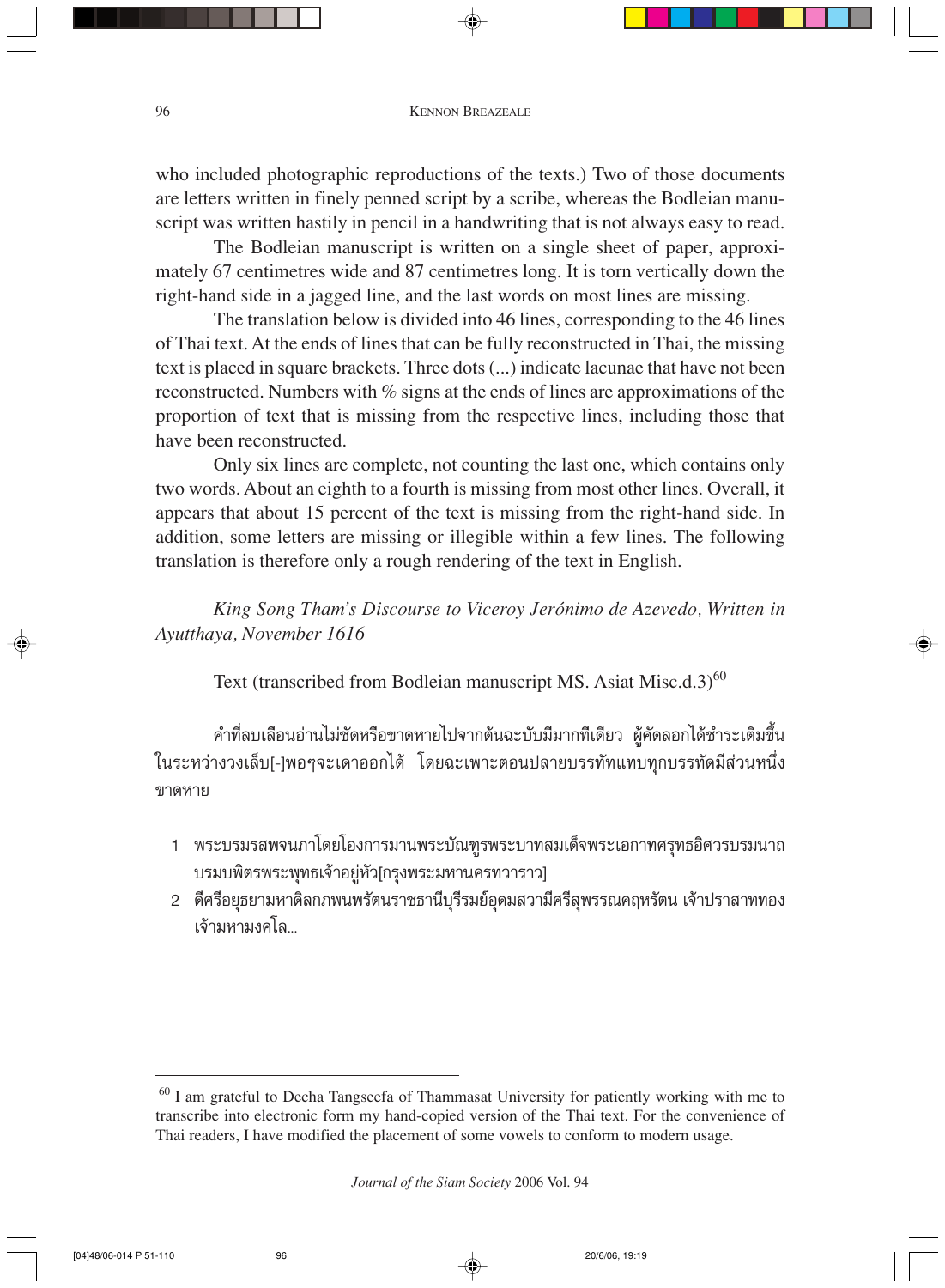Whirligig of Diplomacy : A Tale of Thai-Portuguese Relations, 1613–9 97

- 3 กว่าท้าวพระยาฝ่ายทิศตะวันออกทั้งปวงทรงพระกรุณามีพระราชเมตตาภาวะมาถึงพระยา ไวซ์รอยด้วยพระยา[ไวซ์รอยแต่งบาทหลวงฟแร็นซิซโคเดอะนุนสิยะ-]
- 4 สังและกปิตันมลเวรรีเบนถือหนังสือและมงคลราชบรรณาการเข้าไปทูลเกล้าทูลกระหม่อม ถวายนั้น พระบาทสมเด็จพระเอก[าทศรุทธอิศวรบรมนาถบรมบพิตร]
- 5 พระพุทธเจ้าอยู่หัวก็ได้ดำรัสอรรถอักษรแห่งพระยาไวซ์รอยอันให้เข้าไปถวายนั้นเสร็จทุก ประการก็มีพระราชฤทัย...
- ์ 6 ถ้อยคำพระยาไวซ์รอยอันได้มีน้ำใจอันชื่นชมยินดีต่อความสวามิภักดิ์อันเที่ยงแท้และจะใคร่รับ พระราชกิจจานฺกิจในพระบาทสมเด็จ[พระเอกาทศรุทธอิศวร]
- 7 ⊥บรมนาถบรมบพิตรพระพุทธเจ้าอยู่หัวทั้งปวงนั้นพระบาทสมเด็จพระเอกาทศรุทธอิศวรบรมนาถ บรมบพิตรพระพุทธเจ้าอยู่หัวก็มีพระ...
- 8 กรุณาแก่พระยาไวซ์รอยหนักหนาหาสิ่งที่จะอุปมาก็ไม่ได้ประการหนึ่งซึ่งมีหนังสือพระยาไวซ์รอย ให้บาทหลวงฟแร็นซิซโคเดอะนุนสิยะสังทูลมา...
- 9 กฎพระยาปอร์ตุกัลว่าจะขอให้เป็นพระราชไมตรีด้วยพระบาทสมเด็จพระเอกาทศรุทธอิศวร บรมนาถบรมบพิตรพระพุ[ทธเจ้าอยู่หัว]...
- 10 อาทิตย์ก็ดีขอพระราชไมตรีนั้นอย่าได้ม้วย[สิ้นสุด]และซึ่งพระบาทสมเด็จพระเอกาทศรุทธ อิศวรบรมนาถบรมบพิตรพระพุทธเจ้า[อยู่หัว ...มีพระ]
- 11 ราชหฤทัยยินมลากยินดีนักหนา และนำพระราชหฤทัยพระบาทสมเด็จพระเอกาทศรุทธอิศวร ึบรมนาถบรมบพิตรพระพุ[ทธเจ้าอยู่หัว ... เหมือน]
- 12 แต่ก่อนมาไซร้ เพราะจะใคร่ให้แผ่นดินเมืองปอร์ตุกัลและแผ่นดินกรุงพระมหานครทวาราวดี ศรีอยุธยาเป็นแผ่นกระดานท[อง...]
- 13 พระราชไมตรีนั้นเป็นอันสนิท[สน่ห์มั่นคงอันจะ...หา]ไม่ได้ตามปร[ะเพ]ณีสัจธรรมไมตรีอันมีใน พระมหาก[ษั]ตริย์เจ้าทั้งหลาย... [ประ-]
- 14 การนี้ก็สมในพระราชหฤทยอัน...[จะ]พึ่งมาแต่ก่อนบางอย่างนั้นประการหนึ่งด้วยพระยาไวช์ รอยให้ทูลพระกรุณาความสองประการ ...
- 15 หนังสือพระยาอังวะมาถึงพระยาไวซ์รอยว่าจะขอเป็นไมตรีและพระยาไวซ์รอยก็ไปไม่รับและ ให้งดไว้แต่ท่าไมลาปุ่นก่อนเมื่อใดและมี ...
- 16 ว่าประการใดไซร้ จึ่งให้ทำตามนั้น พระบาทสมเด็จพระเอกาทศรุทธอิศวรบรมนาถบรมบพิตร พระพุทธเจ้าอยู่หัวก็มีพระราชหฤทัยใ...
- 17 เพราะเหตุพระยาไวซ์รอยมีความสวามิภักดิ์อันชื่ออันจริง จึงได้แถลงแจ้งกิจเนื้อคดีเข้[า]ไป ิ ถวายให้[ตรัสทราบ] ก็หากเป็นประเพ[ณี] ...
- <u>18 ดีในพระมหากษัตริย์เจ้าอันยิ่ง และการอันจะเป็นมิตรก็ดีเป็นสัตรูก็ดีไซรัย่อมพิจารณาหาสิ่ง</u> ้อันจะเป็นประโยชน์และไม่เป็น ...
- 19 ไซร้ ก็เอาสิ่งนั้นจึงจะได้คิดอ่านตกแต่งการสิ่งนั้นประการที่ อันพระยาไวซ์รอยจะตกแต่งฝรั่ง ์ ผู้สันทัดถือเรื่องนั้นมา *..*.
- 20 พระราชกำหนดนั้นก็สม[ใน]พระ[ราชหฤทัย]พระบาทสมเด็จพระเอกาทศรุทธอิศวรบรมนาถ บรมบพิตรพระพุทธเจ้าอยู่[หัว…กรุ-]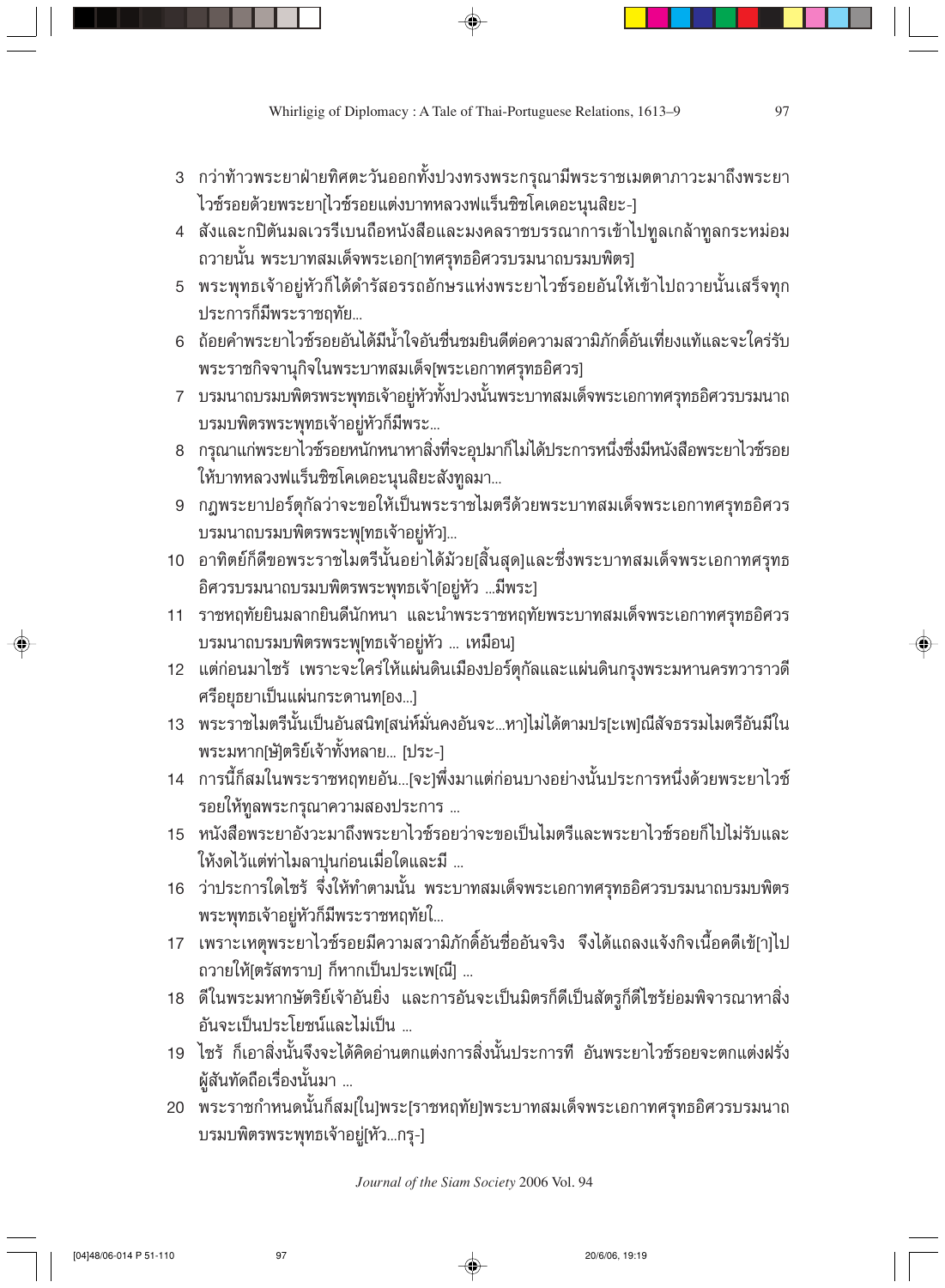- 21 ณาแก่พระยาไวซ์รอยเป็นอนัยิ่งนักหาสิ่งจะเสมอด้วยไม่ได้ และความสองประการนี้ พระบาท สมเด็จพระเอกาทศรุทธอิศวรบ[รมนาถบรมบพิตรพระพฺ-]
- 22 ทธเจ้าอยู่หัวจะได้มีพระราชกำหนดให้แจ้งกิจคดีทั้งปวงไซรั เกลือกท้าวพระยามหากษัตราธิราช ้อันมีในจัตุทิศภาคจ …
- 23 จะร่วมพระราชหฤทัยคิดอ่านกิจการบ้านเมืองทั้งปวงไซร้ ยังจะมีอยู่เหตุดังนี้ พระบาทสมเด็จ พระเอกาทศรุทธอิศวร[บรมนาถบรมบพิตรพระพุทธเจ้า-]
- 24 อยู่หัวไม่ได้พิพากษา ด้วยพระมห[าก]ษัตริย์เจ้าผู้อันได้เป็นบรมมิตรนั้นจะเป็นที่ติเตียนแห่ง ปรประเทศาที่ราชพ…
- 25 พระยามหากษัตริย์ และเป็นใหญ่กว่าเมืองฝรั่งทั้งปวงไซร้ยังมีเมื่อใดพระมหานครทั้งสองเป็น สะพาน ...
- $\,$  26  $\,$  ได้ร่วมพระราชหฤทัยคิดดำริตริกิจ[านกิ]จทั้งปวง และเห็นประโยชน์จะได้แก่เสนาบดีกระวีชน ืชนากรอันไม่...
- $\,$ 27  $\,$  ตกแต่งการสิ่งนั้นไซร้ และประการ[หนึ่ง]พระยาไวซ์รอย โ $\, \underline{\quad} \, \underline{\quad} \, \, \underline{\quad} \,$  ลพจ $\, \underline{\quad} \,$ ก $\, \_\,$ งว่าด้วยฝรั่ง ≈Ÿ°§â"°Á¥'Ω√—Ëß∑À"√°Á[¥' \_ \_ \_ \_ \_ \_ \_] æ√–√"™°"Àπ¥ª√–°"√"¥Ê°Á¥'‰´√â ¢Õ
- 28 "Àâ‡Õ"µ—«Ω√—Ëßπ—Èπ[¡"°√"∫]∑Ÿ≈æ[√–°√ÿ≥" \_ \_ \_ \_ \_ \_ \_ \_ \_ \_ \_ \_ \_ \_" ขาหลวงผู้ใดและข่มเหงฝรั่งก็ดี ขอให้เอาตัวมากราบทูลพระกรุณาและให้ลงโทษโท
- 29 '[∑…?]'∑…"πÿæ≈· ß \_ \_ \_— \_√"™¢â" \_ \_ \_"Àâ°Æ"Àâ·°à∑â"«æ√–¬"∑ÿ°‡¡◊ÕßÕ¬à""Àâ ฆ่าฟันฝรั่งเสีย อนึ่งฝรั่งผู้ใดเข้ามาค้าขายครั้นและฉุกไซร้จะพระราชทานทรัพย์
- 30 สิ่งสินทั้งปวงให้ไปแก่บุตรภรรยาผู้ฉุกนั้น พระบาทสมเด็จพระเอกาทศรุทธอิศวรบรมนาถ บรมบพิตรพระพุทธเจ้าอยู่หัวก็สมในพระราชหฤทัยโดย
- 31 ดำรินั้นทุกประการ ก็ให้มีพระราชกำหนดกฎหมายไปแก่ท้าวพระยาใหญ่น้อยทั้งปวงและเล่า ึกฏไปนั้นแก่ท้าวพระยาหัวเมืองใหญ่ทั้งปวง บาทหลวงฟแร็นซิซ−
- 32 โคเดอะนุนสิยะสังและกปิตันมลเวรรีเบนก็ได้ทรา[บ]  $\;\_\;\_\;\_\;\_$ วทุกประการ อนึ่งด้วยฝรั่ง ลูกค้าอันจะได้เข้ามาค้าขายในขัณฑเสมากรุงพระมหานครทวาราวดีศรีอยุธยา
- 33 ทั้งปวงนั้น ให้พระยาไวซ์รอยกฎหมายให้แก่ฝรั่งลูกค้าทั้งปวง อย่าให้ข่มเหงเบียนข้าขัณฑสีมา  $\tau$ กรุงพระมหานครทวาราวดีศรีอยุธยา $\_\_$   $\_\_$   $\_\_$
- 34 ด้วยข้าขัณฑสีมากรุงพระมหานครทวาราวดีศรีอยุธยา และให้ทำตามบังคับบัญชาเจ้าน้ำเจ้าท่า อันจะได้รักษาลูกค้าทั้งปวงตามพ[ระราชกำหนดพาณิชนิ-(?)]
- ึ่35 กรและลูกค้าทั้งปวง และได้ทำตามบังคับบัญชาเจ้าน้ำเจ้าท่าทั้งปวงแล้วไซร้ จึ่งสิ่งอันซึ่งอาจ เป็นความยากทั้งปวงนั้นและจะมีแก่...
- 36 สืบไปภายหน้าเห็นมีรางมีเล็วปร[ะการ]ใด แผ่นดินณเมืองปอร์ตุกัลแผ่น[ดินณกรุง]พระมหา นครทวาราวดีศรีอยุธยา และจะตั้งอยู่และทาน...
- 37 อันสนิทสเน่หาและอันยอดยิ่งกว่าโบราณราชประเพณีพระมหากษัตริย์เจ้าทั้งหลายแต่ก่อน ก็ จะให้ราชทูตานุทูตสัญจรไปมาแ[...ระหว่างพระมหาน-]
- 38 ครทั้งปวงอย่าให้ขาด และจะให้ได้ประโยชน์แก่ราษฎรประชาพาณิชนิกรผู้เป็นข้าขัณฑเสมา พระมหานครทั้งสองจงเป็นอันยิ่ง แ[ละให้พระยาไวซ์-]

*Journal of the Siam Society* 2006 Vol. 94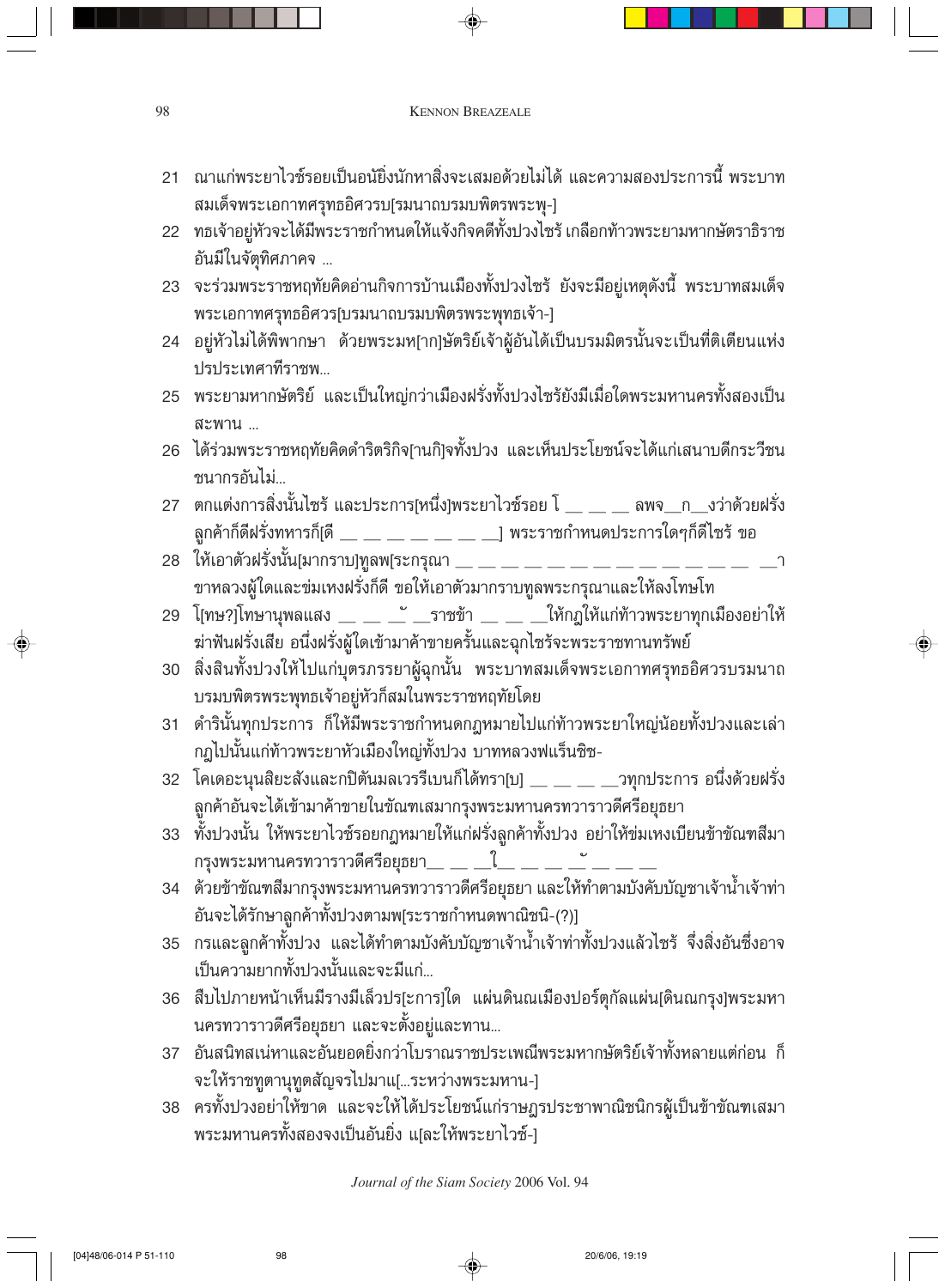Whirligig of Diplomacy : A Tale of Thai-Portuguese Relations, 1613–9 99

- 39 รอยอันจะคิดอ่านแต่งแปลงกิจจานุกิจทั้งปวงจงทุกประการ จึงพระราชโองการมานพระบัณฑูร ตรัสให้บาทหลวงฟแร็นซิซโคเดอะ[นุนสิยะสังและพระยาสมุทร-]
- 40 สงครามและหลวงสมุทรไมตรี[หลวงสัมฤทธิ์ไมตรี?]ขุนอนุชิตราชาและศรีกุกข้าหลวง ประกอบด้วยกปิตันมลเวรีเปนถือพระราชโองการมาน[พระบัณฑูร...]
- 41 ยาประสาทและพระราชทานมาแก่พระยาไวซ์รอย และให้แจ้งความสุขานุสุขทั้งปวง ครั้น บาทหลวงฟแร็นซิซโคเดอะนุนสิยะสัง[แ]ละพระย[าสมุทรสงครามหลวงสัมฤทธิ์ไมตรขุน ้อนุชิตราชาและศรีกุกข้าหลวง]
- 42 และกปีตันมลเวรีเปนมาถึงพระยาไวซ์รอยแล้วไซรั จงพระยาไวซ์รอยไดเลี้ยง<u>ดู</u>บาทหลวง ฟแร็นซิซโคเดอะนุนสิยะสังและพระยา[สมุทรสงครามหลวงสัมฤทธิ์ไมตรขุนอนุชิตราชา ·และศรีกุกข้าหลวง]
- 43 แล้ว และได้ตกแต่งบาทหลวงฟแร็นซิซโคเดอะนุนสิยะสังและพระญาสมุทรสงครามและ หลวงสัมฤทธิ์ไมตรีขุนอนุชิตราชาแล[ะศรีกุกข้าหลวงให้ถือสุพรร-]
- ึ44 ณบัตรพระราชสาส์นและราชมงคลบรรณาการไปถึงพระองค์ฟิลิเปพระยาปอร์ตุกัลให้แจ้งกิจ คดศรีสุภามิตรและกิจการความ...
- 45 พลันทันเทศกาล และพระบาทสิวเอกาทศรุทธอิศวรบรมนาถบรมบพิตรพระพุทธเจ้าอยู่หัวจะ คอยฟังข่าวสุศสว[ามิภัคของพระ-]
- 46 ยาปอร์ตุกัล

# *Translation*

- [1] These august words, by royal order and command of Phra Bat Somdet Phra [His Majesty King] Ekathotsarut<sup>61</sup> Isuan Baromma Nat Baromma Bòphit Phra Phuttha Čhao Yu Hua [Krung Phra Maha Nakhòn Thawarawa-] 19%
- [2] di Si Ayutthaya Maha Di Lokkaphop Noppha Rattana Ratcha Thani Buriya Rommaya Udom Sawami Si Suphanna Khathuha Rattana Chao Prasat Thòng C˘hao Maha Makka Lok- [kaphop?]...19%

<sup>&</sup>lt;sup>61</sup> The popular title, Song Tham, literally means either 'the king who listens to ecclesiastical chanting' or 'the king who upholds the Buddhist virtues'. The most important element in the lengthy formal title that appears in this document is Ekathotsarut. It is a generic element that was used by many kings, including Song Tham's father, King Ekathotsarot (r. 1605–11). A similar title used by King Thai Sa (r. 1709–33) appears in an inscription dated 1727: Phra Bat Phra Si San Phet Somdet Ekathotsarut Isuan Baromma Nat Bòphit Phra Chao Yu Hua Phra Chao Prasat Thòng (Prasan 1967: 93). King Taksin (r. 1767–82) also used the same element: a royal order dated November 1781 gives his title as Phra Bat Somdet Ekathotsarot Isuan Baromma Nat Baromma Bòphit Phra Phuttha Chao Yu Hua (Yim et alia 1982: 46), which is identical to the title used by Song Tham in the 1616 ˇ document, except for the present-day spelling (modified to Ekathotsarot). King Nanthasen's letter of 5 July 1782, sent from Vientiane to the new King Rama I in Bangkok, likewise uses the title Phra Bat Somdet Ekathotsarot (National Library of Thailand, Manuscripts Division, manuscript number R1/1144/7).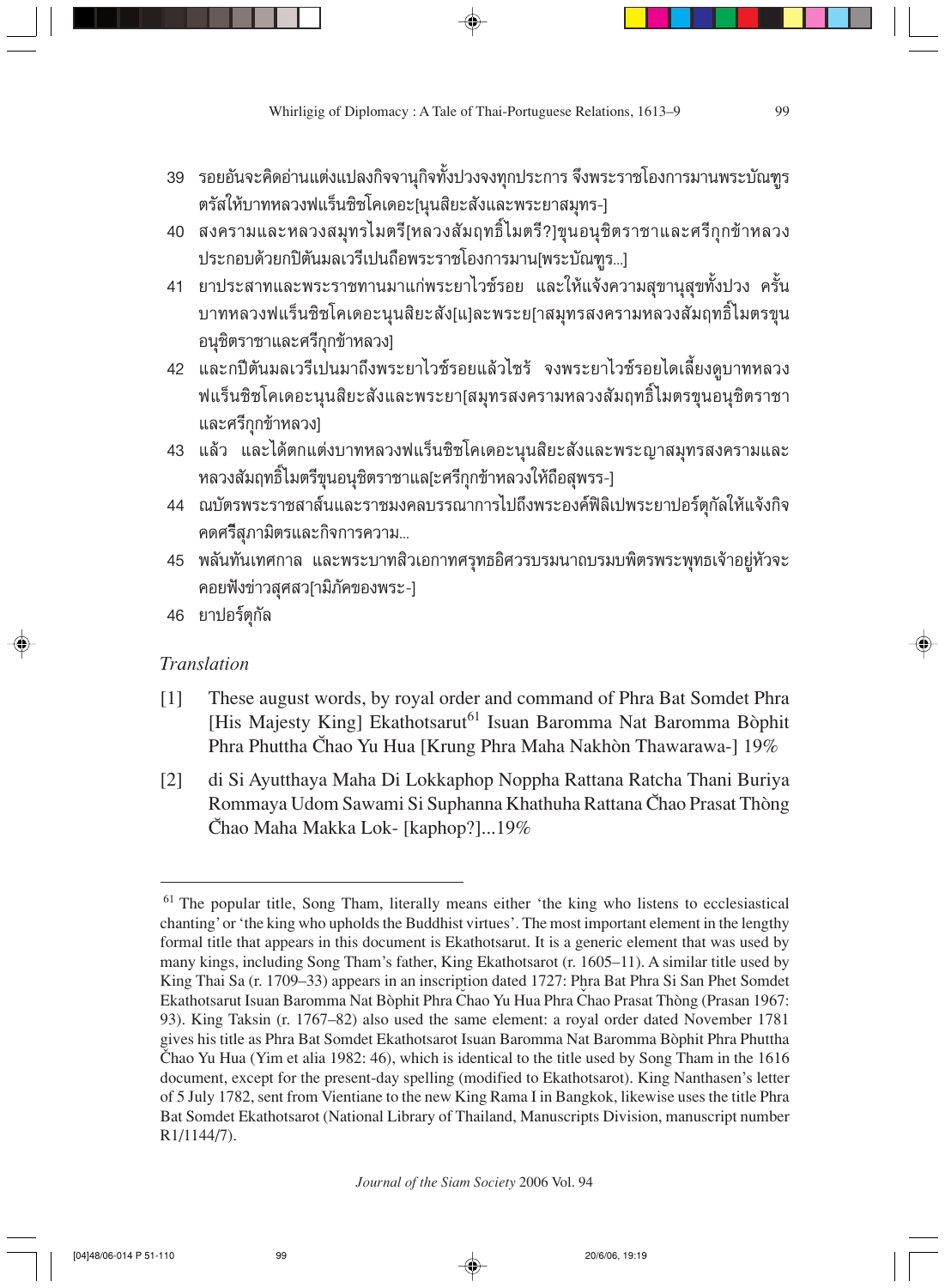- [3] more than all the lords of the East, convey his good will and earnest considerations to the Viceroy.62 The Viceroy [has sent Father Francisco Anuncia-] 25%
- [4]  $\tilde{\text{ca}}$  cão and Captain Manuel Ribeiro (?)<sup>63</sup> to bring a letter and gifts to present to His Majesty King Eka- [thotsarut Isuan Baromma Nat Baromma Bòphit] 25%
- [5] Phra Phuttha Čhao Yu Hua. His Majesty has made pronouncements on all the points of the content of the letter of the Viceroy, which was sent in [to Ayutthaya] for presentation. His Majesty feels that ... 13%
- [6] the words of the Viceroy are refreshingly kind-hearted and are agreeably and genuinely sincere and seek to undertake all the royal business [requested by] His Majesty King [Ekathotsarut Isuan] 13%
- [7] Baromma Nat Baromma Bòphit Phra Phuttha Chao Yu Hua. His Majesty King Ekathotsarut Isuan Baromma Nat Baromma Bòphit Phra Phuttha  $\check{\mathrm{Ch}}$ ao Yu Hua is ... 13%
- [8] extremely well disposed towards the Viceroy, and there is nothing that can be likened to it. In the matter of the Viceroy's having *Padre Frei* [Father] Francisco Anunciação bring the letter for presentation to His Majesty ... [with instruc-] 13%
- [9] tions from the King of Portugal, stating that friendly royal relations are requested with His Majesty King Ekathotsarut Isuan Baromma Nat Baromma Bòphit Phra Phu-[tha Čhao Yu Hua ... whether ... or?] 25%
- [10] a week (?), asking for these friendly relations to be without end. His Majesty King Ekathotsarut Isuan Baromma Nat Baromma Bòphit Phra Phuttha Chao [Yu Hua ...] 25%
- [11] feels delighted in the extreme, and that leads His Majest King Ekathotsarot Isuan Baromma Nat Baromma Bòphit Phra Phu- [tha C˘hao Yu Hua to feel that royal relations will again be as they were] 25%

<sup>62</sup> Jerónimo de Azevedo, Portuguese Viceroy at Goa, 1612–7.

<sup>&</sup>lt;sup>63</sup> In referring to the Portuguese and Thai parties in the diplomatic mission, Father Francisco's name is always followed by that of a captain (*kapitan ma-la-we-ri-ben* in Thai transliteration). The captain of Father Francisco's ship is mentioned in the viceroy's April 1616 letter but is not named. He may have been Captain Manuel (*ma-la-we*) Ribeiro (*ri-ben*), whose name is recorded by Bocarro (1876: 523).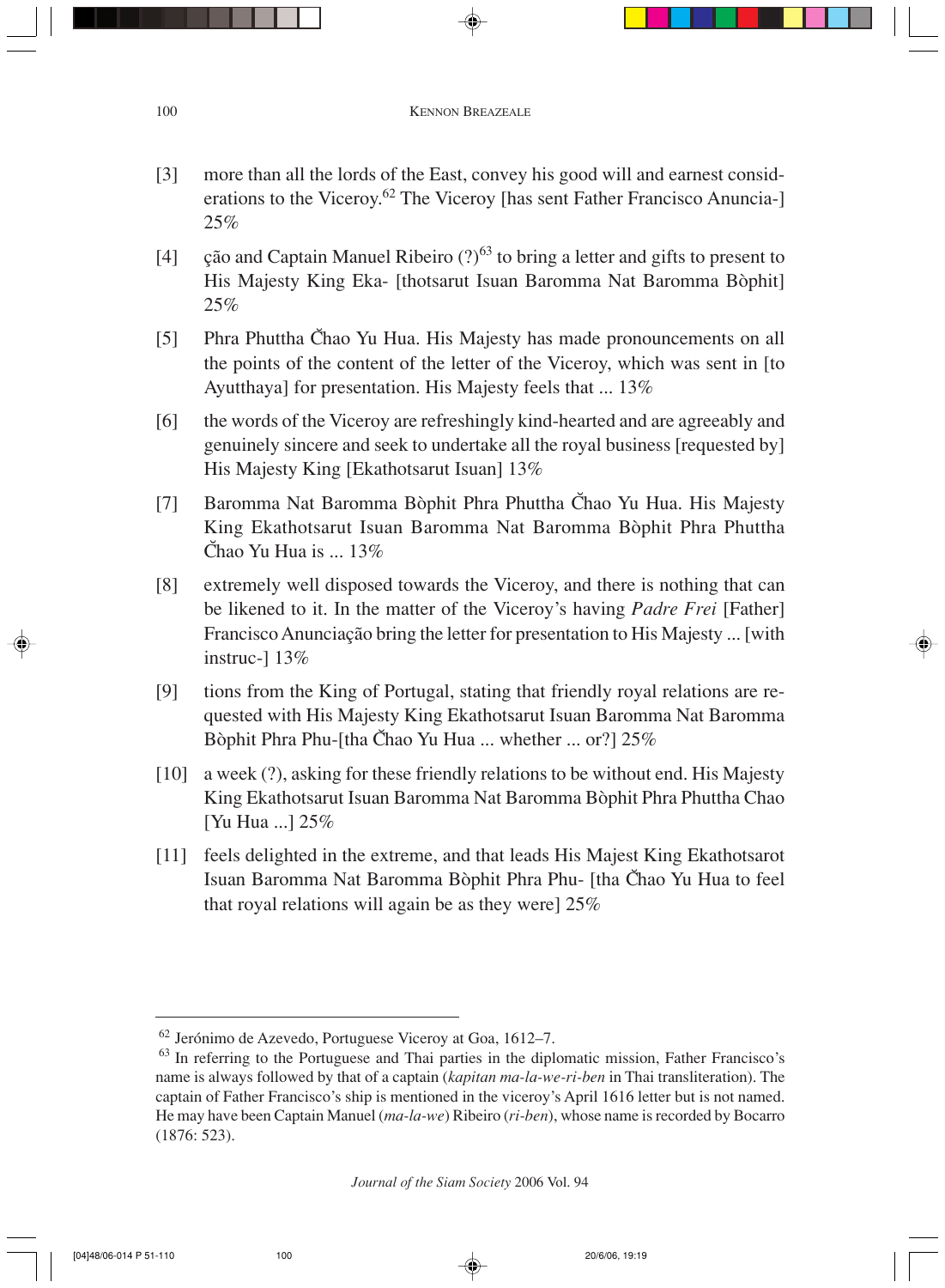Whirligig of Diplomacy : A Tale of Thai-Portuguese Relations, 1613–9 101

- [12] in the past, because of the desire for the reign in Portugal and the reign in Krung Phra Maha Nakhòn Thawarawadi Si Ayutthaya to be firmly allied<sup>64</sup> ... 25%
- [13] that royal friendship shall be a close and firm one of a sort that cannot be found among the customary relations of any kings... 13%
- [14] These matters are in accord with some of His Majesty's past feelings in one way. Since the Viceroy has had two matters presented for His Majesty's consideration ... 13%
- [15] the letter of the King of Ava to the Viceroy asking for friendly relations, but the Viceroy did not accept and had them [the ambassadors from Burma] stop and wait at the port of Meliapur for the time being,  $65$  and whenever [a reply from Ayutthaya is received, he will inform them] 13%
- [16] what was said. Thus he had it done in that way. His Majesty King Ekathotsarut Isuan Baromma Nat Baromma Bòphit Phra Phuttha C˘hao Yu Hua thus feels that... 19%
- [17] for the reason that the Viceroy has such honest and true loyalty and thus has sent a report on these affairs so that His Majesty will know about them. And if it were the custom... 19%
- [18] all the better among kings. And as to the matter of either being friends or being enemies, one should examine things that would be useful and would not ... 19%
- [19] and thus select that thing, in order to consider what thing to do. The Viceroy's sending of experienced Portuguese to bring these matters ... 25%
- [20] those royal laws are in accord with the feelings of His Majesty King Ekathotsarut [Isuan Baromma Nat Baromma Bòphit Phra Phuttha Čhao Yu Hua, who is so well dis-] 25%

<sup>64</sup> This translation assumes that the term *phaen din* refers to the reigns of the respective kings, and not to the countries themselves. The paired term *phaen kradan* in the Thai text literally refers to a plank or hard solid surface. But in this context is obviously a metaphor for a firm alliance or firm friendship. Another metaphor commonly used at that time compared the friendship between two kingdoms with a continuous single sheet of gold.

<sup>&</sup>lt;sup>65</sup> The Burmese king, Anauk-hpet-lun, was conducting parallel negotiations at this time for a Burmese-Portuguese alliance and had sent ambassadors to the viceroy. They landed at Meliapur, on the east coast of India, and were asked by the viceroy to wait there temporarily, until the reply was received from Ayutthaya.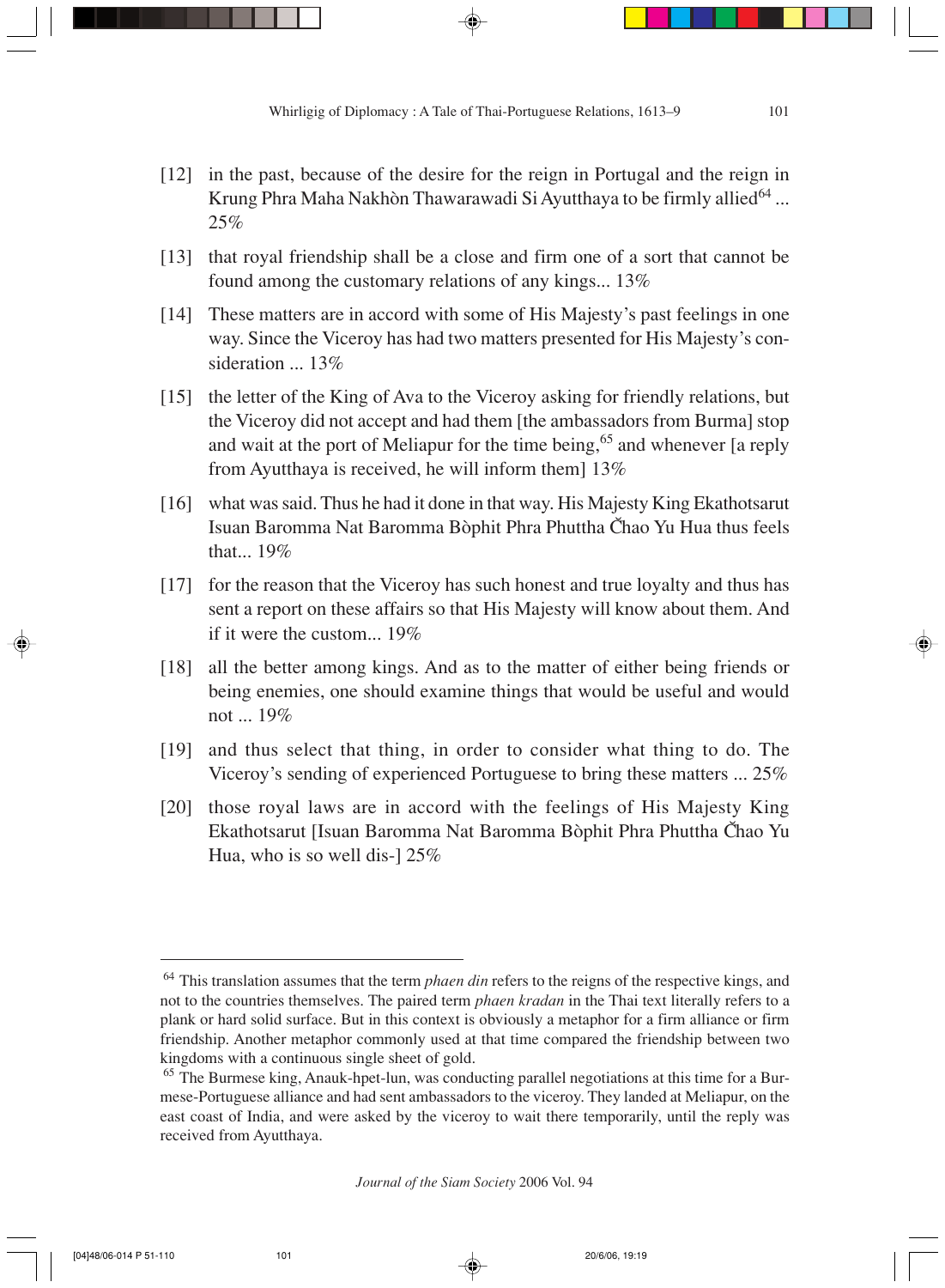- [21] posed towards the Viceroy that one cannot find anything equal to it. Concerning these two points, His Majesty King Ekathotsarut Isuan Ba- [romma Nat Baromma Bòphit Phra Phut-] 25%
- [22] -tha Chao Yua Hua will have regulations issued to proclaim all these affairs. If by chance the lords and kings in all the four directions [were given instructions (?) ... and] 19%
- [23] should act in concert with His Majesty and ponder all official affairs, incidents such as these would still occur. His Majesty King Ekathotsarut Isuan [Baromma Nat Baromma Bòphit Phra Phuttha Chao] 25%
- [24] Yu Hua has not made any judgment, since any king who is a great royal friend could be blamed by an enemy country ... [Portugal has such a (?)] 31%
- [25] king and is greater than any of the other European countries. Whenever the two kingdoms are bridged [as firm friends] ... 31%
- [26] shall be combined in his His Majesty's wishes, considerations and plans for all officials affairs, and considering benefits that would accrue to the Ministers of State and the people who ... not ... 31%
- [27] made those arrangements. And concerning the point the Viceroy ... whether in reference to Portuguese traders or to Portuguese soldiers ... or whatever royal regulations, you request that 0%
- [28] those Portuguese be brought to petition His Majesty's [benevolence, and be judged by (?)] some royal commissioner, and if they [Thai officials] oppress the Portuguese, you request that they [the officials] be brought before the king and be administered 0%
- [29] punishments ... [and you request that the regulations be proclaimed (?)] to the officials of all towns forbidding the killing of any Portuguese. Moreover, [you request that], whenever any Portuguese comes into the kingdom to trade and dies, His Majesty will give his possessions 0%
- [30] in their entirety to the children and wife of that deceased person. His Majesty King Ekathotsarut Isuan Baromma Nat Baromma Bòphit Phra Phuttha Chao Yu Hua is in accord 0%
- [31] fully with this proposal. Therefore His Majesty is issuing regulations to all the officials, both high and low, and those regulations will be proclaimed to the officials of all the large provinces. *Padre Frei* [Father] Francis- 0%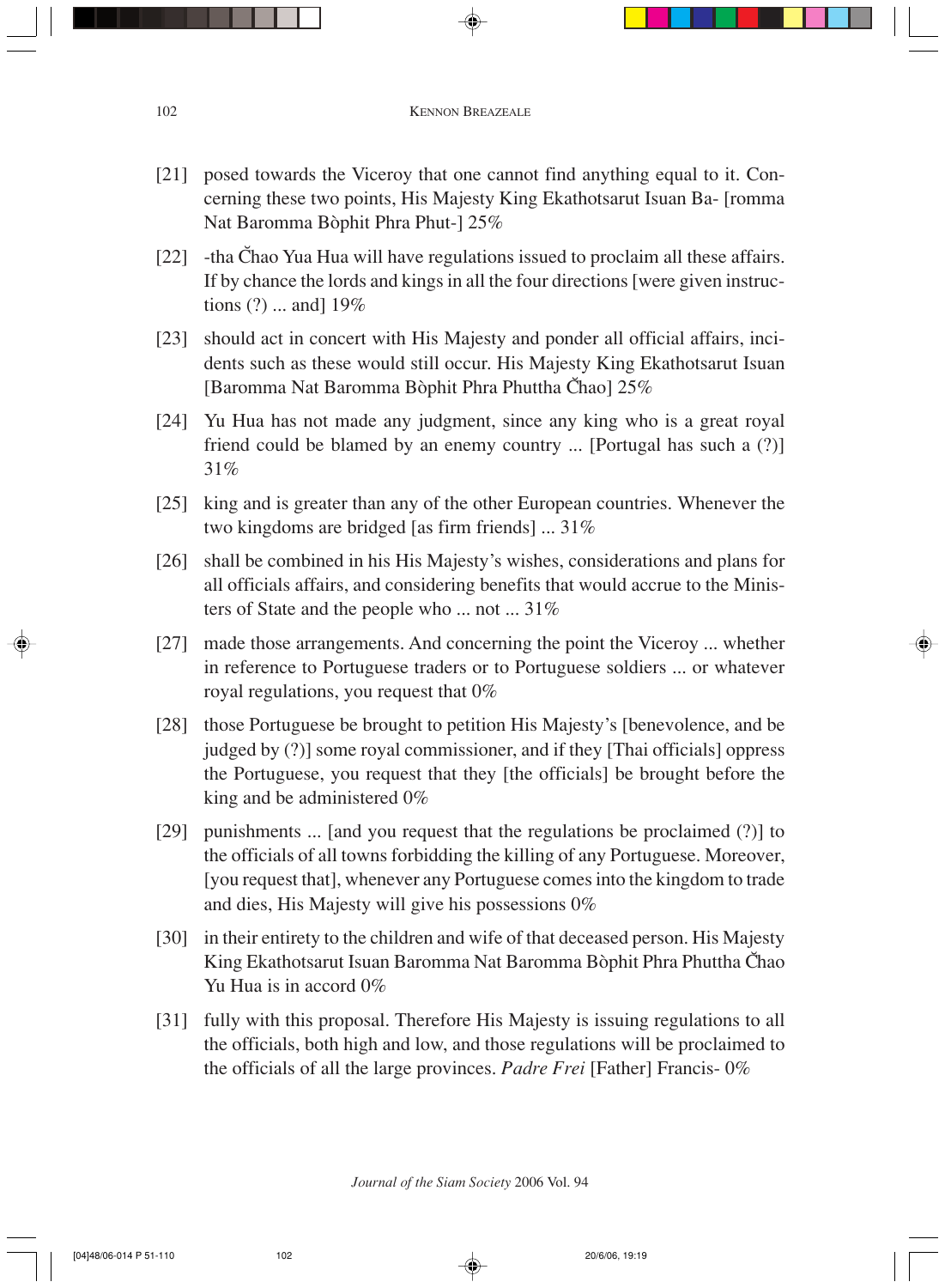Whirligig of Diplomacy : A Tale of Thai-Portuguese Relations, 1613–9 103

- [32] co de Anunciação and Captain Manuel Ribeiro (?) have under[stood] ... every point. Moreover, all of the Portuguese traders who come to trade within the bounds of Krung Phra Maha Nakhòn Thawarawadi Si Ayutthaya 0%
- [33] should be given orders by the Viceroy, forbidding any of them from oppressing or troubling the subjects of Krung Phra Maha Nakhòn Thawarawadi Si Ayutthaya .... 13%
- [34] with the subjects of Krung Phra Maha Nakhòn Thawarawadi Si Ayutthaya, and having them act according to the authority exercised by the harbour masters, who are responsible for all the traders according to the roy-[al laws governing merch-] 13%
- [35] ants and traders and shall act according to the authority exercised by the harbour masters. Thus all the things that might become difficulties would be [resolved, and this arrangement shall (?)] 13%
- [36] continue into the future. Whatever is seen as indistinct or bad for the reign in Portugal and the reign in Phra Maha Nakhòn Thawarawadi Si Ayutthaya, and would establish and maintain [... friendship that is] 13%
- [37] close and higher than that of royal customs of any kings in the past. The royal ambassadors and deputy ambassadors would be despatched to travel back and forth and ... [between the two king-] 13%
- [38] doms, all of them, without cease, and so that it shall indeed be of the greatest benefit to the people and traders who are the subjects within the bounds of both kingdoms [and] ... [the Vice-] 13%
- [39] roy which shall be considered in arranging and modifying official matters of all kinds. His Majesty thus commanded *Padre Frei* [Father] Francisco A- [nunciação and Phraya Samut] 19%
- [40] Songkhram, Luang Samut [sic] Maitri,<sup>66</sup> Khun Anuchit Racha and Si Kuk, the king's commissioner, including Captain Manuel Ribeiro (?), to bring His Majesty's commands ... 19%
- [41] to impart ... and to present [these things] and express his felicitations to the Viceroy. And after *Padre Frei* [Father] Francisco Anunciação, [Phraya Samut Songkhram, Luang Samrit Maitri, Khun Anuchit Racha, Si Kuk, the king's commissioner,] 19%

<sup>66</sup> On line 43, the title of the second ambassador is Samrit Maitri, which is probably correct. The spelling 'Samut' appears on line 40 and may be an error by the copyist, duplicating the first element in the title of the senior ambassador, Samut Songkhram.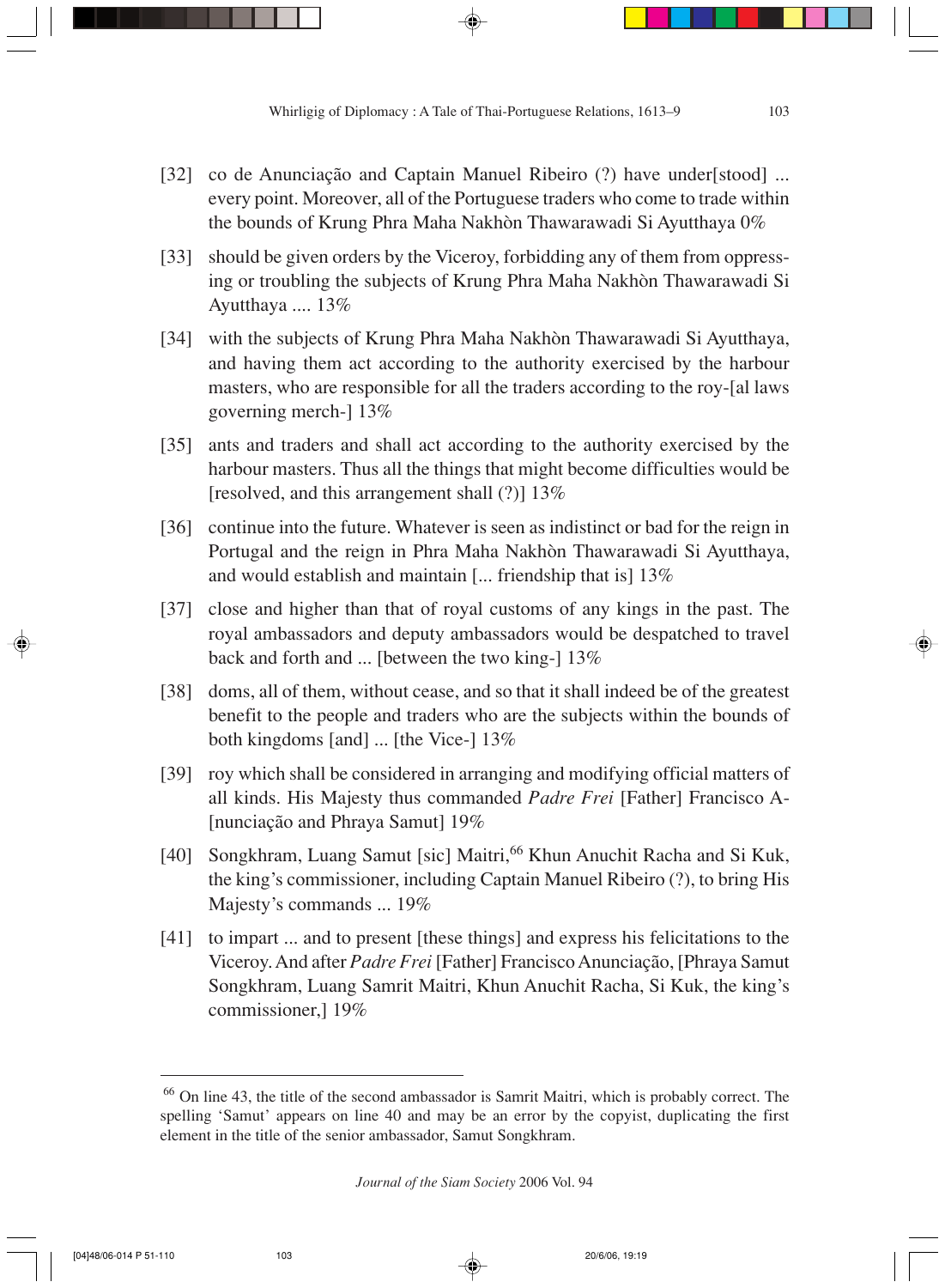- [42] and Captain Manuel Ribeiro (?) come to the Viceroy, let the Viceroy entertain *Padre Frei* [Father] Francisco Anunci- [ação and Phraya Samut Songkhram, Luang Samut Maitri, Khun Anuchit Racha and Si Kuk] 19%
- [43] and then arrange to send *Padre Frei* [Father] Francisco Anunciação and Phraya Samut Songkhram, Luang Samrit Maitri, Khun Anuchit Racha and [Si Kuk, the king's commissioner, to carry the golden royal let-] 19%
- [44] ter and royal gifts to *Dom* Filipe,<sup>67</sup> the King of Portugal, to inform him of official affairs, judgments and matters relating to ... 19%
- [45] in time for the season.<sup>68</sup> His Majesty King Siwa Ekathotsarut Isuan Baromma Nat Baromma Bòphit Phra Phuttha C˘hao Yu Hua shall await the latest news [from the King] 19%
- [46] of Portugal.<sup>69</sup>  $0\%$

### **References**

- Bernard, Edward. 1697. *Catalogi librorum manuscriptorum Angliae et Hiberniae in unum collecti, cum indice alphabetico* [Catalogues of Manuscripts in England and Ireland, in a Single Collection, with an Alphabetical Index]. Indexed by Humphrey Wanley. Two volumes. Oxford: E Theatro Sheldoniano.
- Best, Thomas. 1934. The Journal of Captain Thomas Best. In William Foster, ed., *The Voyage of Thomas Best to the East Indies, 1612–14*, pp. 1–92. Works issued by the Hakluyt Society, second series, no. 75. London: Hakluyt Society.

<sup>&</sup>lt;sup>67</sup> King Filipe II of Portugal (r. 1598–1621) was concurrently King Felipe III of Spain. When this text was composed, the three ambassadors and the royal page probably had hopes of reaching Goa in time for the early 1617 departure of the fleet and to be carried onward to Lisbon with King Song Tham's letter and gifts to Filipe II.

<sup>&</sup>lt;sup>68</sup> The monsoon season for fleet departures from Goa bound for Portugal was from January to March annually. If ships did not leave within this period, they risked being delayed on the east coast of Africa or having to wait almost a year on that coast before rounding the Cape of Good Hope and proceeding north up the Atlantic. In the return sailing season, ships left Portugal in March or April and reached Goa in September or October.

 $<sup>69</sup>$  The 'latest news' is probably a reference to the favourable reply that was expected from King</sup> Filipe II. By the time the Thai ambassadors returned home in 1618, without making the voyage to Europe, both sides had lost interest in the negotiations, and the expected news from Lisbon probably never reached Ayutthaya. The formal reply from Filipe II, dated late 1618 or early 1619, may eventually be located in the Portuguese archives.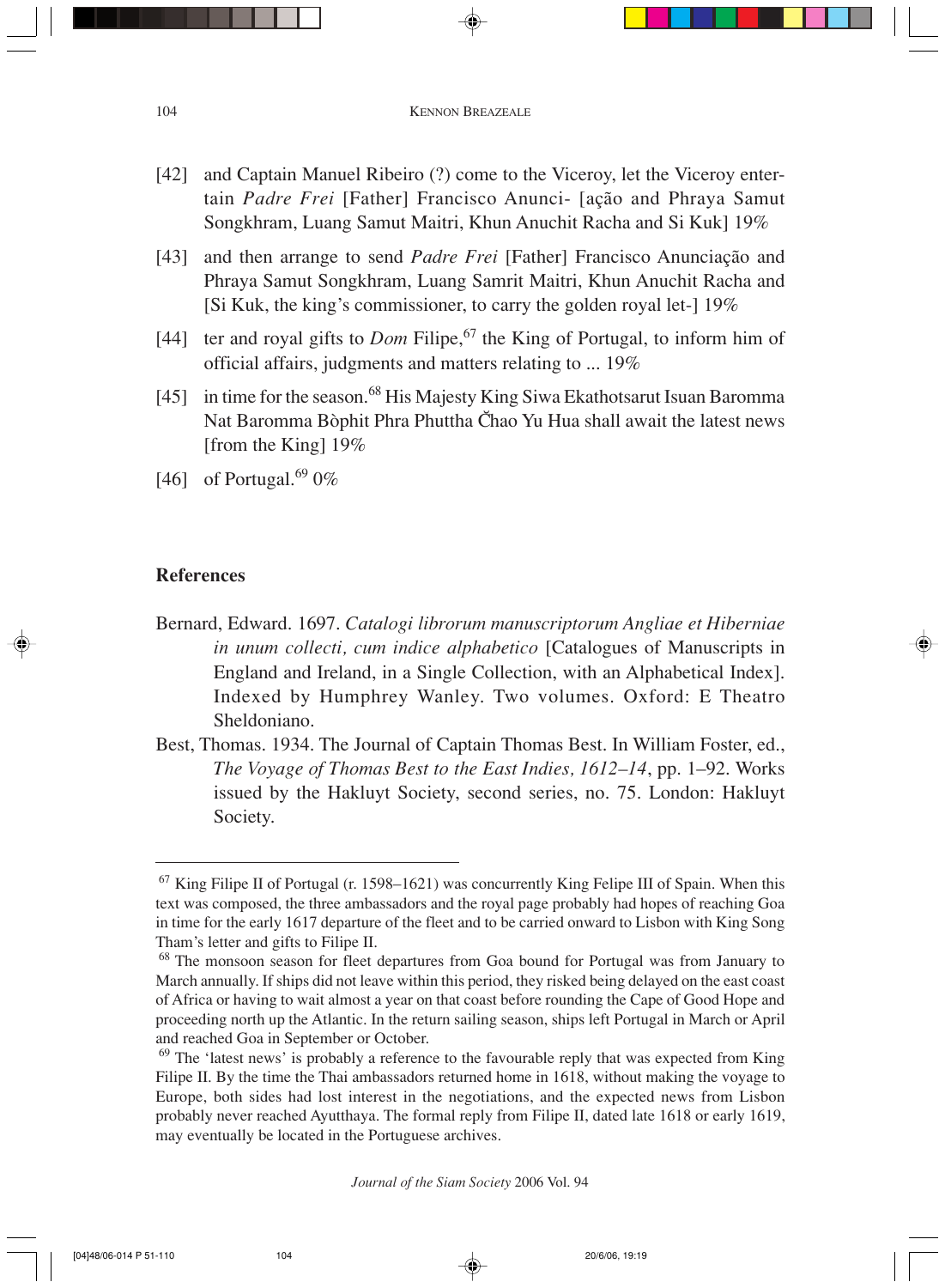Whirligig of Diplomacy : A Tale of Thai-Portuguese Relations, 1613–9 105

BFUP. See *Boletim da Filmoteca Ultramarina Portuguesa.*

- Blair, Emma Helen, and James Alexander Robertson. 1903–9. *The Philippine Islands, 1493–1898.* Fifty-five volumes. Cleveland, Ohio: Arthur H. Clark Company.
- Bocarro, Antonio. 1876. *Década XIII da História da Índia* [Thirteenth Decada of the History of the Indies]. Edited by Rodrigo José de Lima Felner. In Academia Real das Ciências [Royal Academy of Sciences], ed., *Collecção de monumentos inéditos para a historia das conquistas dos Portuguezes em Africa, Asia e America* [Collection of Unpublished Documents for the History of the Portuguese Conquests in Africa, Asia and America], vol. 6. Lisboa: Academia Real das Ciências.
- *Boletim da Filmoteca Ultramarina Portuguesa* [Bulletin of Overseas Portuguese Microforms]. Centro de Estudos Históricos Ultramarinos, Lisboa.
- Boxer, C. R. 1952. A Glimpse of the Goa Archives. *Bulletin of the School of Oriental and African Studies* 14: 299–324.
- Correa, Gaspar. 1858-64. *Lendas da India* [Legends of India]. Edited by Rodrigo José de Lima Felner and the Academia Real das Ciências. Four volumes, published from manuscripts ca. 1561. Lisboa: Typographia da Academia Real das Ciências, 1858, 1860, 1862 and 1864.
- Couto, Diogo de. 1974. *Da Ásia de Diogo de Couto dos Feitos, que os Portuguezes fizeram na conquista, e descubrimento das terras, e mares do Oriente. Década Sétima, Parte Segunda* [Asia by Diogo de Couto: The Undertakings of the Portuguese in the Conquest and Discovery of the Lands and Seas of the East, Seventh Decade, Part Two]. Lisboa: Na Regia Officina Typografica, 1783. Facsimile edition, vol. 17; Lisboa: Livraria Sam Carlos, 1974.
- Coutre, Jacques de. 1991. *Andanzas asiáticas* [Asian Experiences]. Edited by Eddy Stols, Benjamin N. Teensma and Johan Werberckmoes and reprinted from the 1640 Madrid edition titled *Vida de Iaques de Couttre, Natural de la Cividad de Brugas* [Life of Jacques de Coutre, a Native of the City of Bruges]. Madrid: Historia 16 - Información y Revistas, S. A.
- Cushman, Richard D., translator. 2000. *The Royal Chronicles of Ayutthaya*. Edited by David K. Wyatt. Bangkok: Siam Society.
- Danvers, Frederic Charles, ed. 1894. *The Portuguese in India, Being a History of the Rise and Decline of Their Eastern Empire*. Two volumes. London: W. H. Allen.
- . 1896. *Letters Received by the East India Company from Its Servants in the East, Transcribed from the 'Original Correspondence' Series of the India Office Records, Vol. 1*. Six-volume facsimile reprint in three volumes from the 1896–1902 edition. Amsterdam: N. Israel, 1968.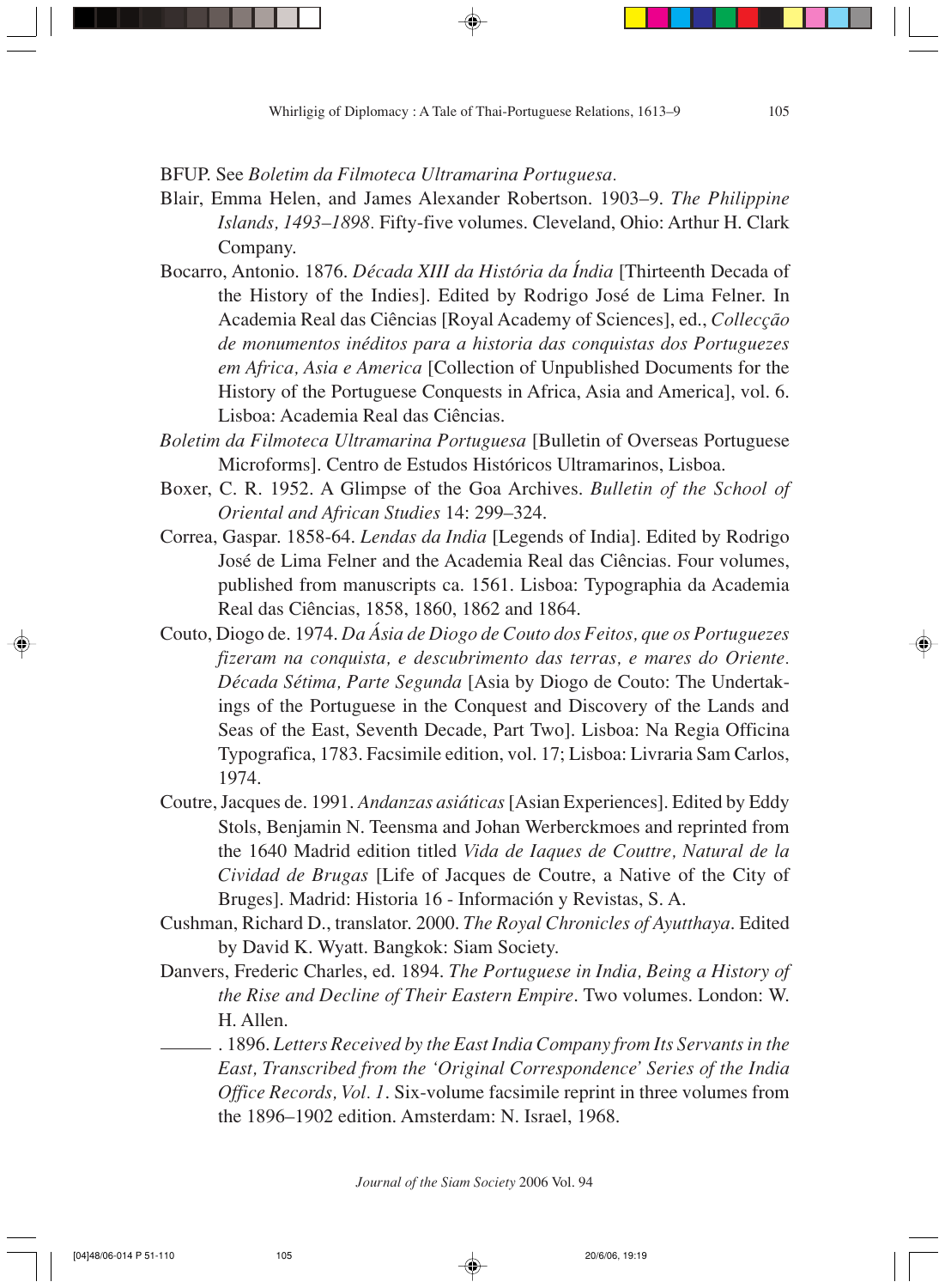- Dhani Nivat, H. R. H. Prince, and Erik Seidenfaden. 1939. Early Trade Relations between Denmark and Siam. *Journal of the Siam Society* 31 (1): 1–15.
- Faria y Sousa, Manuel de. 1695. *The Portuguese Asia, or the History of the Discovery and Conquest of India by the Portuguese, Containing All Their Discoveries from the Coast of Africk, to the Farthest Parts of China and Japan, etc*. Translated and abridged from the 1666 Portuguese edition by John Stevens. Three volumes. London: C. Brome, 1695. Reprinted in facsimile (three volumes) by Gregg International Publishers, Farnborough, United Kingdom, 1971.
- Federici, Cesare. 1588. *The Voyage and Travaile of M. Caesar Frederick, Merchant of Venice, into the East India, the Indies, and beyond the Indies*. Translated from Italian by Thomas Hickock. London: Richard Jones and Edward White, 1588. Reprinted in facsimile by Theatrum Orbis Terrarum, Amsterdam, and Da Capo Press, New York, 1971.
- Flores, Maria de Conceição. 1995. *Os Portugueses e o Sião no século XVI* [The Portuguese and Siam in the Sixteenth Century]. Lisboa: Imprensa Nacional, 1995.
- Foster, William, ed. 1897–1902. *Letters Received by the East India Company from Its Servants in the East, Transcribed from the 'Original Correspondence' Series of the India Office Records, Vols. 2–6.* Reprinted in facsimile (three volumes) from the six-volume 1896–1902 edition by N. Israel, Amsterdam, 1968.
- Ginsburg, Henry. 2000. *Thai Art and Culture: Historic Manuscripts from Western Collections*. Honolulu: University of Hawaii Press.
- Guedes, Maria Ana de Barros Serra Marques. 1994. *Interferência e integração dos Portugueses na Birmânia ca*. 1580–1630 [Intervention and Integration of the Portuguese in Burma ca. 1580–1630]. Lisboa: Fundação Oriente.
- Gune, V. T. 1972. *Assentos do Conselho de Estado (Proceedings of the State Council at Goa), Supplementary Series, Vol. 1, Part 1: A Detailed Subject Index and Table of Contents in Brief, Vols. I to V (1618–1750 A.D.)*. Panaji: Historical Archives of Goa.
- Gunji, Kiichi. 1941. Yamada Nagamasa, Japanese Condottiere in Thailand. *Contemporary Japan* (Tokyo) 10 (3): 349-65.
- Ishii, Yoneo. 1971. Seventeenth Century Japanese Documents about Siam. *Journal of the Siam Society* 59 (2): 161–74.
- Khac<sup>\*</sup>hòn Sukkhaphanit. 1960 Kham chi čhaeng [Explanation]. *Sinlapakòn* [Journal of the Fine Arts Department, Bangkok] 3 (3): 43–4.
- . 1961. Kan tang prathet nai phaendin phra ekathotsarot [Foreign Relations in the Reign of King Ekathotsarot]. *Sinlapakòn* [Journal of the Fine Arts Department, Bangkok] 4 (5): 27–40.

*Journal of the Siam Society* 2006 Vol. 94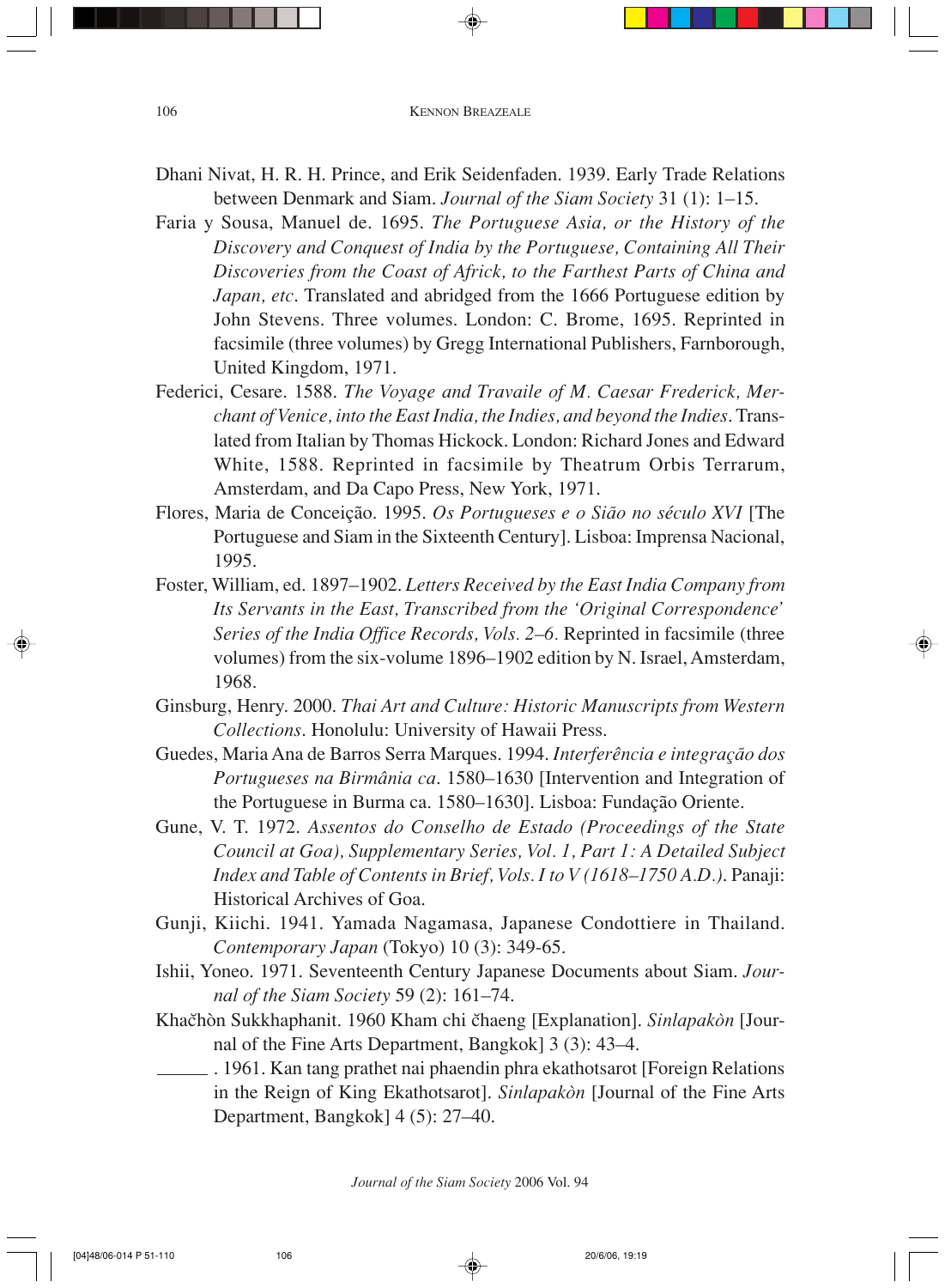Whirligig of Diplomacy : A Tale of Thai-Portuguese Relations, 1613–9 107

- Kongkaew Weeraprajak. 1996. Phra ratcha san somdet phra čhao song tham [A Royal Letter of His Majesty King Song Tham]. *Sinlapakòn* [Journal of the Fine Arts Department, Bangkok] 39 (1): 41–58.
- Lê Thành Khôi. 1955. *Le Viêt-Nam: Histoire et civilisation. Le Milieu et l'histoire* [Vietnam: History and Civilisation. The Setting and History]. Paris: Editions de Minuit.

*Lívros das monções* [Books of the Monsoons]. See Pato (1880–93).

- López, Téofilo Aparicio. 1978. Le Orden de San Agustín en la Índia (1572–1622) [The Order of Saint Augustine in the Indies, 1562–1622]. *Studia* (Lisbon) 40: 5-105 (December).
- Manop Thawornwatskul. 1993. Kan müang nai ratcha samnak ayutthaya rawang phò sò 2112–2172 [Politics in the Ayutthayan Court 1569–1629]. *Ruam botkhwam prawattisat* (Journal of the Historical Society, Bangkok) 15: 117–41.
- Millington, Edward. 1697. *Bibliotheca Bernardina: Sive, Catalogus Variorum Librorum Plurimus Facultatibus, Linguisque omnibus, praecipue Orientalibus prae-caeteris Maxime Insignium. Quos Magno sumptu, & summa cura ex variis Europae Partibus, Sibi procuravit, Doctissimus Edoard. Bernardus Nuperrime in Academ. Oxoniens. Astronom. Professor Savilianus. Quorum Auctio habebitur in Gratiam Doctissim. Virorum Academ. Oxoniens. in Aedibus adjacentibus Northgate (25) die Octobris 1697. Per Edoardum Millingtonum, Bibliopol. Londin*. [The Bernard Library: Or a Catalogue Dividing the Great Many Books Available, in All Languages, Particularly Orientalia and Other Great Features, Which at Large Expense and with the Greatest of Care, from Various Parts of Europe, Were Obtained for Himself by the Most Learned Edward Bernard, in Recent Times Saville Professor of Astronomy in the University of Oxford, the Public Sale of Which Will Be Held for the Benefit of the Most Learned Men of the University of Oxford, in a House Adjoining to the Northgate on the 25<sup>th</sup> day of October 1697. By Edward Millington, London Book Dealer.] London: Edward Millington.
- Nagazumi, Yoko. 1999. Ayutthaya and Japan: Embassies and Trade in the Seventeenth Century. In Kennon Breazeale, ed., *From Japan to Arabia: Ayutthaya's Maritime Relations with Asia,* pp. 89–103. Bangkok: Toyota Thailand Foundation and Foundation for the Promotion of Social Sciences and Humanities Textbooks Project.
- Neijenrode, Cornelius van. 1871. Vertoog van de Gelegenheid des Koningrijks van Siam [An Account of the Kingdom of Siam]. *Kroniek van het Historisch Genootschap Gevestigd te Utrech* 27: 279–318.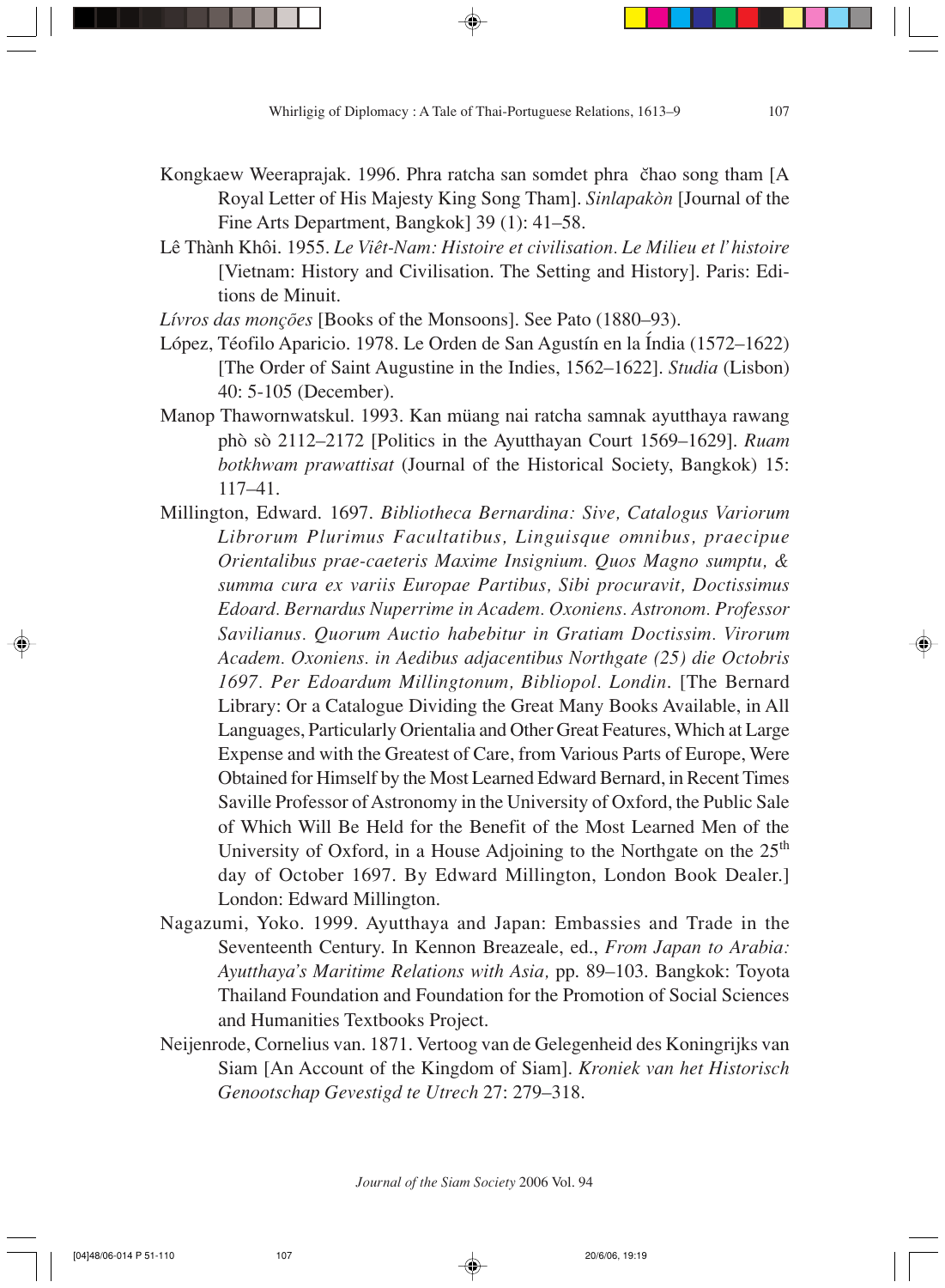- Pato, Raymundo de Bulhão, ed. 1880–93. *Documentos Remettidos da India ou Lívros das Monções* [Documents Sent from India or the 'Books of the Monsoons']. In Academia Real das Ciências [Royal Academy of Sciences], ed., *Collecção de monumentos inéditos para a história das conquistas dos Portuguezes em Africa, Asia e America* [Collection of Unpublished Documents for the History of the Portuguese Conquests in Africa, Asia and America]. Vols. 7 (1880), 8 (1884), 9 (1885) and 11 (1893). Lisboa: Typographia da Academia Real das Ciências, 1858–1935; seventeen volumes. Reprinted in facsimile by Kraus Reprint, Nendeln, Liechtenstein, 1976.
- Peyton, Walter. 1905. The second Voyage of Captaine Walter Peyton into the East-Indies, in the Expedition, which was set forth by the East-India Company, together with the Dragon, Lyon, and Pepper-Corne, in January 1614, gathered out of his large Journall. In Samuel Purchas, ed., *Hakluytus Posthumus or Purchas His Pilgrimes, Containing a History of the World in Sea Voyages and Lande Travells by Englishmen and Others,* vol. 4, pp. 289–309. Glasgow: James McLehose and Sons.
- Pinto, Paulo Jorge de Sousa. 1997. *Portugueses e malaios: Malaca e os sultanatos de Johor e Achém, 1575–1619* [Portuguese and Malay: Melaka and the Sultanates of Johor and Aceh, 1575–1619]. Lisboa: Sociedade Histórica da Independência de Portugal.
- Prasan Bunprakhong, transcriber and ed. 1960. Nangsü phra ratcha san aksòn thai phasa thai samai ayutthaya pen phap thai dai ma čhak mahawitthayalai òkfò na prathet angkrit [A Royal Letter in Thai Script and Thai Language of the Ayutthaya Period: A Photocopy Obtained from the University of Oxford in England]. *Sinlapakòn* [Journal of the Fine Arts Department, Bangkok] 3 (3): 45–54.
- Prasan Bunprakhong, transcriber and ed. 1967. Kham an sila čharük aksòn lae phasa thai [Reading of a Stone Inscription in Thai Script and Language]. *Sinlapakòn* [Journal of the Fine Arts Department, Bangkok] 11 (4): 92–6. Transcription of the Pa Mok Monastery inscription, Ang Thòng Province, dated CS 1089 Vaisakha 8, Monday (28 April 1727).
- Prasoet Aksòranit, Luang. 1963. *Phra ratcha phongsawadan chabap luang prasoet* [Royal Chronicles of Ayutthaya, Luang Prasoet Version]. In *Prachum phongsawadan phak thi* 1 [History Series, Part 1] 1: 128–58. Bangkok: Khurusapha Press.
- Ratchasomphan, Saen Luang. 1994. *The Nan Chronicle*. Translated from the 1894 Thai manuscript and edited by David K. Wyatt. Studies on Southeast Asia 16. Ithaca, New York: Southeast Asia Program, Cornell University.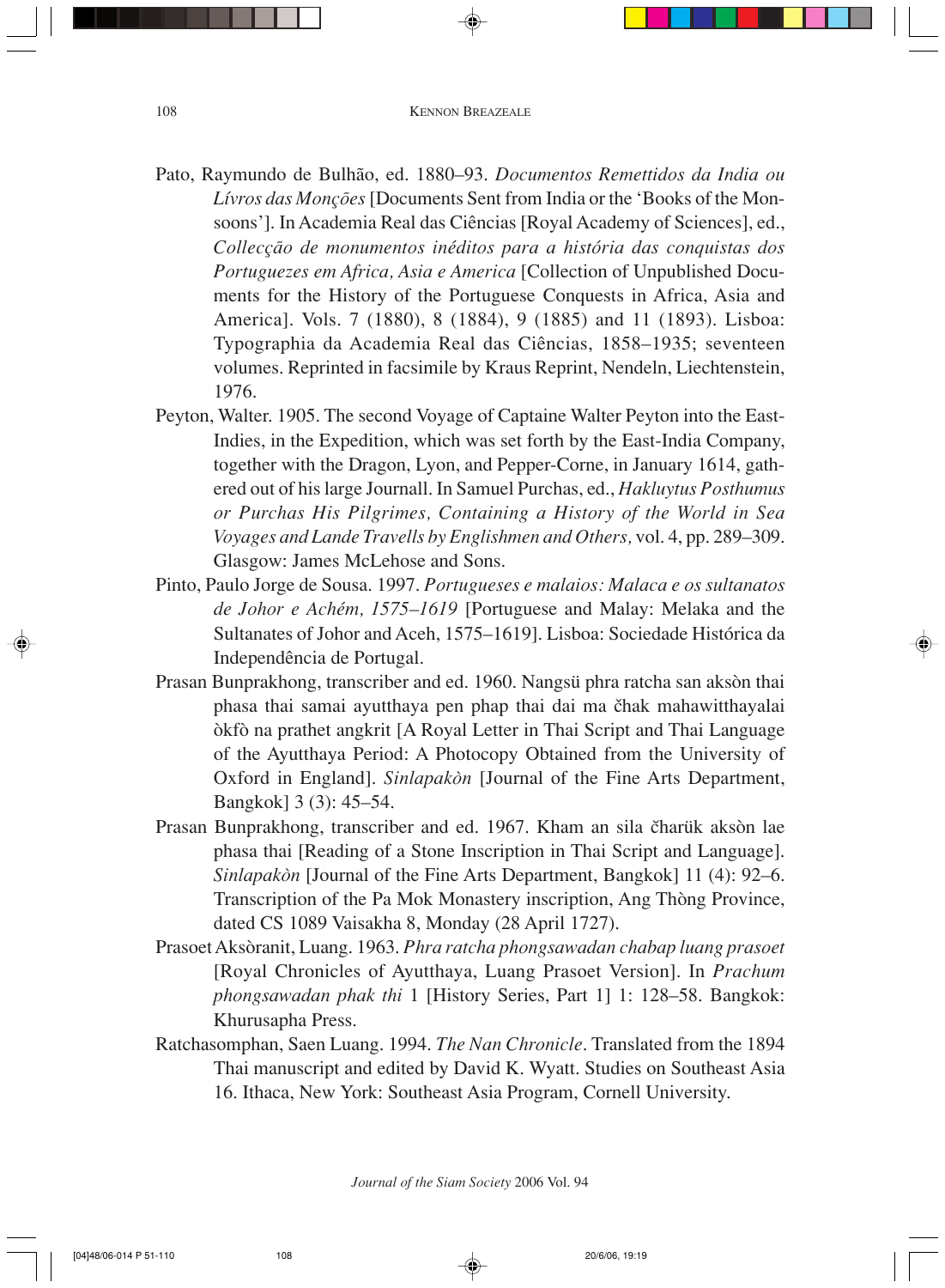Whirligig of Diplomacy : A Tale of Thai-Portuguese Relations, 1613–9 109

- Royal Autograph Edition. *Phra ratcha phongsawadan chabap phra ratcha hatthalekha* [Royal Chronicles, the Royal Autograph Edition]. Two volumes. Bangkok: Khlang Witthaya, 1973.
- Sainsbury, W. Noel, ed. 1870. *Calendar of State Papers. Colonial Series: East Indies, China and Japan, 1617–1621*. London: Her Majesty's Stationery Office. Reprinted in facsimile by Kraus Reprint, Vaduz, 1964.
- Saratsawadi Òngsakun, ed. 1996. *Phün müang nan chabap wat phra koet* [A Chronicle of Nan: The Phra Koet Monastery Version]. Bangkok: Khrongkan nangsü wicha-kan nai khrüa amarin [Academic Texts of the Amarin Group]. Transcription of the Müang manuscript dated ca. 1821 into Thai script.
- Satow, Ernest. 1885. Notes on the Intercourse between Japan and Siam in the Seventeenth Century. *Transactions of the Asiatic Society of Japan* (Yokohama) 13: 139–210.
- Schouten, Joost. 1986. A Description of the Government, Might, Religion, Customes, Traffick and other remarkable Affairs in the Kingdom of Siam: Written in the Year 1636. In *François Caron and Joost Schouten: A True Description of the Mighty Kingdoms of Japan and Siam*, pp. 121–52. Reprinted in facsimile from the 1671 London edition (translated from Dutch by Roger Manley) by the Siam Society, Bangkok.
- Shirodkar, P. P. 1989. Dutch-Portuguese Relations in the East (1580-1663) vis-àvis Indian Peninsula. *Studia* (Lisboa) 48: 123–44.
- Sitthi, Phra, copyist. 1972. Tamnan yonok [Historical Account of the North]. Version copied in 1930 by Phra Sitthi. *Prawattisat ekkasan borankhadi: thalaeng ngan rai khap si düan* [History, Documents, Archaeology: Trimestrial Narratives (Office of the Prime Minister, Bangkok)] 6 (2): 49–65.
- Smith, George Vinal. 1977. *The Dutch in Seventeenth-Century Thailand*. Special Report 16. De Kalb: Northern Illinois University, Center for Southeast Asian Studies.
- Teixeira, Manuel. 1983. *Portugal na Tailândia* [Portugal in Thailand]. Edição da Direcção dos Serviços de Turismo. Macau: Imprensa Nacional de Macau.
- Thaemsuk Numnon. 1968–9. Ekkasan hòlanda khò sò 1608–1620 krung si ayutthaya prathet sayam [Dutch Records of 1608-20: Ayutthaya, Siam]. *Prawattisat ekkasan borankhadi: thalaeng ngan rai khap si düan* [History, Documents, Archaeology: Trimestrial Narratives (Office of the Prime Minister, Bangkok)] 2 (3): 49–76 (1968, Part 1); 3 (2): 37–46 (1969, Part 2).
- Thien, Nai [Luang Phraisòn Salarak (Thien Subindu)]. 1911. Intercourse between Burma and Siam as Recorded in Hmannan Yazawin Dawgyi. *Journal of the Siam Society 8* (2): i–iii, 1–119.